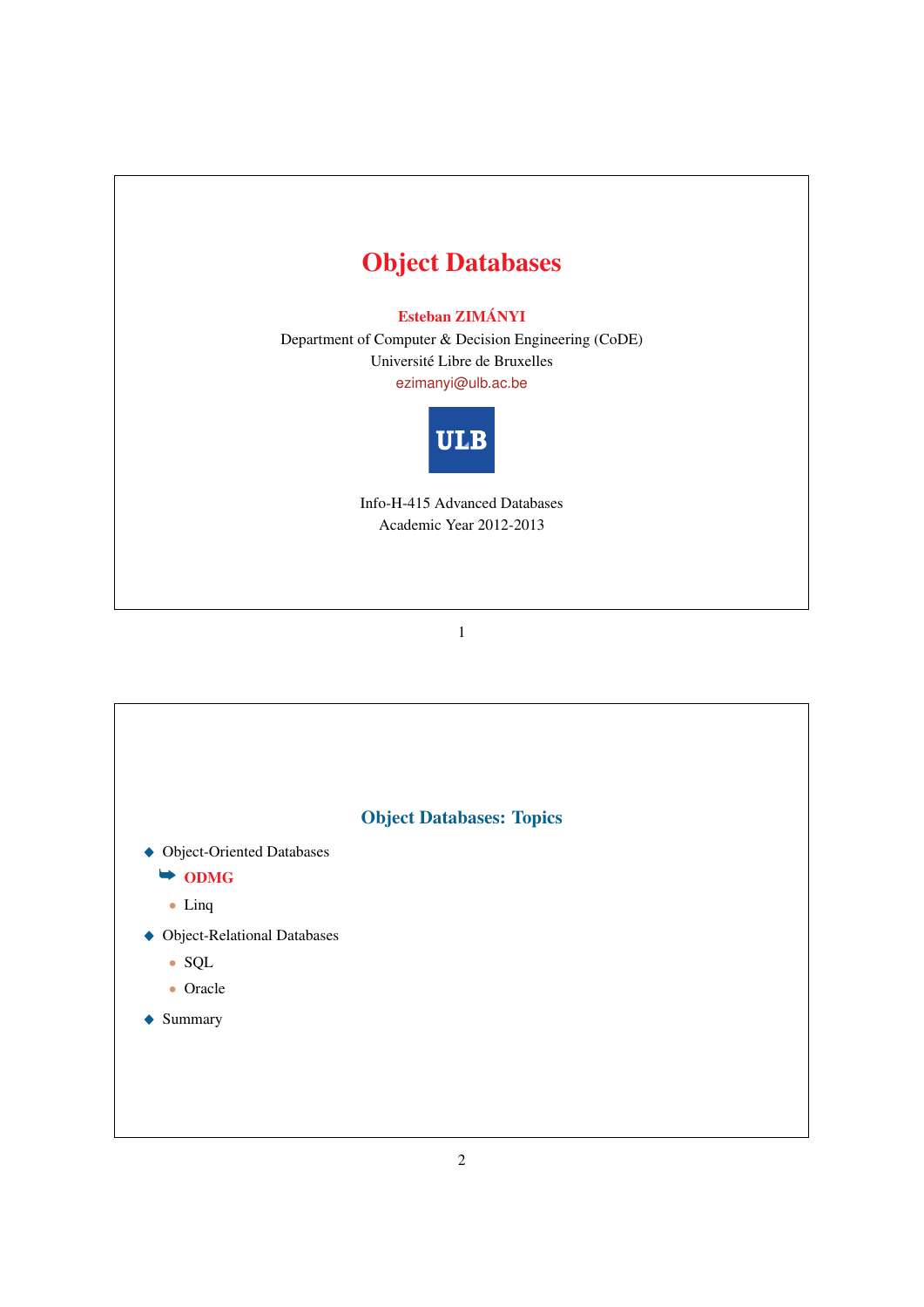# Object Databases

- $\triangle$  ODBMS: DBMS that integrates DB and OPL capabilities
- \_ Make DB objects appear as PL objects in one or more PLs
- $\blacklozenge$  Persistent store for objects in a multiuser C/S environment
- \_ Combines object properties with traditional DBMS properties: locking, protection, transactions, querying, versioning, concurrency, persistence
- $\blacklozenge$  Objects referenced through persistent identifiers

3

## Object Data(base) Management Group

- ◆ Founded in 1991 by OODB constructors
- ◆ Objective: create a standard in OODBs, that applies to
	- ODBMSs: store objects directly
	- Object-to-Database Mappings: convert and store objects in, e.g., RDBs
- ◆ Releases: 1.0 in 1993, 1.1 in 1994, 1.2 in 1995, 2.0 in 1997, 3.0 in 2000
- ◆ Proposal available as a book from Morgan Kaufmann Publishers
- \_ In February 2006, OMG formed the Object Database Technology Working Group (ODBT WG) for creating new specifications based on the ODMG 3.0 specification
- \_ The work of the ODBT WG was suspended in March 2009, in particular due the economic turmoil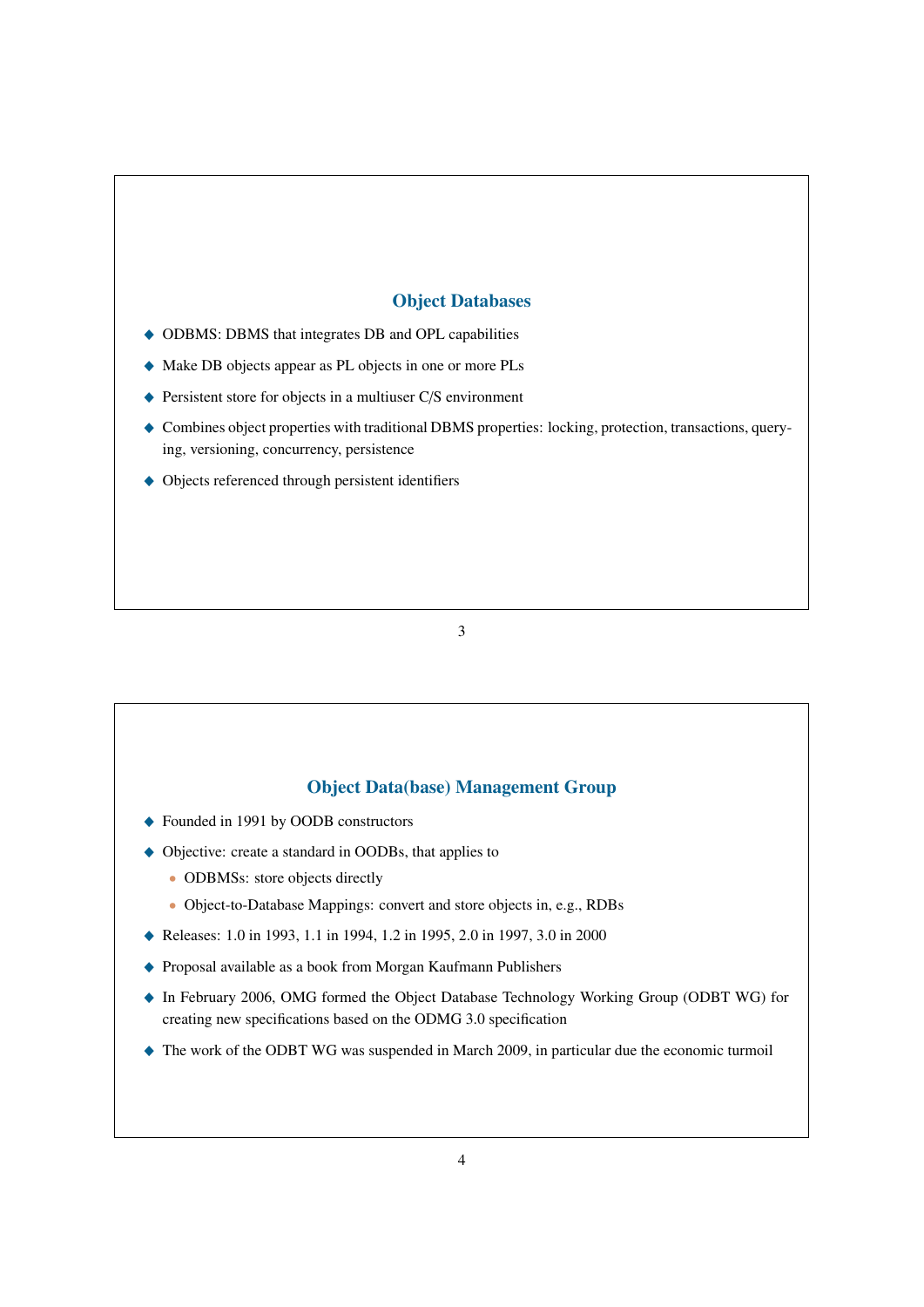

# ODMG Standard ◆ Builds upon the existing OMG, SQL-92, INCITS (formerly ANSI) PL standards, JavaSofts Java specification  $\blacklozenge$  Define a framework for application portability between compliant data storage products  $\blacklozenge$  Functional components • Object Model • Object Definition Language • Object Query Language • Language Bindings to Java, C++, and Smalltalk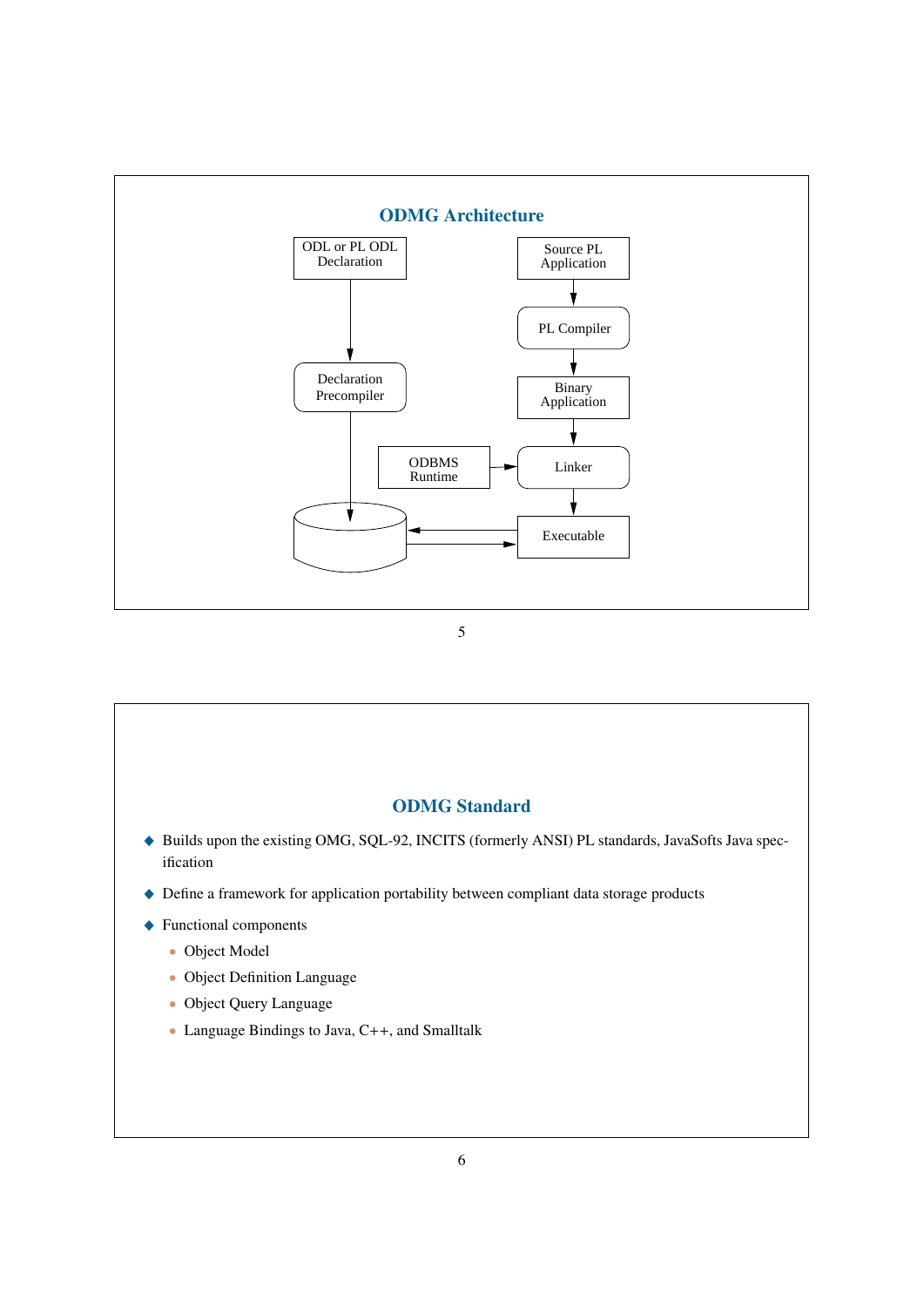## ODMG: Object Model

- $\triangle$  OMG's Common Object Model (COM)
	- common denominator for ORB, OPL, object storage systems, ...
	- associated with Interface Definition Language (IDL)
- ◆ ODMG's OM
	- main component of standard,
	- extends COM with a ODBMS profile to support object storage needs
- $\triangle$  Central features
	- Dual model: object and literals
	- Atomic, structured, and collection literals
	- Object with properties (attributes, relationships), operations, exceptions
	- Object naming, lifetime identity
	- Classes with extent and keys, collection classes
	- Multiple inheritance
	- Concurrency control, object locking, database operations

7

#### ODMG: Object Definition Language (ODL)

- ◆ Strict superset of OMG's IDL for DB schema definition
- \_ Objects defined in terms of type, attributes, relationships, and operations
- \_ Abstraction layer: ODL-generated schemas are PL- and DB-independent
- $\triangle$  Allow applications to be
	- moved between compliant DBs
	- different language implementations
	- translated into other Data Definition Languages (DDLs), e.g., SQL3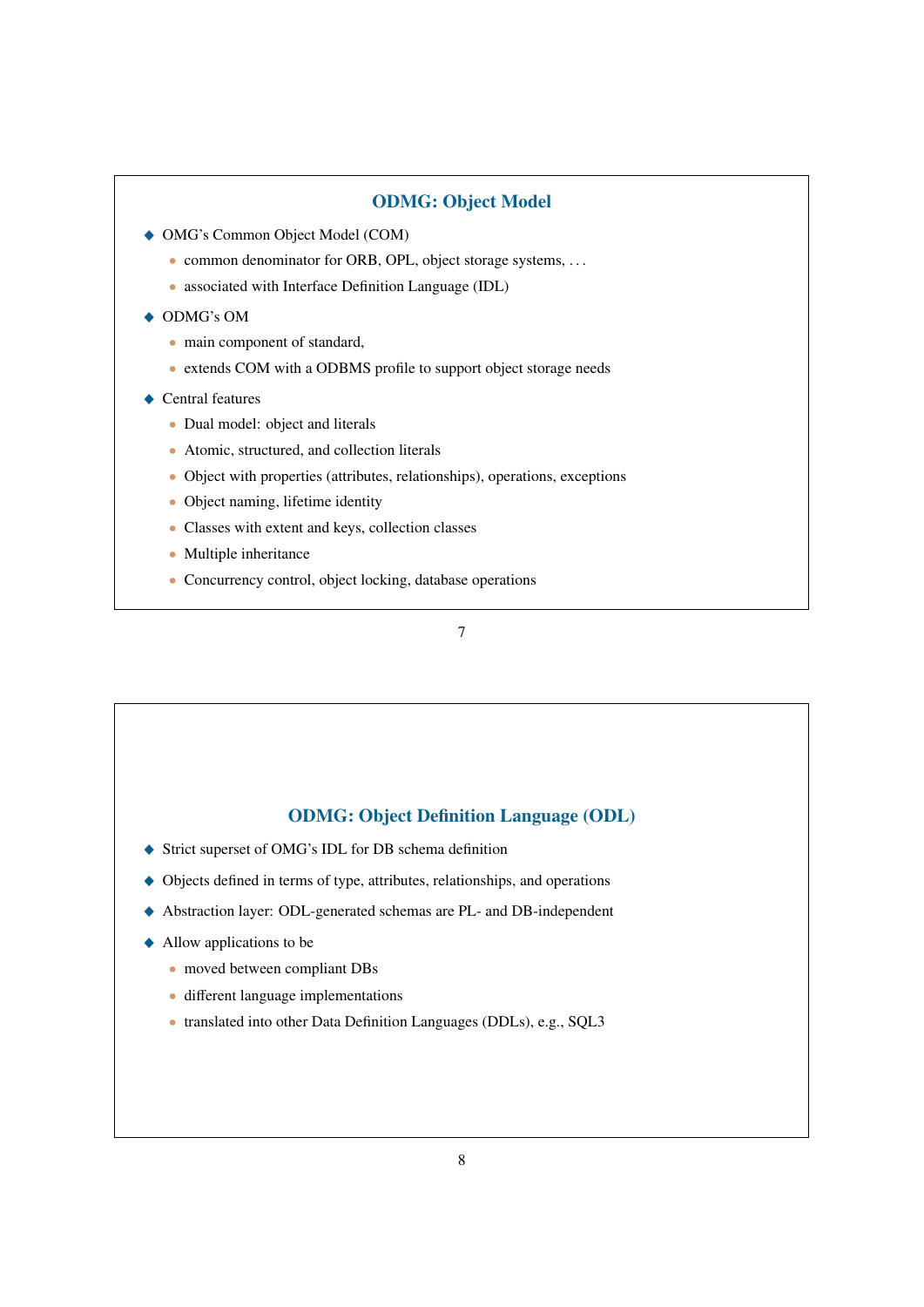# ODMG: Object Query Language (OQL)

- ◆ SQL-like declarative language
- \_ Allows efficient querying of database objects, including high-level primitives for object sets and structures
- ◆ Based on query portion of SQL-92: superset of SQL-92 SELECT syntax
- $\blacklozenge$  Object extensions for object identity, complex objects, path expressions, operation invocation, inheritance
- \_ OQLs queries can invoke operations in ODMG language bindings, OQL may be embedded in an ODMG language binding
- \_ No associated OML: object integrity maintained using operations of objects

9

# ODMG: Language Bindings

- ◆ Define Object Manipulation Languages (OMLs) extending PL to support persistent objects
- $\blacklozenge$  Defined for Java, C++, and Smalltalk
- ◆ Bindings also include support for OQL, navigation, transactions
- \_ Enable developers to work inside a single language environment without a separate DB language
- ◆ Example: Java Binding
	- Adds classes and other constructs to Java environment for supporting ODMG's OM: e.g., collections, transactions, databases
	- Instances of classes can be made persistent without changes to source code
	- Persistence by reachability: at transaction commit, objects reached from root objects in DB automatically made persistent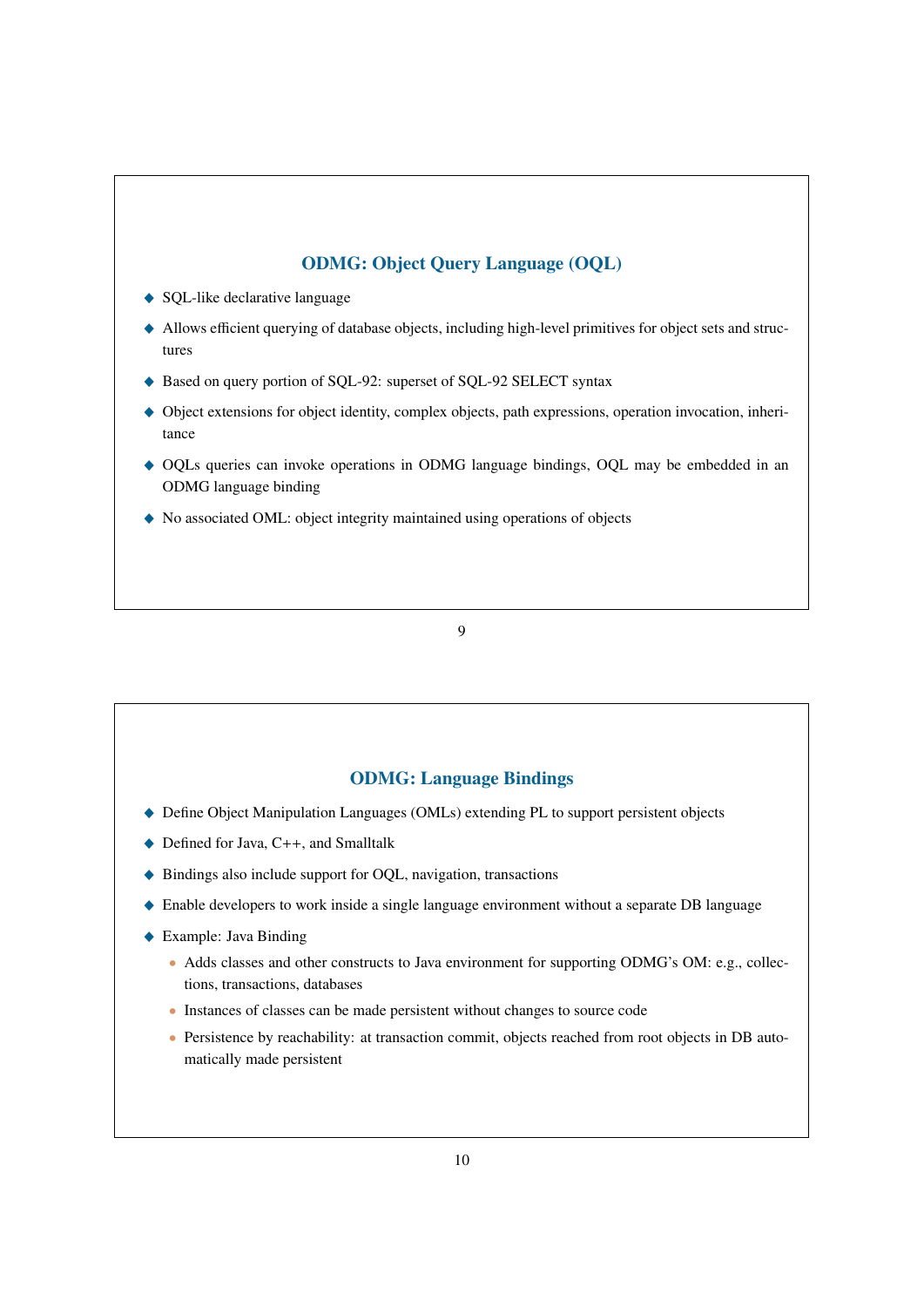#### ODMG Object Model: Summary

- $\blacklozenge$  Differentiates objects (with identity) and literals
- ◆ Literals: atomic, collection, structured
- \_ Classes with attributes, methods, subtyping, extension (inheritance of state)
- \_ Binary relationships, referential integrity maintained by DBMS
- $\triangle$  Generic collection classes, structured object classes
- $\triangle$  Names can be given to objects
- ◆ Persistent and transient objects
- $\triangle$  Exception model
- $\blacklozenge$  Metadata stored in a Schema Repository
- $\blacklozenge$  Conventional lock-based approach to concurrency control
- Transaction model
- $\rightarrow$  Database operations

11

#### ODMG Object Model

- $\blacklozenge$  Basic modeling primitives: objets (with unique identifiers) and literals
- $\triangle$  Objects and literals categorized by their types
- $\triangle$  All elements of a type have common state (properties) and behavior (operations)
- $\triangle$  Properties: attributes and relationships
- ◆ Operations: may have a list of input and output parameters, each with a type; may also return a typed result
- $\triangle$  DB stores objects shared by multiple users and applications
- $\blacklozenge$  DB based on a schema defined in ODL, contains instances of types defined by its schema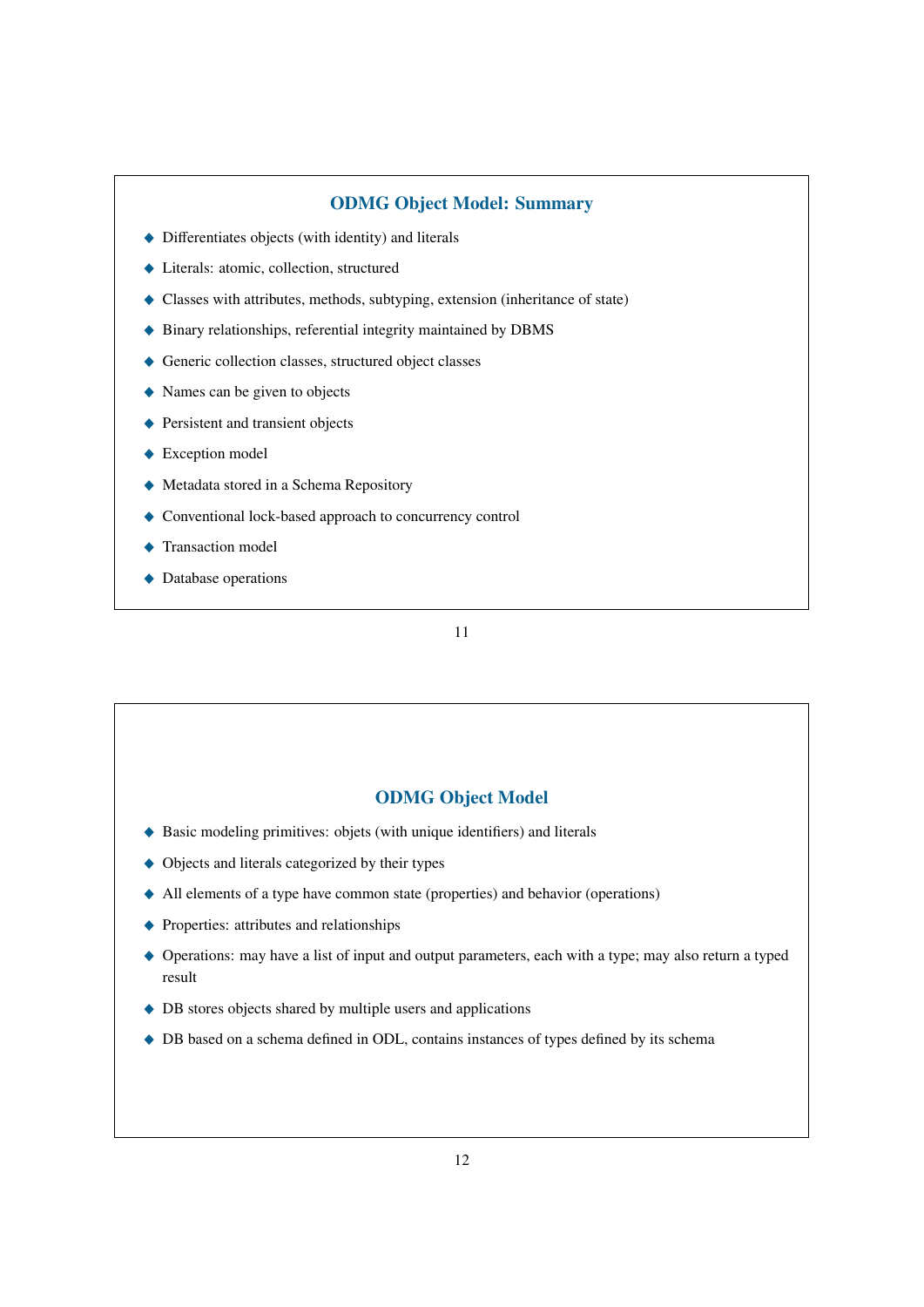#### Types: Specifications and Implementations

- $\blacklozenge$  Type: external specification, one or more implementations
- $\blacklozenge$  Specification: external characteristics of type, visible to its users
	- implementation-independent description of operations, exceptions, properties
- $\blacklozenge$  Implementation: internal aspects of type
	- implementation of operations, other internal details
- $\triangle$  Encapsulation = separating specifications from implementation, helps
	- multilingual access to objects of a single type
	- sharing objects accross heterogeneous computing environments

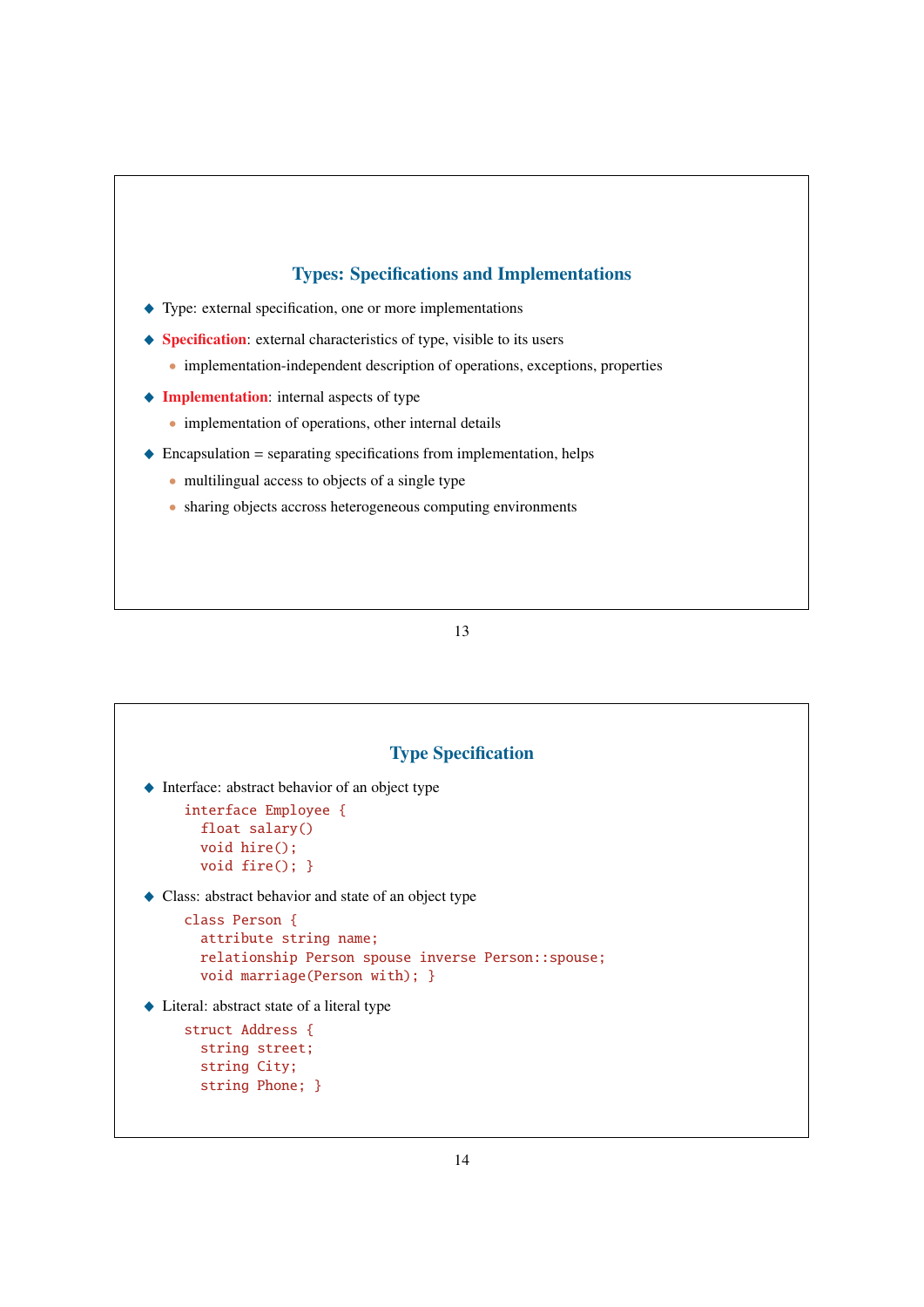## Type Implementation

- $\blacklozenge$  Implementation of a type = a representation and a set of methods
- ◆ Representation: data structure derived from abstract state by PL binding
	- property in abstract state  $\Rightarrow$  instance variable of appropriate type
- $\blacklozenge$  Methods: procedures derived from abstract behavior by PL binding
	- operation in abstract behavior ⇒ method defined
	- read or modify representation of an object state, invoke other operations
	- also, internal methods without associated operation
- $\blacklozenge$  A type can have more than one implementation, e.g.,
	- in C++ and in Smalltalk
	- in C++ for different machine architectures

#### 15

#### Language Bindings

- $\triangle$  Each language binding defines an implementation mapping for literal types
	- C++ has constructs to represent literals directly
	- Smalltalk and Java map them to object classes
- ◆ Example: floats
	- represented directly in C++ and Java
	- instances on class Float in Smalltalk
- $\triangle$  No way to represent abstract behavior on literal type  $\Rightarrow$  language-specific operations to access their values
- ◆ OPL have language constructs called classes
	- implementation classes  $\neq$  abstract classes in Object Model
	- each language binding defines a mapping between both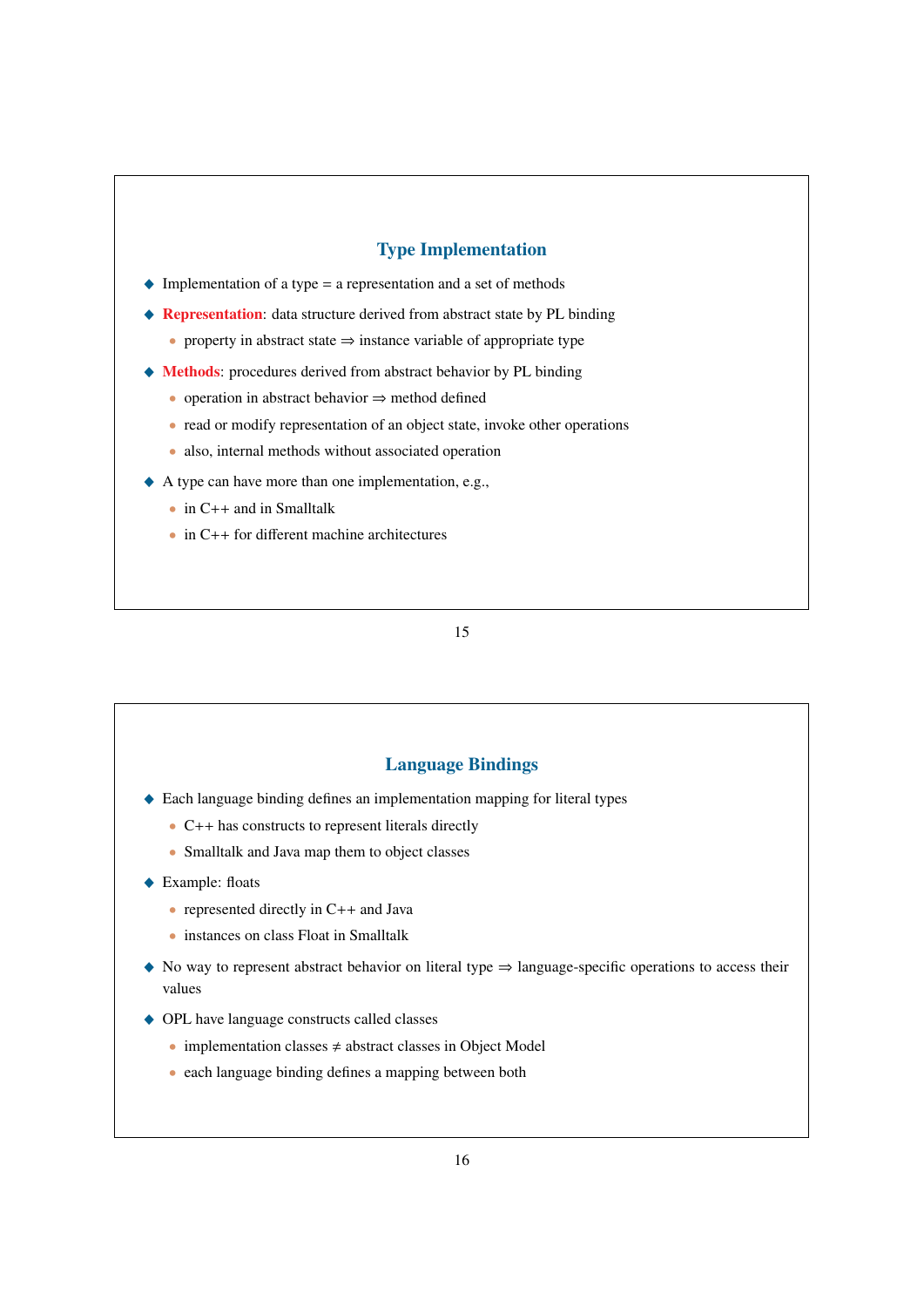

17

### Subtyping and Inheritance of Behavior (cont.)

- \_ Multiple inheritance of object behavior
	- a type could inherit operations of the same name but different parameters
	- precluded by model: disallows name overloading during inheritance
- \_ Classes are directly instantiable types, interfaces not
- \_ Subtyping pertains to inheritance of behavior only: classes and interfaces may inherit from interfaces
- \_ Inefficiencies and ambiguities in multiple inheritance of state ⇒ interfaces and classes may not inherit from classes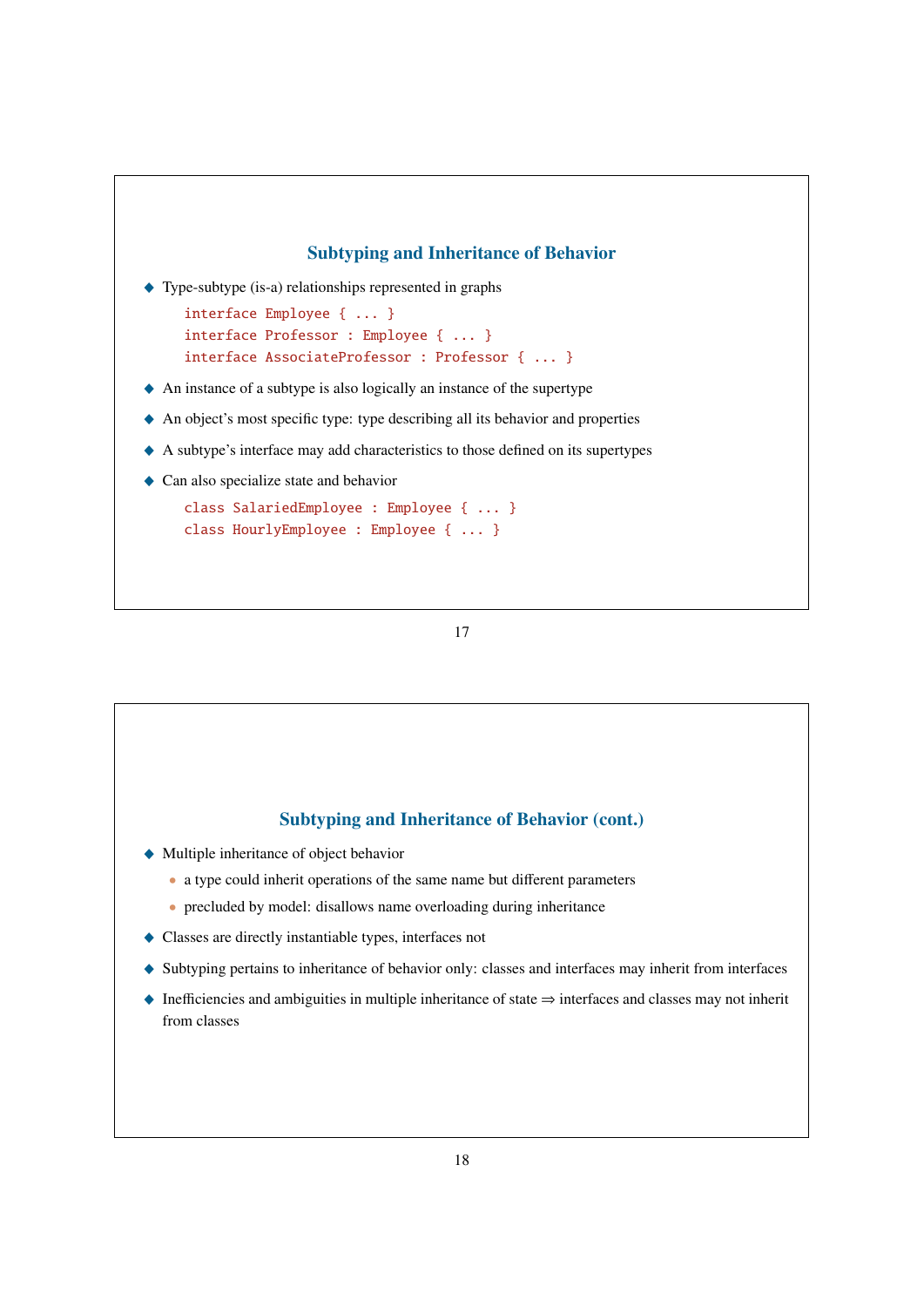

#### 19

#### Extents and Keys

- \_ Extent of a type: set of all instances of the type in a particular DB
- $\bullet$  If type A is a subtype of type B  $\Rightarrow$  extent of A is a subset of extent of B
- $\blacklozenge$  Maintaining the extent of a type is optional ( $\neq$  RDBMS)
- $\triangle$  Extent maintenance
	- insert newly created instances, remove instances
	- create and manage indexes to speed up access
- \_ Key: instances of a type uniquely identified by values of some property or set of properties
- $\triangle$  As in relational model: simple vs compound keys
- \_ A type must have an extent to have a key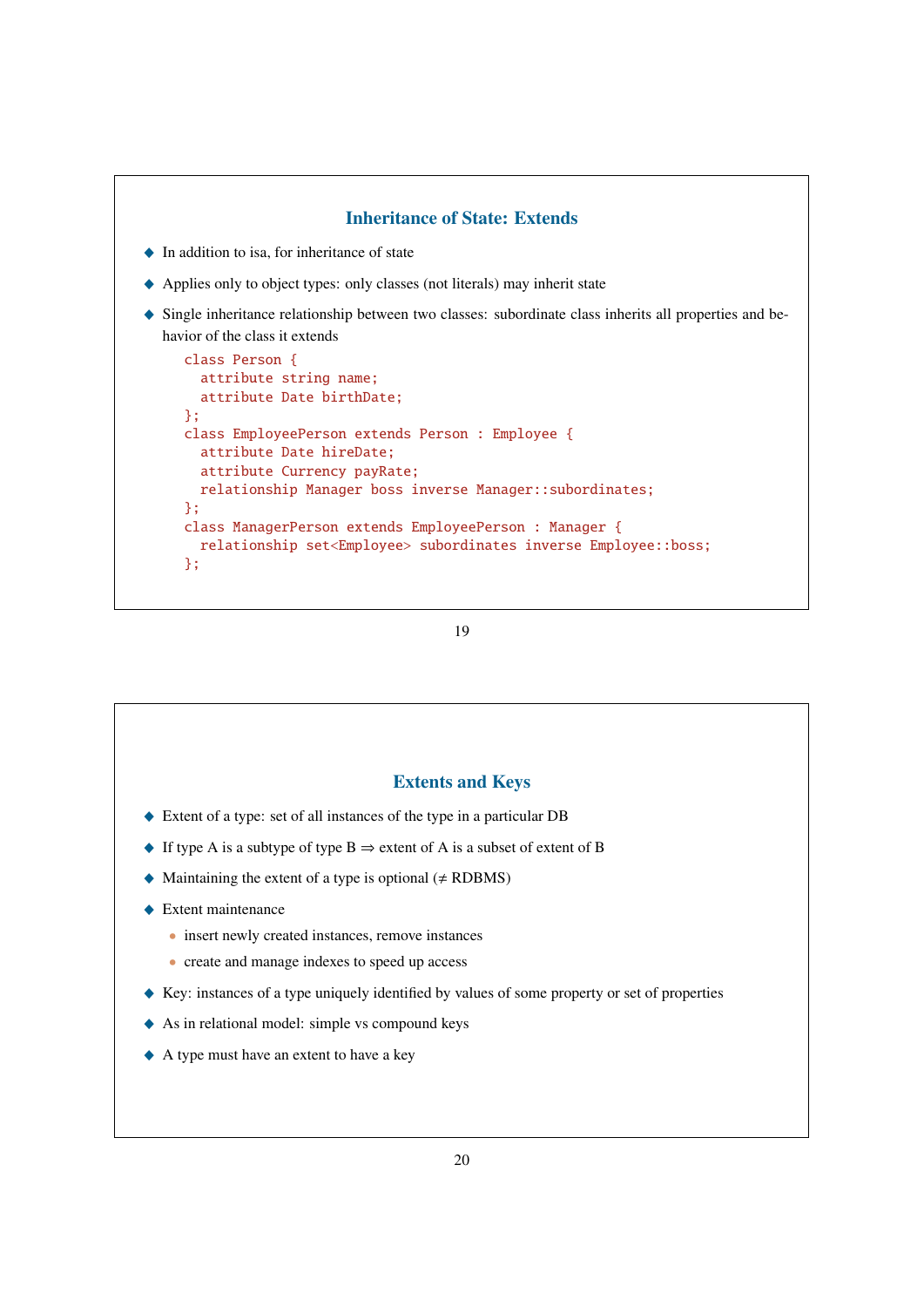

```
21
```
# Object Identifiers and Names

- \_ Objects retain same object identifiers for its entire lifetime
- $\blacklozenge$  Literals do not have their own identifiers
- $\triangle$  Object identifiers geneterated the the ODBMS, not applications
- $\triangle$  Bit pattern representing an object identifier  $\Rightarrow$  implementation issue
- $\blacklozenge$  An object may be given name(s) meaningful for users
- $\triangle$  ODBMS provides a function mapping an object name to an object
- \_ Names used to refer to "root" objects: provide entry points to the DB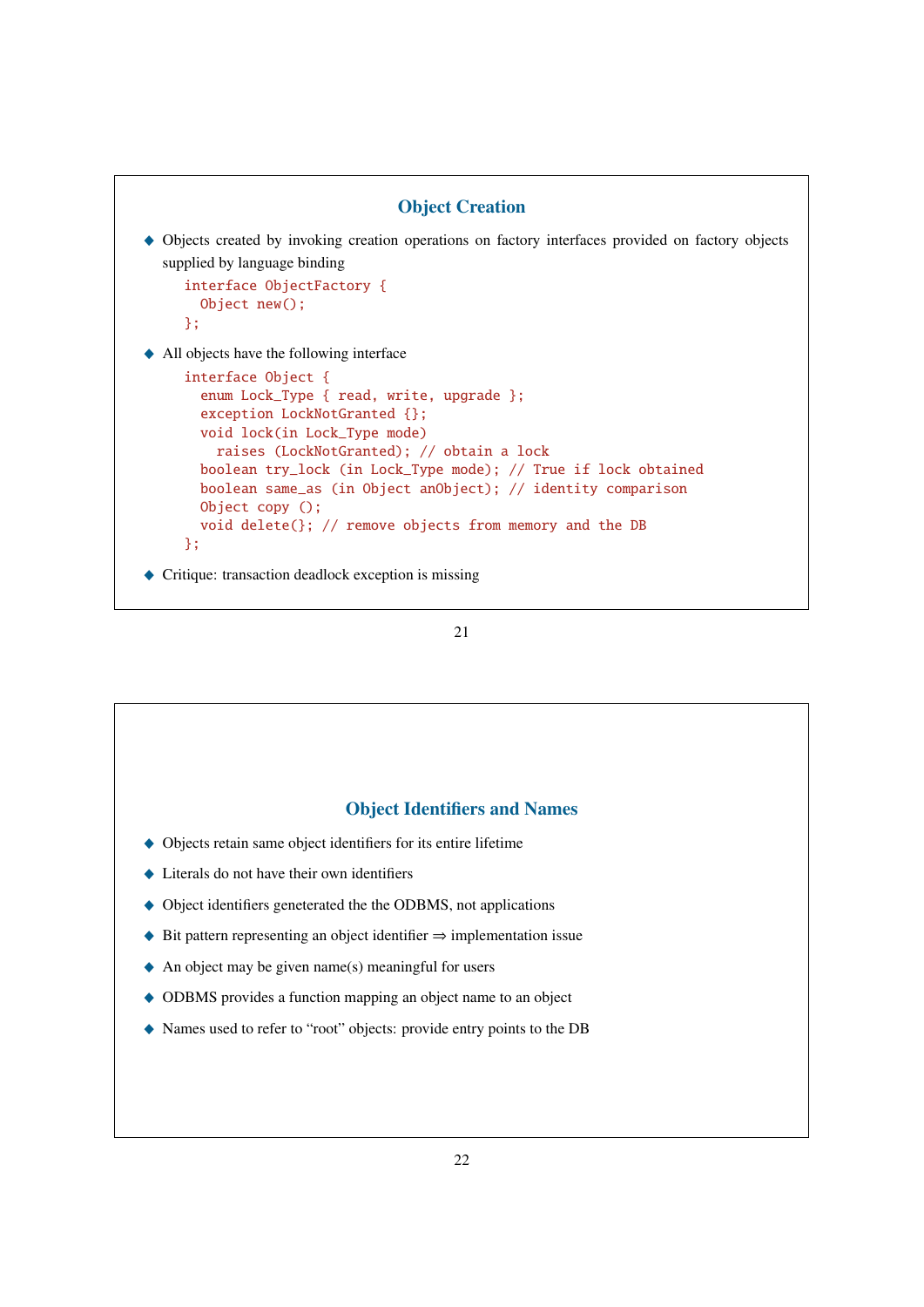## Object Lifetime

- ◆ Specifies, at object creation, how memory allocated to the object is managed
- $\blacklozenge$  Transient: allocated in memory managed by the PL run-time system, e.g.,
	- declared in a procedure and allocated on the stack
		- for a process and allocated on the heap
- ◆ Persistent: allocated in memory managed by the ODBMS run-time system
	- continue to exists after procedure or process that creates it terminates
- $\triangle$  Object lifetimes independent of types
	- a type may have transient and persistent instances
	- persistent and transient objects manipulated using the same operations
- $\blacklozenge$   $\Rightarrow$  Persistence is orthogonal to type
- \_ This addresses the "impedance mismatch" of the relational model:
	- SQL for defining and using persistent data
	- PL for defining and using transient data

#### 23

## **Collections**

- ◆ Generic type generators for structured values
- \_ All members of a collection object must be of the same type
	- Critique: must have a common ancestor type

#### $\triangle$  Collections

- Set<t>: unordered collection of elements, no duplicate allowed
- Bag<t>: unordered collection of elements, may contain duplicates
- Array<t>: ordered collection of elements
- List<t>: dynamically sized ordered collection of elements that can be located by oposition
- Dictionary  $\lt t$ ,  $v$  : unordered sequence of key-value pairs with no duplicate keys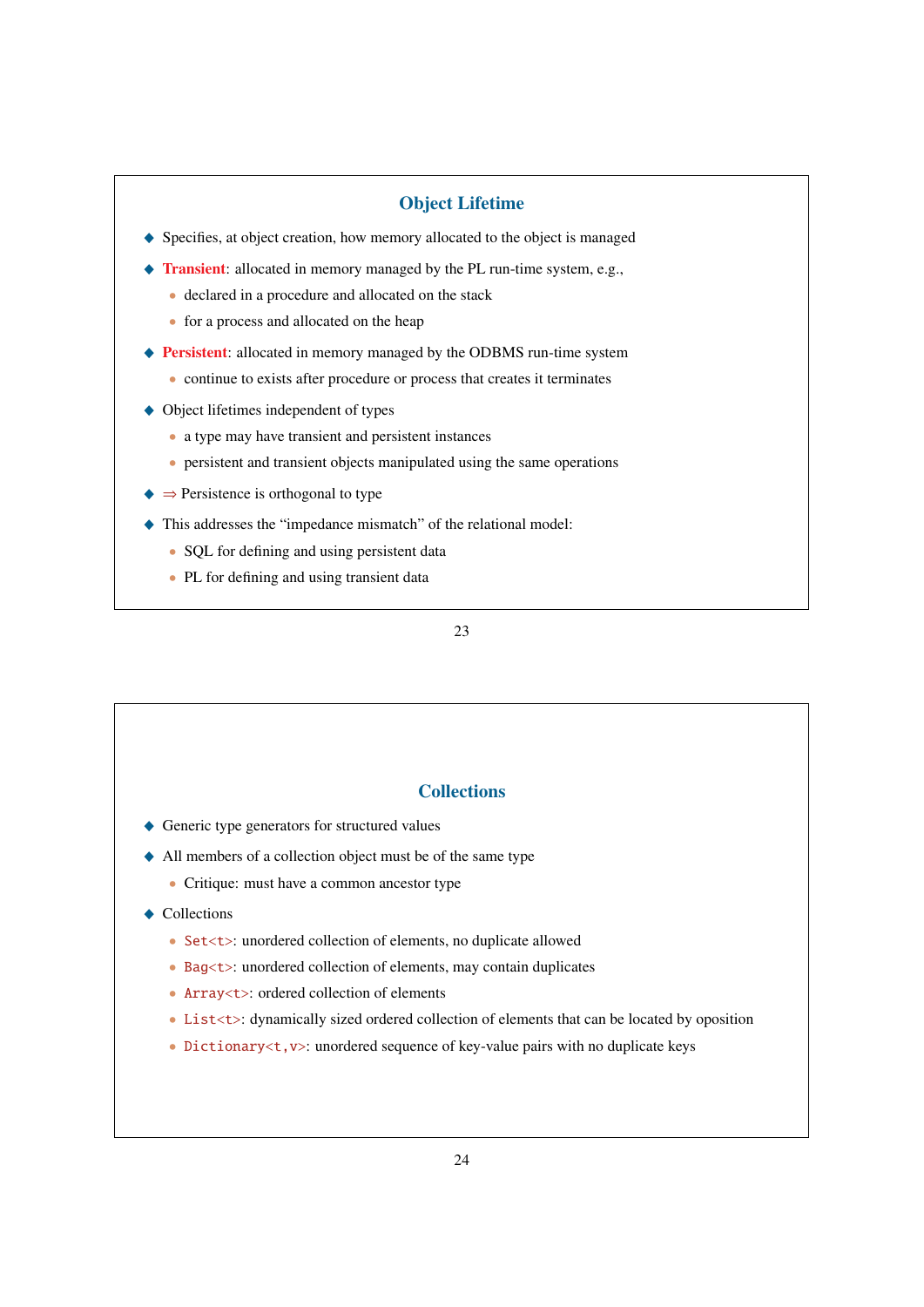# Manipulating Collection Objects

```
interface CollectionFactory : ObjectFactory {
  Collection new_of_size(in long size);
};
interface Collection : Object {
 exception InvalidCollectionType {};
  exception ElementNotFound {any element; };
  unsigned long cardinality();
  boolean is_empty();
  boolean is_ordered();
  boolean allows_duplicates();
  boolean contains_element(in any element);
  void insert_element(in any element);
  void remove_element(in any element) raises(ElementNotFound);
  Iterator create_iterator(in boolean stable);
 BidirectionalIterator create_bidirectional_iterator(in
    boolean stable) raises(InvalidCollectionType);
};
```

```
25
```

|                              | <b>Manipulating Iterators</b>                    |  |
|------------------------------|--------------------------------------------------|--|
| interface Iterator {         |                                                  |  |
| exception NoMoreElements {}; |                                                  |  |
|                              | exception InvalidCollectionType {};              |  |
| boolean is_stable();         |                                                  |  |
| $boolean$ $at\_end()$ ;      |                                                  |  |
| void reset():                |                                                  |  |
|                              | any get_element() raises(NoMoreElements);        |  |
|                              | void next_position() raises(NoMoreElements);     |  |
|                              | void replace_element(in any element)             |  |
|                              | raises(InvalidCollectionType);                   |  |
| 34                           |                                                  |  |
|                              | interface BidirectionalIterator : Iterator {     |  |
| $boolean$ $at_beginning()$ ; |                                                  |  |
|                              | void previous_position() raises(NoMoreElements); |  |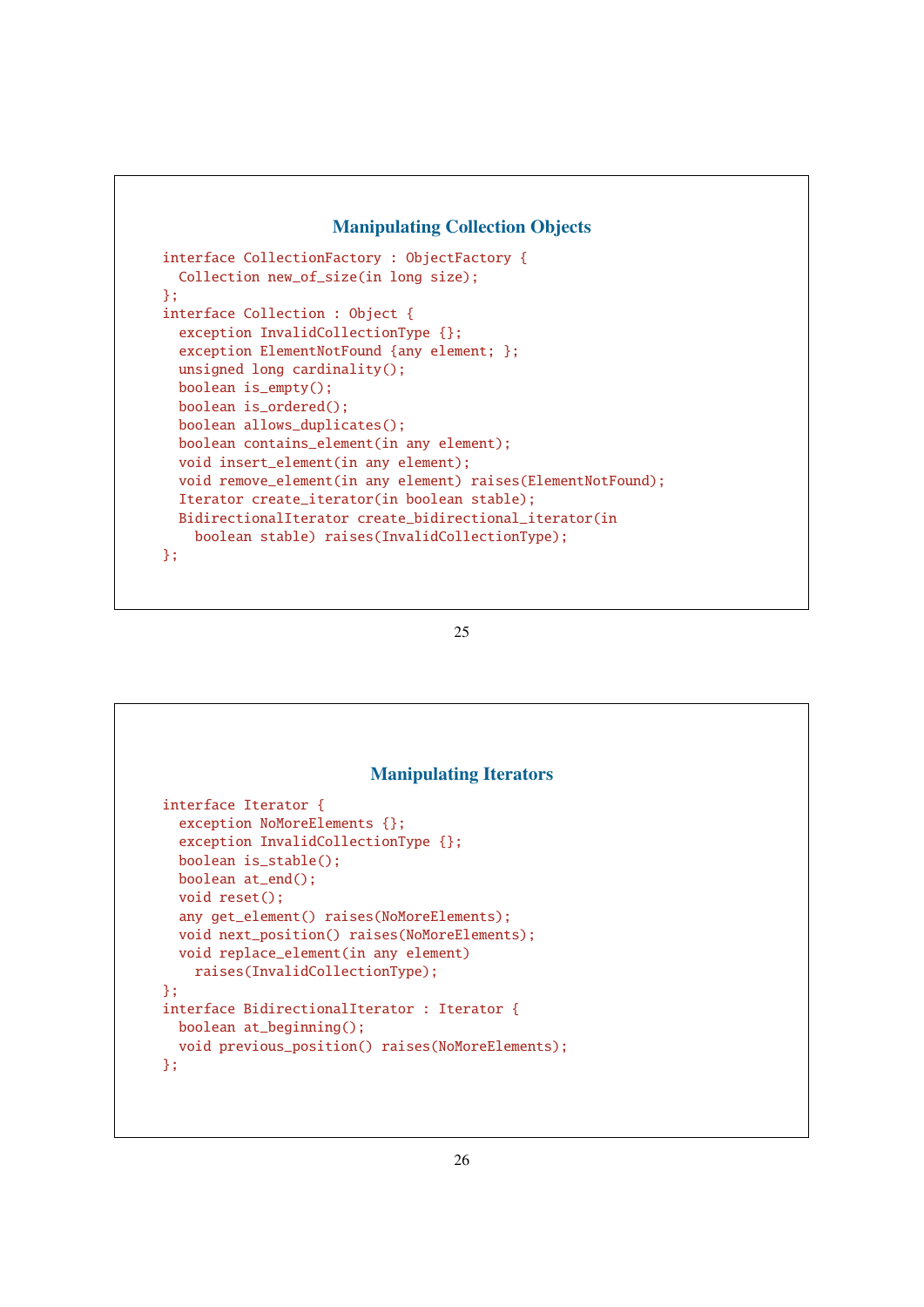# Structured Objects

# ◆ Date

- $\triangle$  Time
	- internally stored in GMT
	- time zones : number of hours that must be added/subtracted to local time to get time in Greenwich, England
- \_ Timestamp: encapsulated Date and Time
- $\triangle$  Interval: duration in time
	- used to perform some operations on Time and Timestamp objects
	- created with the substract\_time operation in Time

| <b>Structured Objects: Example</b>                                       |
|--------------------------------------------------------------------------|
| interface Date : Object $\{$                                             |
| typedef unsigned short ushort;                                           |
| enum Weekday {Sunday,Monday,Tuesday,Wednesday,Thursday,Friday,Saturday}; |
| enum Month {January, February, March, April, May, June, July, August,    |
| September, October, November, December };                                |
| struct asValue { ushort month, day, year; };                             |
| ushort $year()$ ;                                                        |
| $ushort month()$ ;                                                       |
| ushort $day()$ ;<br>ushort day_of_year();                                |
| ushort $month_of\_year()$ ;                                              |
| ushort $day_of_new()$ ;                                                  |
| boolean is_leap_year();                                                  |
| boolean is_equal(in Date a_date);                                        |
| boolean is_greater(in Date a_date);                                      |
| boolean is_greater_or_equal(in Date a_date);                             |
| boolean is_less(in Date a_date);                                         |
| boolean is_less_or_equal(in Date a_date);                                |
| boolean is_between(in Date a_date, in Date b_date);                      |
| Date next(in Weekday day);                                               |
| Date previous(in Weekday day);                                           |
| Date add_days(in long days);                                             |
| Date substract_days(in long days);                                       |
| long substract_date(in Date a_date);                                     |
| }                                                                        |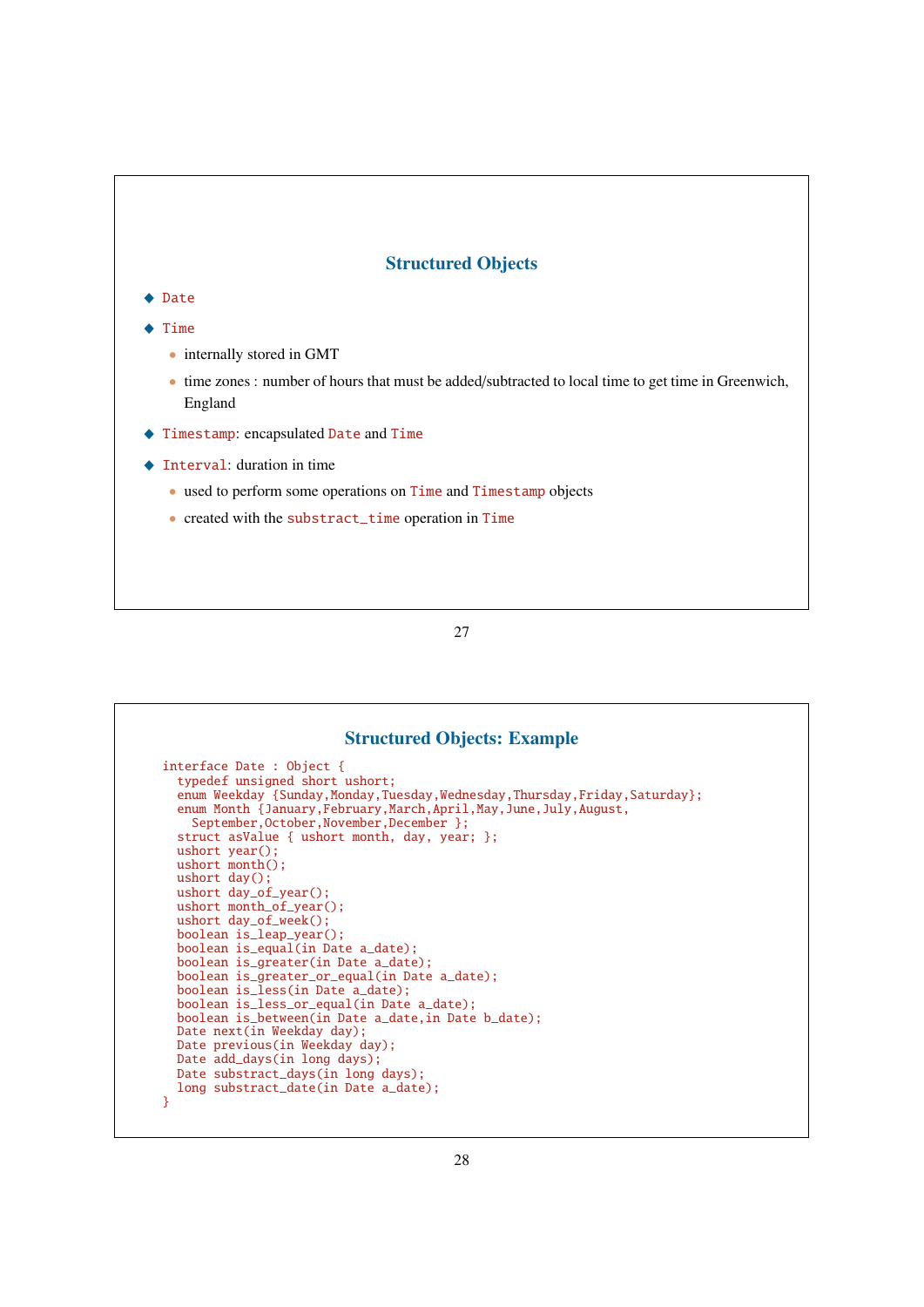# **Literals**

#### Atomic Literals

- \_ long, short, unsigned long, unsigned short, float, double, boolean, octet, char (character), string, enum (enumeration)
- \_ All supported by OMG's Interface Definition Language (IDL)
- $\triangle$  An enum is a type generator: named literal type that can take only the values listed in the declaration attribute enum gender { male, female };

```
attribute enum state_code { AK,AL,AR,AZ,CA,...,WY };
```
#### Collection Literals

- ◆ set<t>, bag<t>, array<t>, list<t>, dictionary<t, v>
- $\triangle$  Analogous to collection objects, but without identifiers
- $\triangle$  Their elements can be of literal or object types

#### Table Type

◆ Express SQL tables, semantically equivalent to a collection of structs

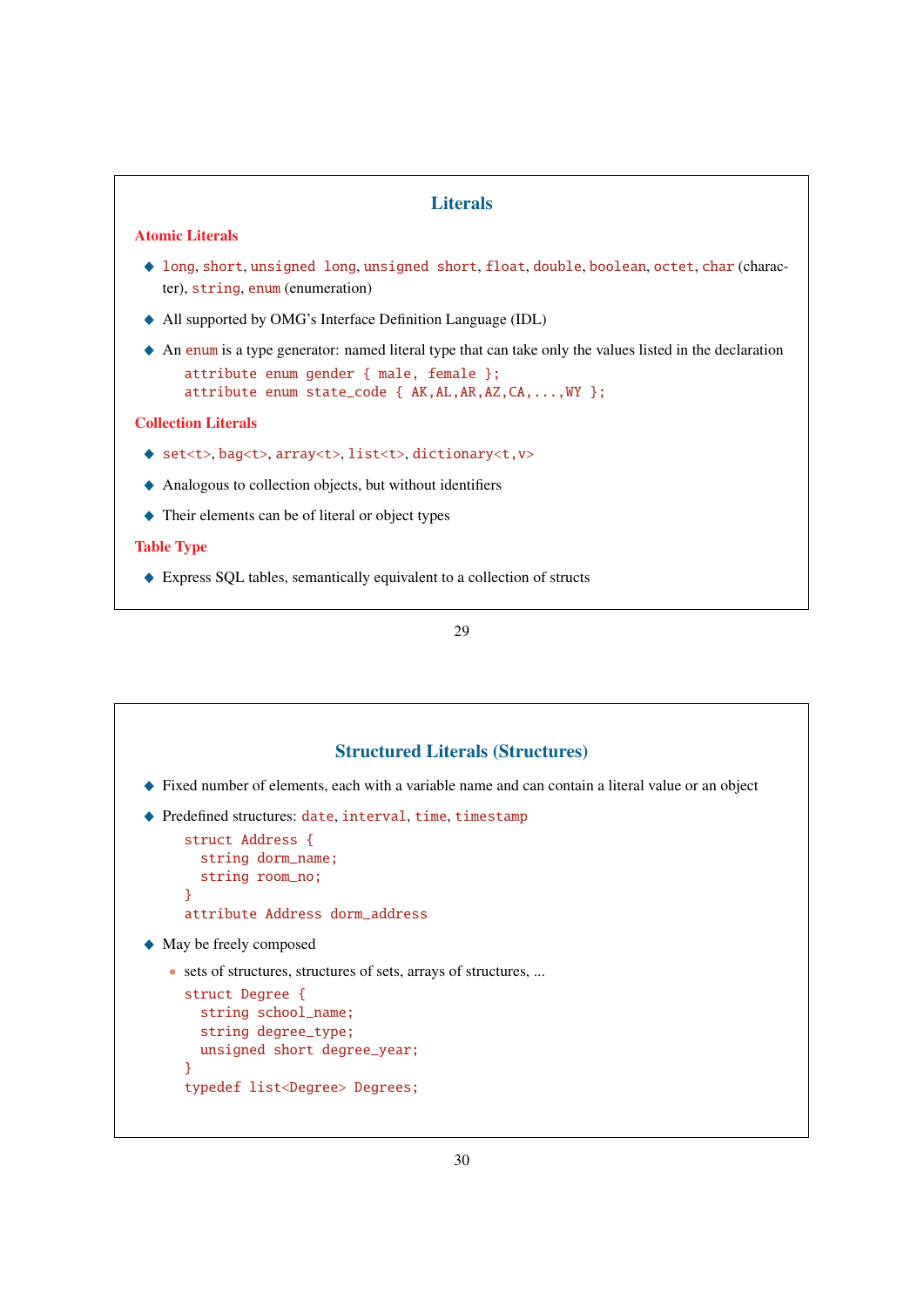# Null Literals

- \_ For every literal type (e.g., float, set<>) ⇒ another literal type supporting null value (e.g., nullable\_float, nullable\_set<>)
- $\blacklozenge$  Nullable type = literal type augmented by the null value "nill"
- ◆ Semantics of null as defined by SQL-92

31

# Modeling State: Attributes class Person { attribute short age; attribute string name; attribute enum gender {male, female}; attribute Address home\_address; attribute set<Phone\_no> phones; attribute Department dept; } \_ An attribute value: a literal or an object identifier  $\triangle$  Attribute  $\neq$  data structure:  $\bullet$  attribute = abstract, data structure = physical representation • attributes may be implemented by data structures or by methods (e.g., age) ◆ Attributes are not "first class"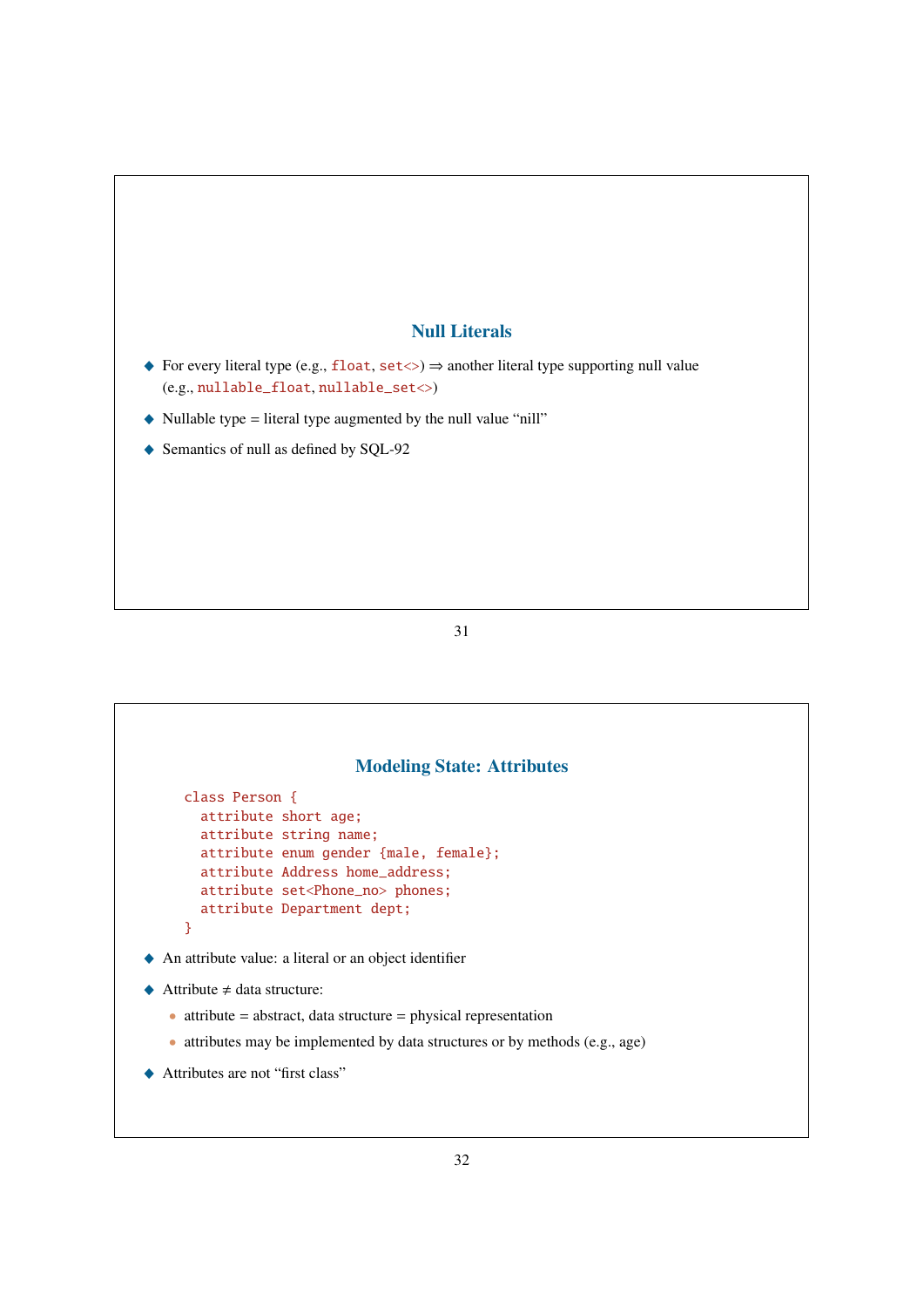

#### 33

#### Modeling State: Relationships (cont.)

- $\triangle$  ODBMS responsible for maintaining referential integrity
	- if object is deleted, any traversal path to that object is also deleted
- \_ Ensures that applications cannot dereference traversal paths leading to nonexistent objects
- $\blacklozenge$  Relationships vs references

#### attribute Student top\_of\_class

\_ Object-valued attributes reference an object, without inverse traversal path or referential integrity: "unidirectional relationships"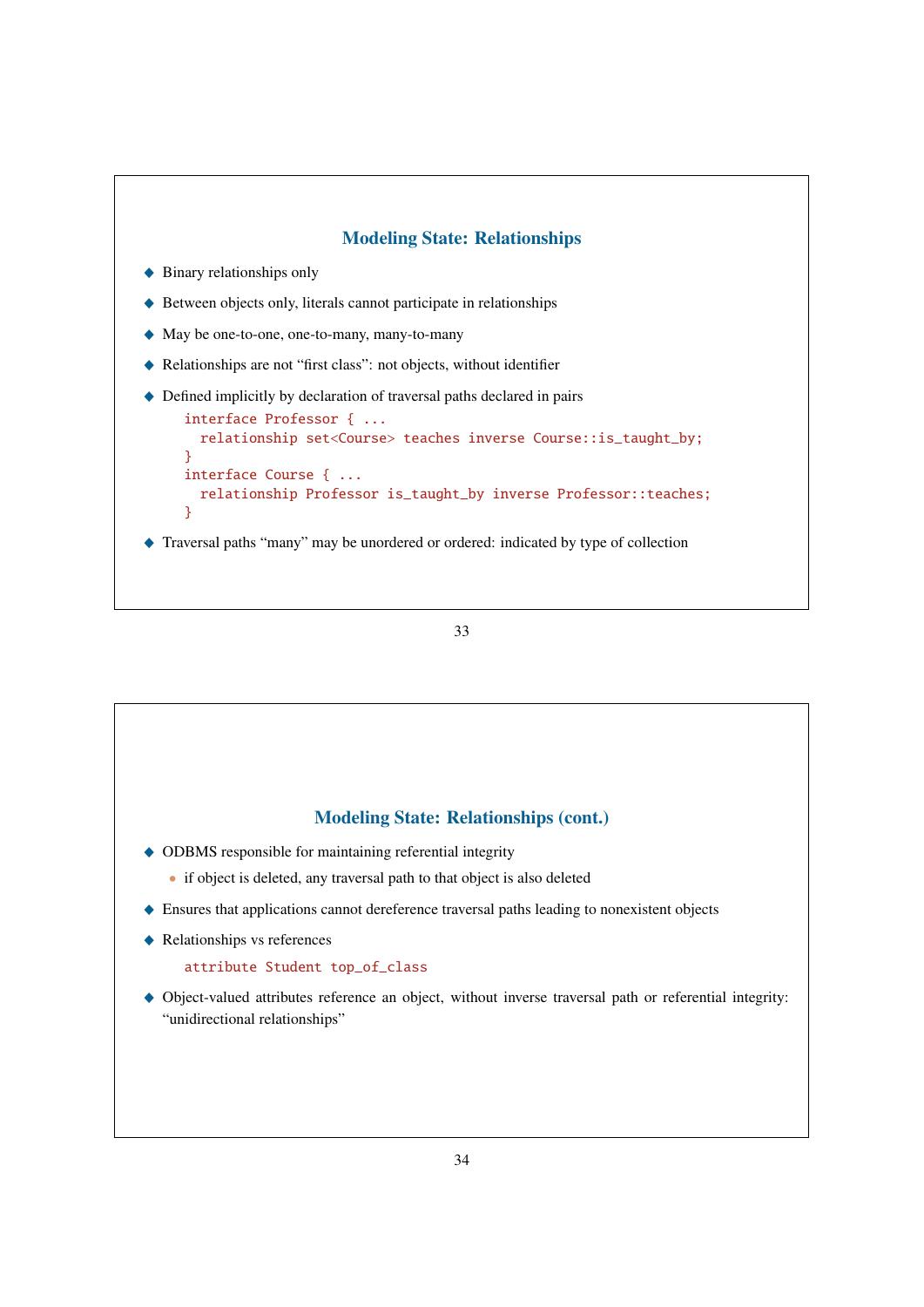

```
35
```
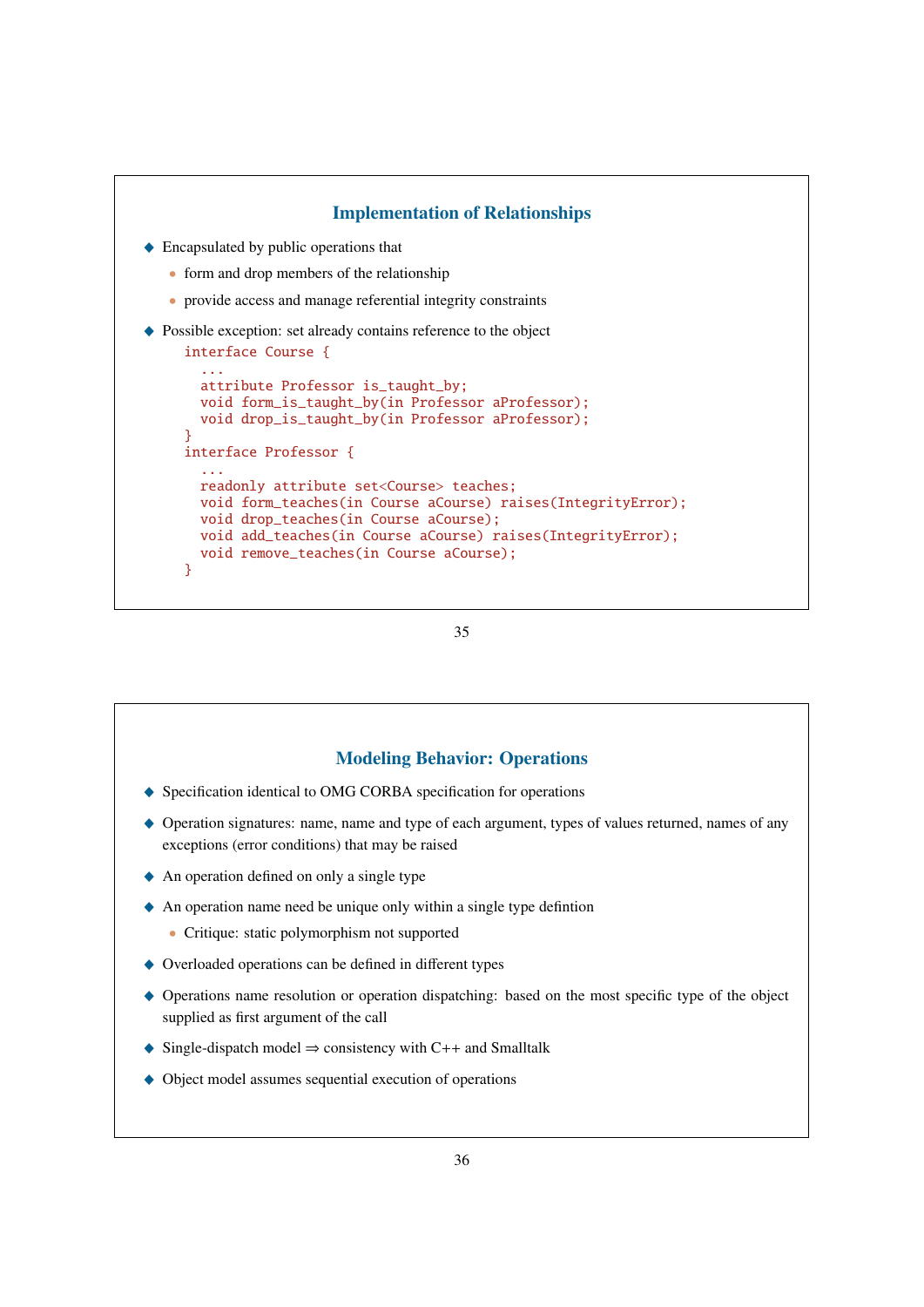# Metadata

- \_ Descriptive information about DB objects, defines the schema of the DB
- $\blacklozenge$  Used by the ODBMS to define the structure of the DB and at runtime to guide its access to the database
- ◆ Stored in an ODL Schema Repository, accessible to tools and applications
- \_ Meta objects produced, e.g., during ODL source compilation
- ◆ Defines interfaces for, e.g., MetaObject, Specifier, Operation, Exception, Constant, Property, Attribute, Relationship, Type, Interface, Class, Collection, Literal, Expression, ...

| <b>Metadata: Examples</b>                                                           |  |
|-------------------------------------------------------------------------------------|--|
| $interface MetaObject$ {                                                            |  |
| attribute string name;                                                              |  |
| attribute string comment;                                                           |  |
| relationship DefiningScope definedIn inverse DefiningScope::defines;                |  |
| ł                                                                                   |  |
| interface Operation : ScopedMetaObject {                                            |  |
| relationship list <parameter> signature inverse Parameter::operation;</parameter>   |  |
| relationship Type result inverse Type::operations;                                  |  |
| relationship list <exception> exceptions inverse Exception::operations;</exception> |  |
| ł                                                                                   |  |
| interface Property : MetaObject {                                                   |  |
| relationship Type type inverse Type::properties;                                    |  |
|                                                                                     |  |
| interface Attribute : Property {<br>attribute boolean isReadOnly;                   |  |
| γ                                                                                   |  |
| enum Cardinality ${c1_1, c1_N, cN_1, cN_M};$                                        |  |
| interface Relationship : Property {                                                 |  |
| exception integrity Error $\{\}$ ;                                                  |  |
| relationship Relationship traversal inverse Relationship::traversal;                |  |
| Cardinality getCardinality();                                                       |  |
| }                                                                                   |  |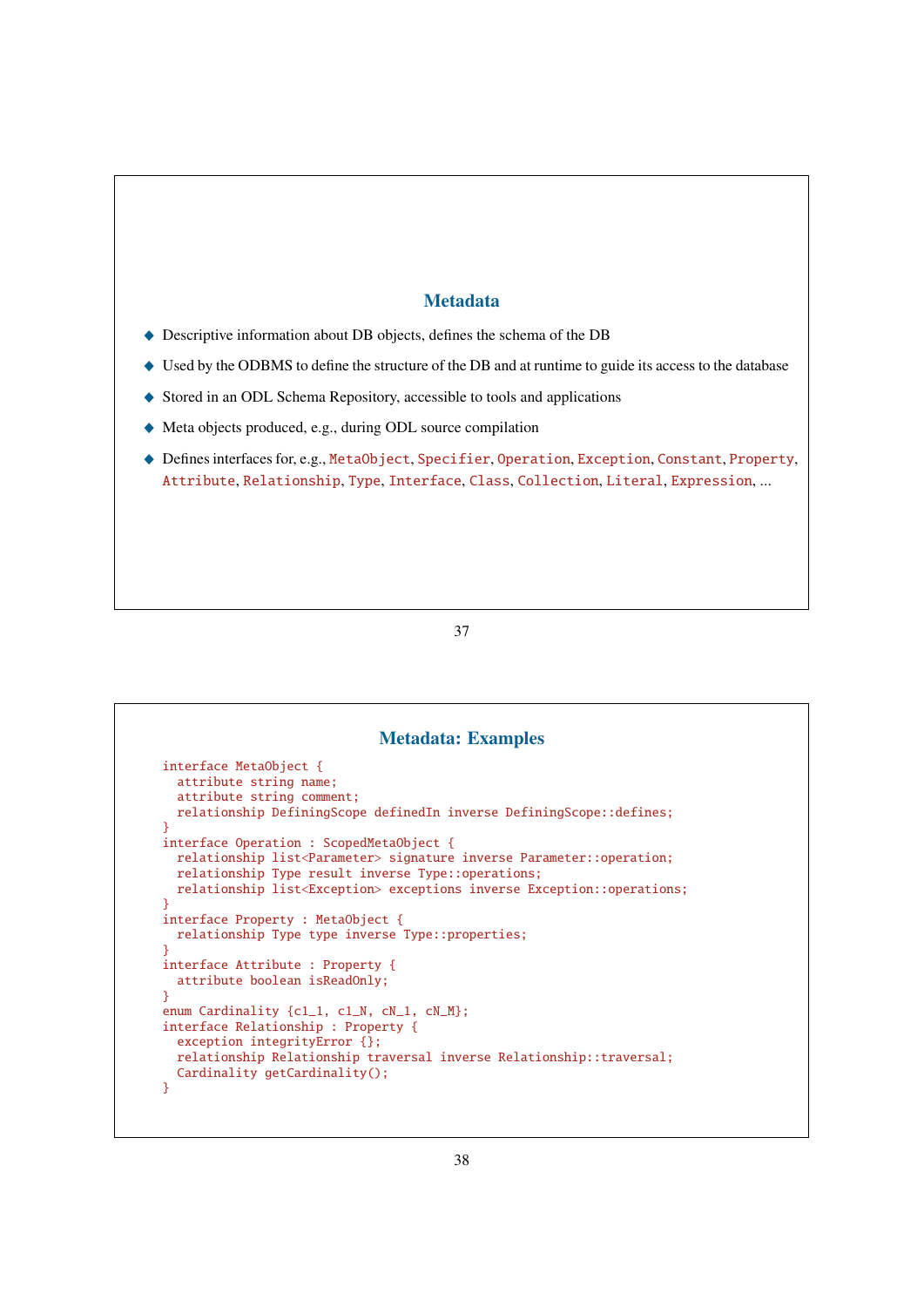# Object Specification Languages

- $\triangle$  Language independent
- $\triangle$  Used to define the schema, operations, and state of an object DB
- $\triangle$  Objectives of these languages
	- facilitate portability of DBs across ODMG-compliant implementations
	- provide a step toward interoperability of ODBMS's from multiple vendors
- $\triangle$  Two specification languages
	- Object Definition Language (ODL)
	- Object Interchange Format (OIF)

39

# Object Definition Language: Principles

- ◆ Support all semantic constructs of the ODMG object model
- \_ Not a full PL, rather a definition language for object specifications
- ◆ Programing language independent
- $\blacklozenge$  Compatible with the OMG's Interface Definition Language
- $\triangle$  Extensible for future functionality and for physical optimizations
- ◆ Practical to application developpers, easily implementable by ODBMS vendors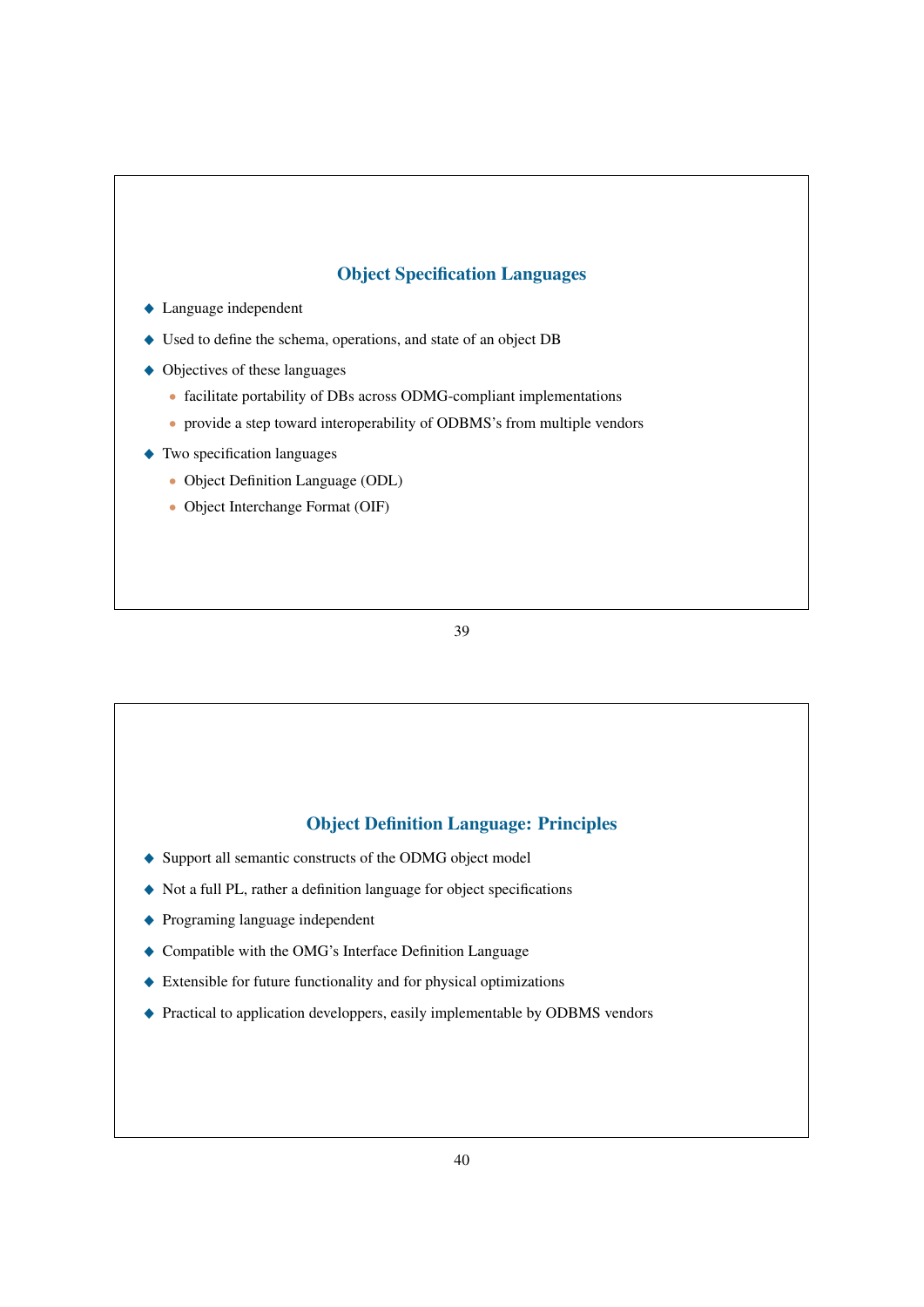# Object Definition Language

- \_ Defines characteristics of types, including properties and operations
- $\blacklozenge$  Defines only the signatures of operations, not methods of these operations
- $\triangle$  ODMG does not provide an Object Manipulation Language (as RDBMS do)
- ◆ Define standard APIs to bind conformant ODBMSs to C++, Java, and Smalltalk
- \_ Provides a degree of insulation for application against variations in PLs and underlying ODBMS products

|   | <b>Class Definition: Example</b>                                                                                              |
|---|-------------------------------------------------------------------------------------------------------------------------------|
|   | class Person                                                                                                                  |
|   | $\left($ extent people $\right)$ {                                                                                            |
|   | attribute string name;                                                                                                        |
|   | attribute struct Address { unsigned short number, string street,<br>string cityName } address;                                |
|   | relationship Person spouse inverse Person::spouse;                                                                            |
|   | relationship set <person> children inverse Person::parents;</person>                                                          |
|   | relationship list <person> parents inverse Person::children;</person>                                                         |
|   | void birth (in string name);                                                                                                  |
|   | boolean marriage (in string personName) raises (noSuchPerson);                                                                |
|   | unsigned short ancestors (out set <person> allAncestors) raises (noSuchPerson):<br/>void move (in string newAdress);</person> |
| ł |                                                                                                                               |
|   | class City                                                                                                                    |
|   | $($ extent cities $) \{$                                                                                                      |
|   | attribute unsigned short cityCode;                                                                                            |
|   | attribute string name;                                                                                                        |
|   | attribute set <person> population;</person>                                                                                   |
| ł |                                                                                                                               |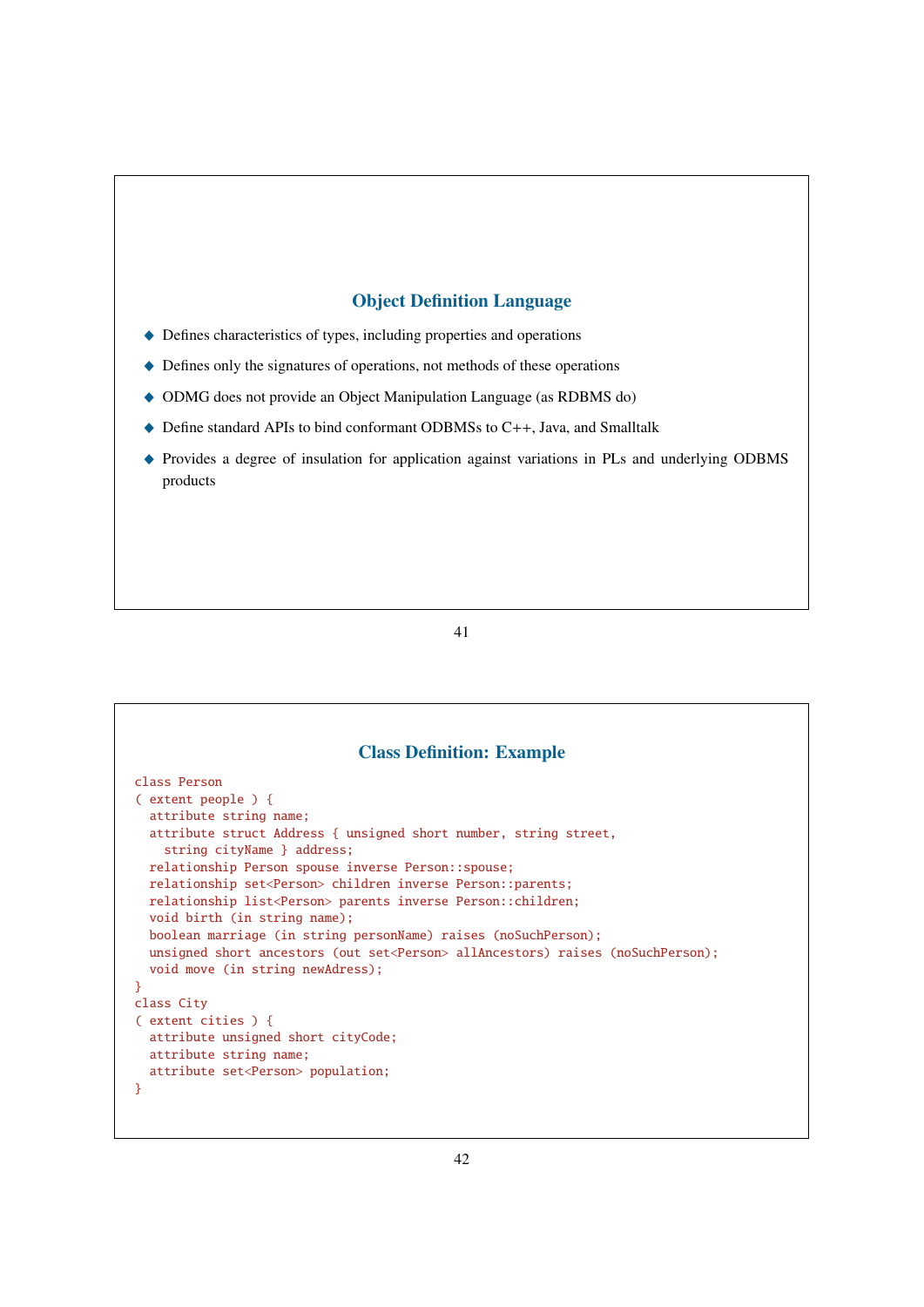

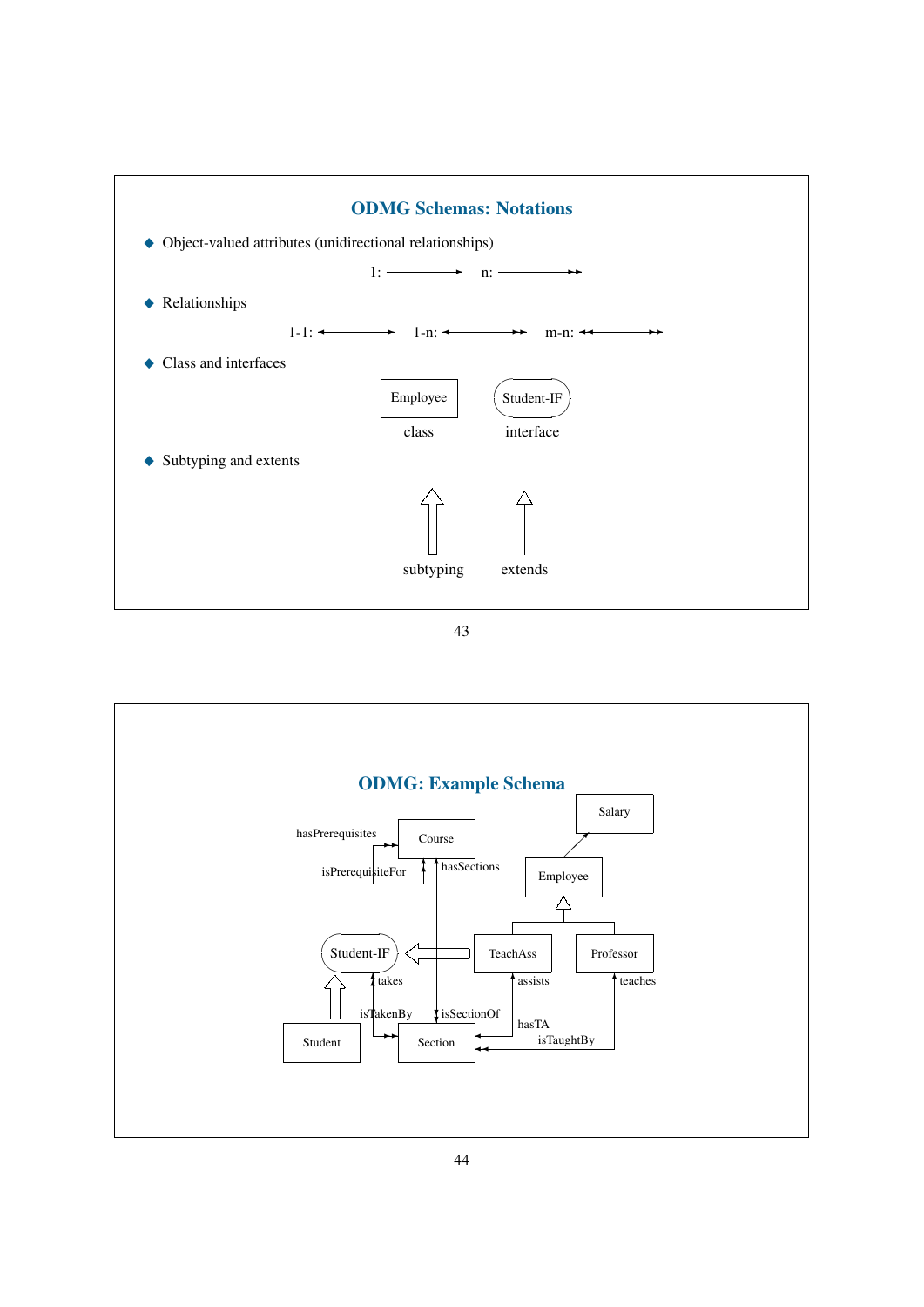#### ODL: Example Schema

```
class Course
( extent courses ) {
  attribute string name;
  attribute string number;
  relationship list<Section> hasSections inverse Section::isSectionOf;
  relationship set<Course> hasPrerequisites inverse Course::isPrerequisiteFor;
  relationship set<Course> isPrerequisiteFor inverse Course::hasPrerequisites;
  boolean offer (in unsigned short semester) raises (alreadyOffered);
  boolean drop (in unsigned short semester) raises (notOffered);
}
class Section
( extent sections ) {
  attribute string number;
  relationship Professor isTaughtBy inverse Professor::teaches;
  relationship TeachAssist hasTA inverse TeachAssist::assists;
  relationship Course isSectionOf inverse Course::hasSections;
  relationship set<Student> isTakenBy inverse Student::takes;
}
```

```
45
```

| <b>ODL:</b> Example Schema, cont.                                                                                                                                                                                  |
|--------------------------------------------------------------------------------------------------------------------------------------------------------------------------------------------------------------------|
| class Salary {<br>attribute float base;<br>attribute float overtime;<br>attribute float bonus;                                                                                                                     |
| ł                                                                                                                                                                                                                  |
| class Employee                                                                                                                                                                                                     |
| (extent employees) {<br>attribute string name;<br>attribute short id;<br>attribute Salary annualSalary;<br>void hire()<br>void fire() raises (noSuchEmployee);                                                     |
| ł                                                                                                                                                                                                                  |
| class Professor extends Employee                                                                                                                                                                                   |
| (extent professors) {<br>attribute enum Rank {full, associate, assistant} rank;<br>relationship set <section> teaches inverse Section::isTaughtBy;<br/>short grantTenure() raises (ineligibleForTenure);</section> |
| ł                                                                                                                                                                                                                  |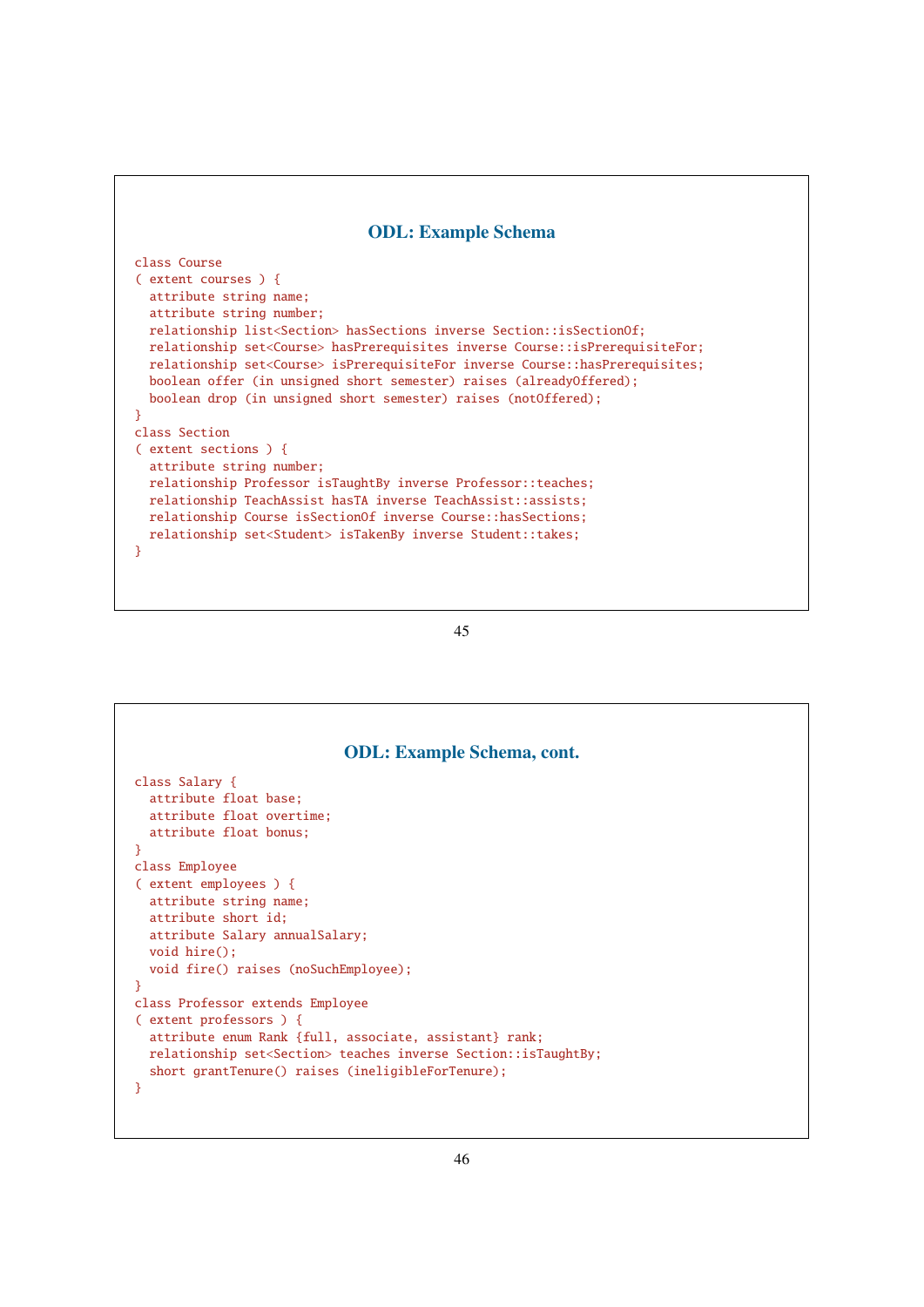#### ODL: Example Schema, cont.

interface Student-IF { struct Address { string College, string roomNumber }; attribute string name; attribute string studentId; attribute Address dormAddress; boolean registerForCourse(in unsigned short course, in unsigned short section) raises (unsatisfiedPrerequisites, sectionFull, CourseFull); void dropCourse(in unsigned short Course) raises (notRegisteredForThatCourse); void assignMajor(in unsigned short Department); short transfer (in unsigned short oldSection, in unsigned short newSection) raises (sectionFull,notRegisteredInSection); }

#### 47

# ODL: Example Schema, cont. class TeachAssist extends Employee : Student-IF { relationship Section assists inverse Section::hasTA; attribute string name; attribute string studentId; attribute struct Address dormAddress; relationship set<Section> takes inverse Section::isTakenBy; } class Student : Student-IF (extent students) { attribute string name; attribute string studentId; attribute struct Address dormAddress; relationship set<Section> takes inverse Section::isTakenBy; }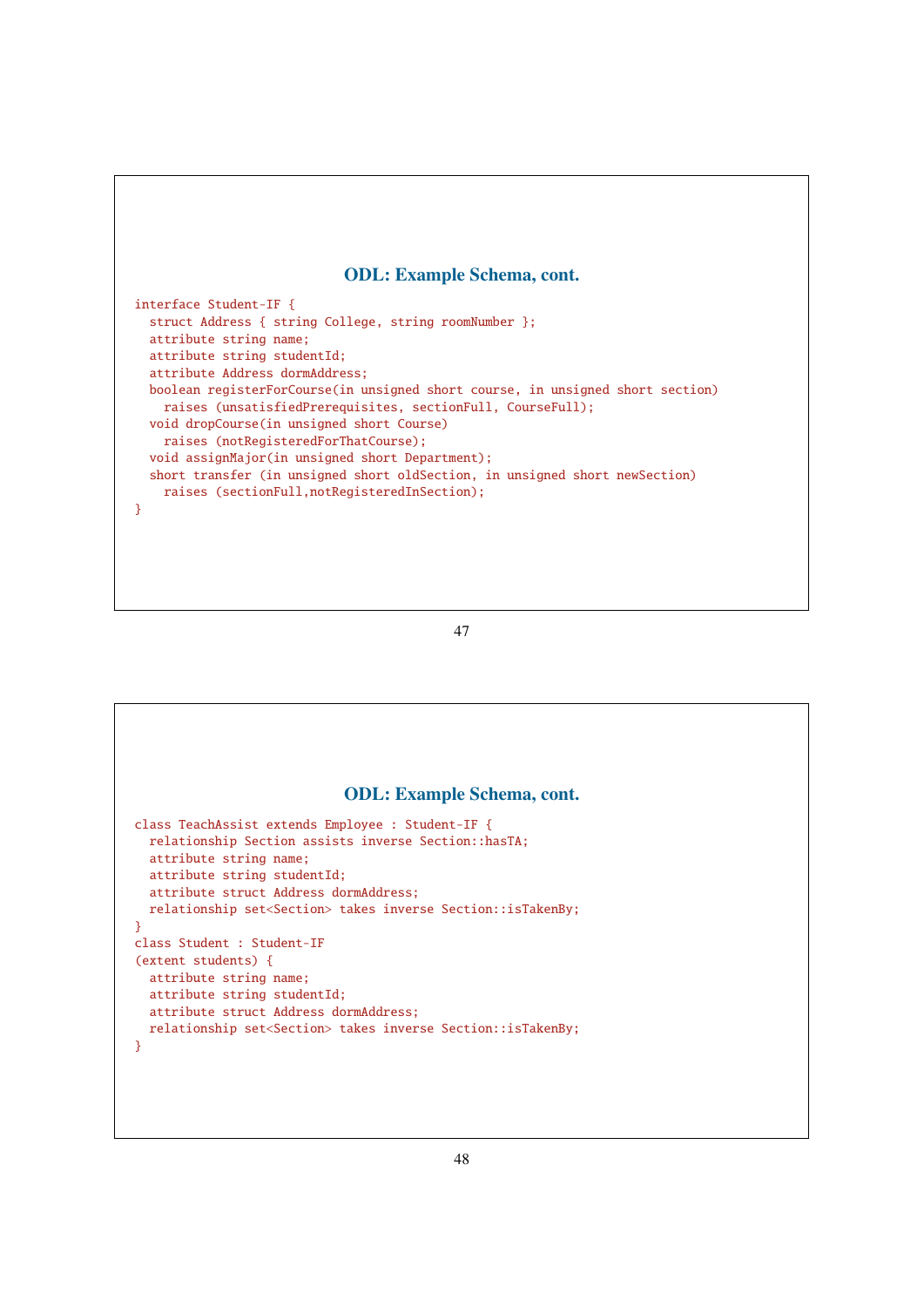# Object Interchange Format

- $\blacklozenge$  Specification language for dumping and loading an ODB to or from a (set of) file(s)
- Can be used to
	- exchange objects between DBs
	- seed DBs
	- provide DB documentation
	- drive DB test suites
- $\blacklozenge$  Principles
	- support all ODB states compliant with the ODMG object model and ODL schema definition
	- not a full programming language, rather a specification language for persistent objects and their states
	- designed according to the related standards STEP or ANSI
	- needs no keywords other than the type, attribute, and relationship identifiers provided with the ODL definition of a DB schema

49

# Object Interchange Format: Object Database States

- ◆ State of all objects in a DB characterized by
	- object identifiers (with object tag names)
	- type bindings
	- attribute values
	- links to other objects
- $\leftarrow$  Critiques
	- Object names as entry points in the database are missing
	- No correlation beween OIF and the corresponding schema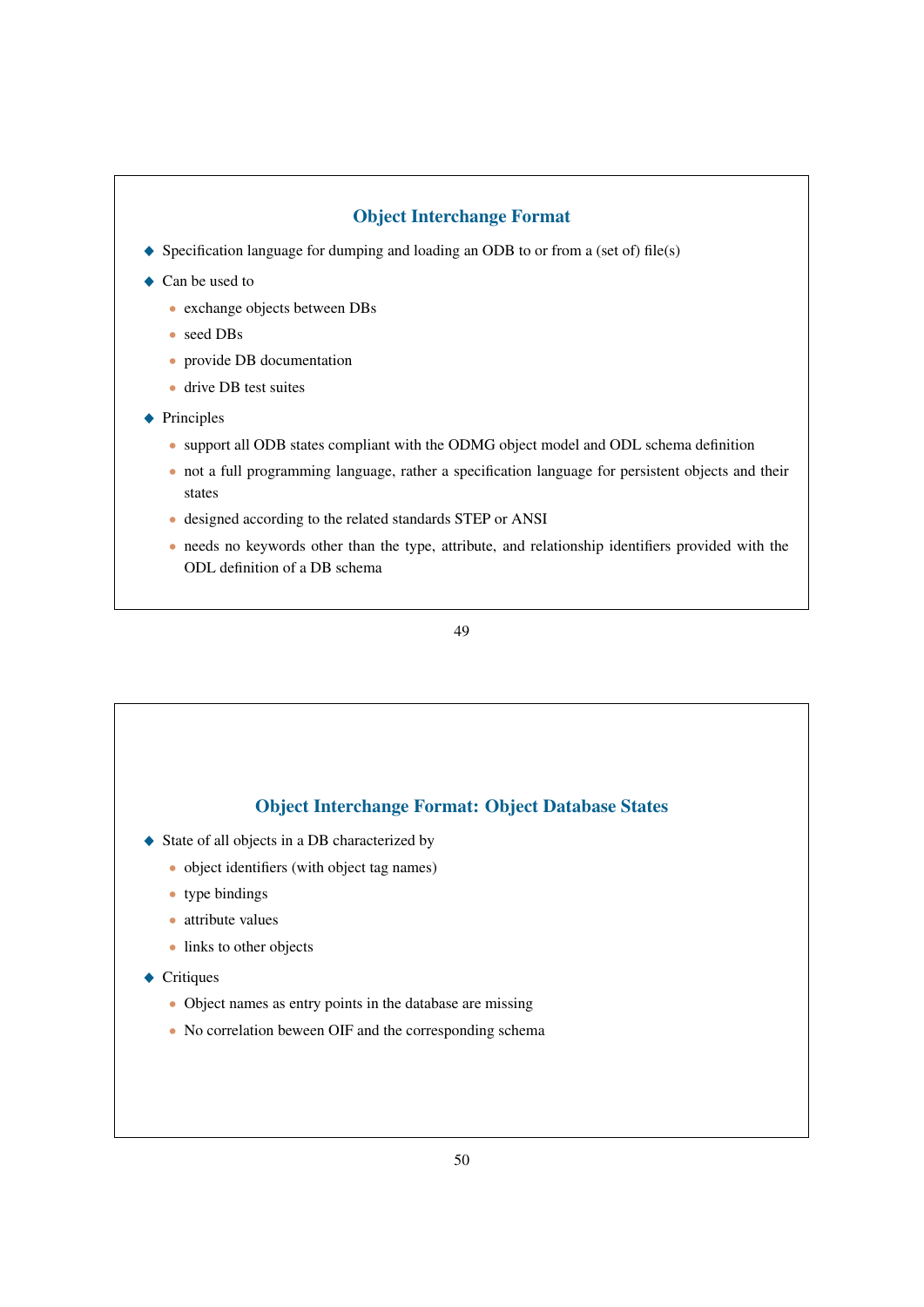

|                      |                                      | <b>Initializing Attributes: Example</b> |  |
|----------------------|--------------------------------------|-----------------------------------------|--|
| struct PhoneNumber { |                                      |                                         |  |
|                      | unsigned short CountryCode;          |                                         |  |
|                      | unsigned short AreaCode;             |                                         |  |
|                      | unsigned short PersonCode;           |                                         |  |
| ł                    |                                      |                                         |  |
| struct Address {     |                                      |                                         |  |
| string Street;       |                                      |                                         |  |
| string City;         |                                      |                                         |  |
|                      | PhoneNumber Phone:                   |                                         |  |
| ł                    |                                      |                                         |  |
| interface Person {   |                                      |                                         |  |
|                      | attribute string Name;               |                                         |  |
|                      | attribute Address PersonAddress      |                                         |  |
| ł                    |                                      |                                         |  |
|                      | Sarah Person { Name "Sarah",         |                                         |  |
|                      | PersonAdress { Street "Willow Road", |                                         |  |
|                      | City "Palo Alto",                    |                                         |  |
|                      | Phone { CountryCode 1,               |                                         |  |
|                      | AreaCode 415,                        |                                         |  |
|                      | PersonCode 1234 $\}$ } }             |                                         |  |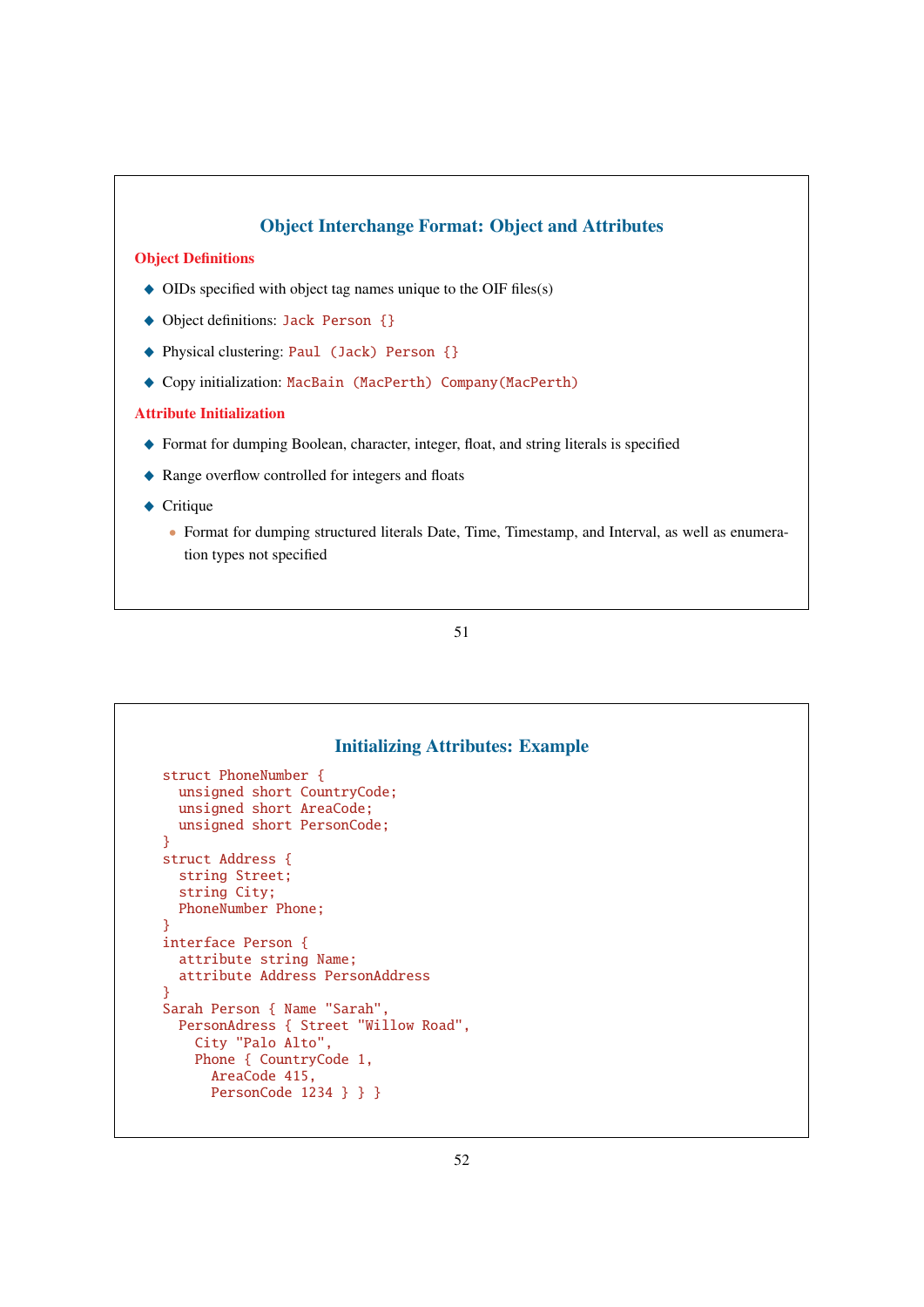```
Initializing Arrays
  interface Engineer {
    attribute unsigned long PhoneNo[3];
  }
\blacklozenge Fields of the array indexed starting from zero, attributes not specified remain uninitialized
      Jane Engineer { PhoneNo { [0] 450123, [2] 270456} }
\triangle Index specifier can be omitted \Rightarrow continuous sequence starting from zero
     Marc Engineer { PhoneNo { 12345, 234234 } }
_ Dynamic arrays: if one of the indices used in the object definition exceeds the current size of the
  variable size array, the array will be resized
     struct Point {
        float X; float Y;
      }
      interface Polygon {
        attribute array<Point> RefPoints;
      }
      P1 Polygon { RefPoints { [5] { X 7.5, Y 12.0 },
                                    [12] { X 22.5, Y 23.0 } } }
```

```
53
```
# Initializing Arrays and Collections Multidimensional arrays interface PolygonSet { attribute array<float> PolygonRefPoints[10]; } P2 PolygonSet { PolygonRefPoints {  $[0] \{ [0] 12.5 , [1] 8.98, ... \}$ ... [1] { [0] 23.7 , [1] 3.33 } } } **Collections** interface Professor : Person { attribute set<string> Degrees; } Feynman Professor { Degrees { "Masters", "PhD" }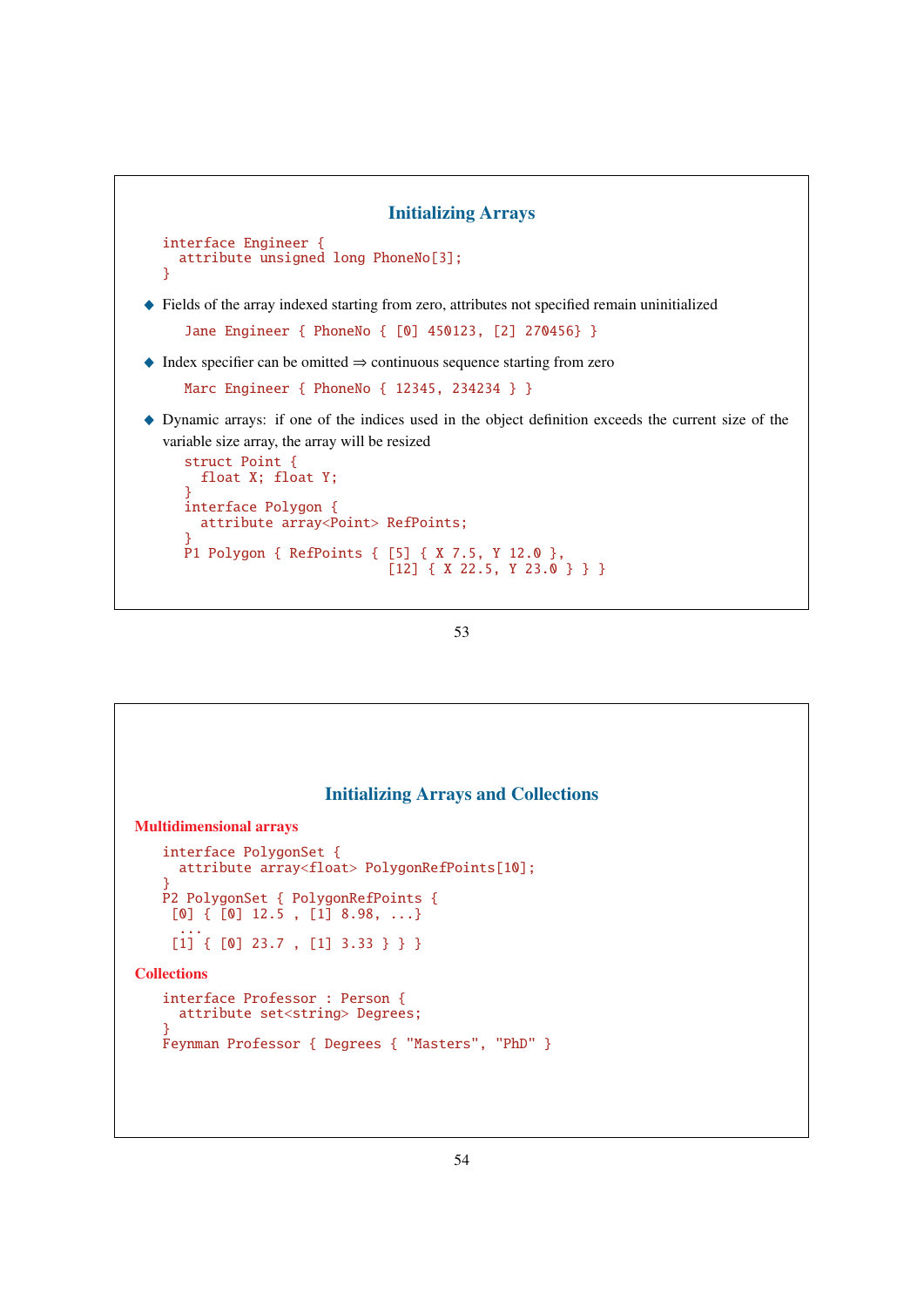

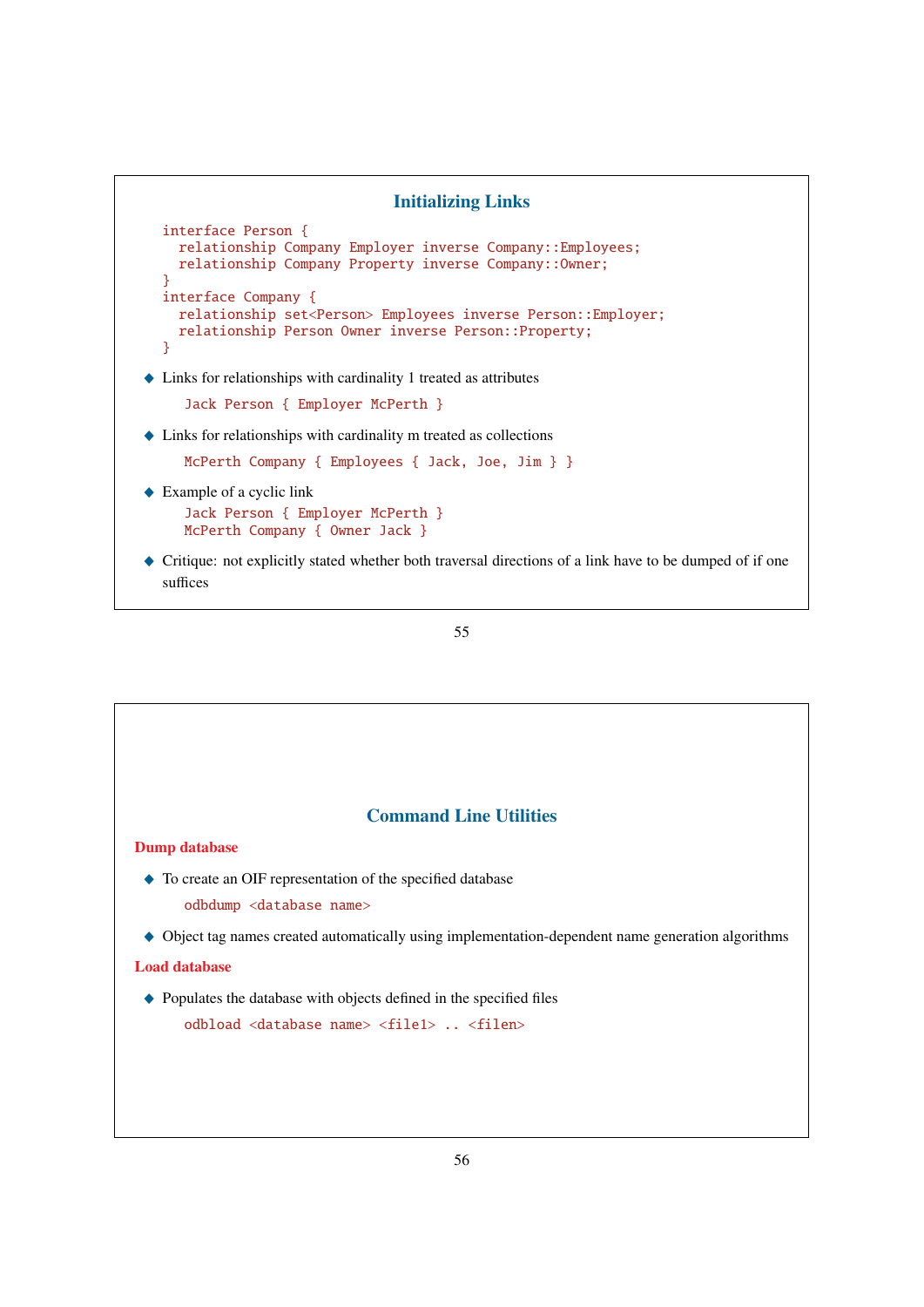# Object Interchange Format: Example

```
Eve Person {
  name "Eve",
  address { number 25, street "Apple Road", city "Paradise" },
  spouse Adam,
  children { Cain, Abel },
  parents { God }
  }
Paradise City {
 cityCode 6969,
 name "Paradise",
 population { Adam, Eve, Cain, Abel },
}
```
57

# Object Query Language: Principles

- Relies on ODMG's object model
- $\bullet$  Close to SQL 92
- \_ Provides high-level primitives to deal with sets of objects, structures, lists, arrays
- \_ Functional language where operators can freely be composed
- $\blacklozenge$  Not computationally complete
- $\triangle$  Can be invoked from within PL for which a binding is defined, can also invoke operations programmed in these languages
- $\triangle$  Does not provide explicit update operators
- $\blacklozenge$  Provides declarative access to objects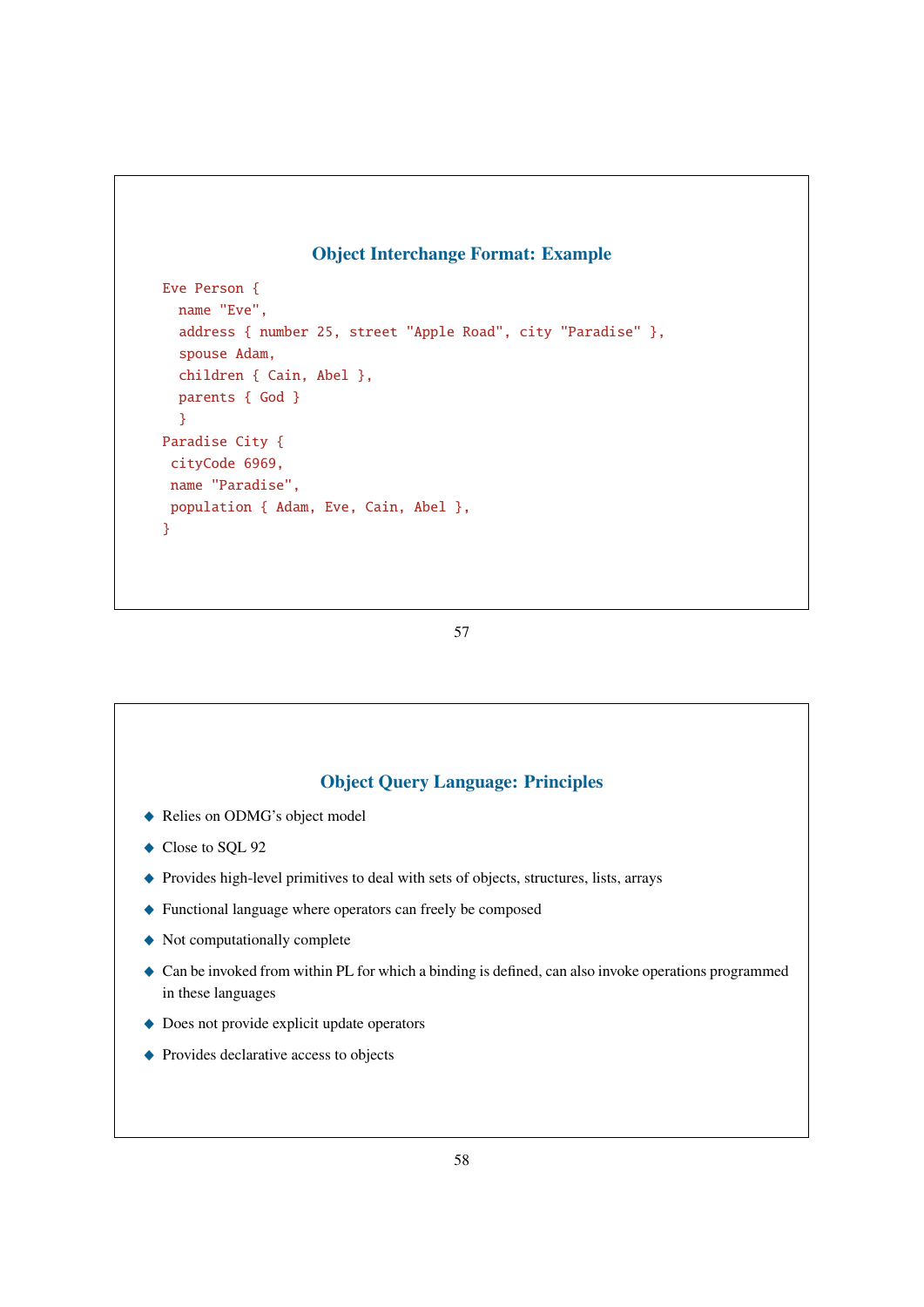# Object Query Language: Example DB

- \_ Types Person and Employee with extents Persons and Employees
- $\triangle$  One of these persons is the chairman: entry point Chairman
- ◆ Person defines

 $\Gamma$ 

- attributes: name, birthdate, and salary
- operation: age
- $\blacklozenge$  Employee subtype of Person, defines
	- attribute: empNo
	- relationship: subordinates
	- operation: seniority

| • Query: function that delivers an object or a literal<br>Type of a query inferred from query expression, schema type declarations, and type of named objects<br>and literals<br>Some objects generated by the QL interpreter, others produced from current DB<br>A query may return<br>• a collection of objects with identity<br>select x from Persons where x.name="Pat"<br>• an object with identity<br>element(select x from Employees where x.empNo=123456)<br>• a collection of literals<br>select x.empNo from Employees where x.name="Pat"<br>• a literal<br>Chairman.salary | <b>Query Input and Result</b> |
|---------------------------------------------------------------------------------------------------------------------------------------------------------------------------------------------------------------------------------------------------------------------------------------------------------------------------------------------------------------------------------------------------------------------------------------------------------------------------------------------------------------------------------------------------------------------------------------|-------------------------------|
|                                                                                                                                                                                                                                                                                                                                                                                                                                                                                                                                                                                       |                               |
|                                                                                                                                                                                                                                                                                                                                                                                                                                                                                                                                                                                       |                               |
|                                                                                                                                                                                                                                                                                                                                                                                                                                                                                                                                                                                       |                               |
|                                                                                                                                                                                                                                                                                                                                                                                                                                                                                                                                                                                       |                               |
|                                                                                                                                                                                                                                                                                                                                                                                                                                                                                                                                                                                       |                               |
|                                                                                                                                                                                                                                                                                                                                                                                                                                                                                                                                                                                       |                               |
|                                                                                                                                                                                                                                                                                                                                                                                                                                                                                                                                                                                       |                               |
|                                                                                                                                                                                                                                                                                                                                                                                                                                                                                                                                                                                       |                               |
|                                                                                                                                                                                                                                                                                                                                                                                                                                                                                                                                                                                       |                               |
|                                                                                                                                                                                                                                                                                                                                                                                                                                                                                                                                                                                       |                               |
|                                                                                                                                                                                                                                                                                                                                                                                                                                                                                                                                                                                       |                               |
|                                                                                                                                                                                                                                                                                                                                                                                                                                                                                                                                                                                       |                               |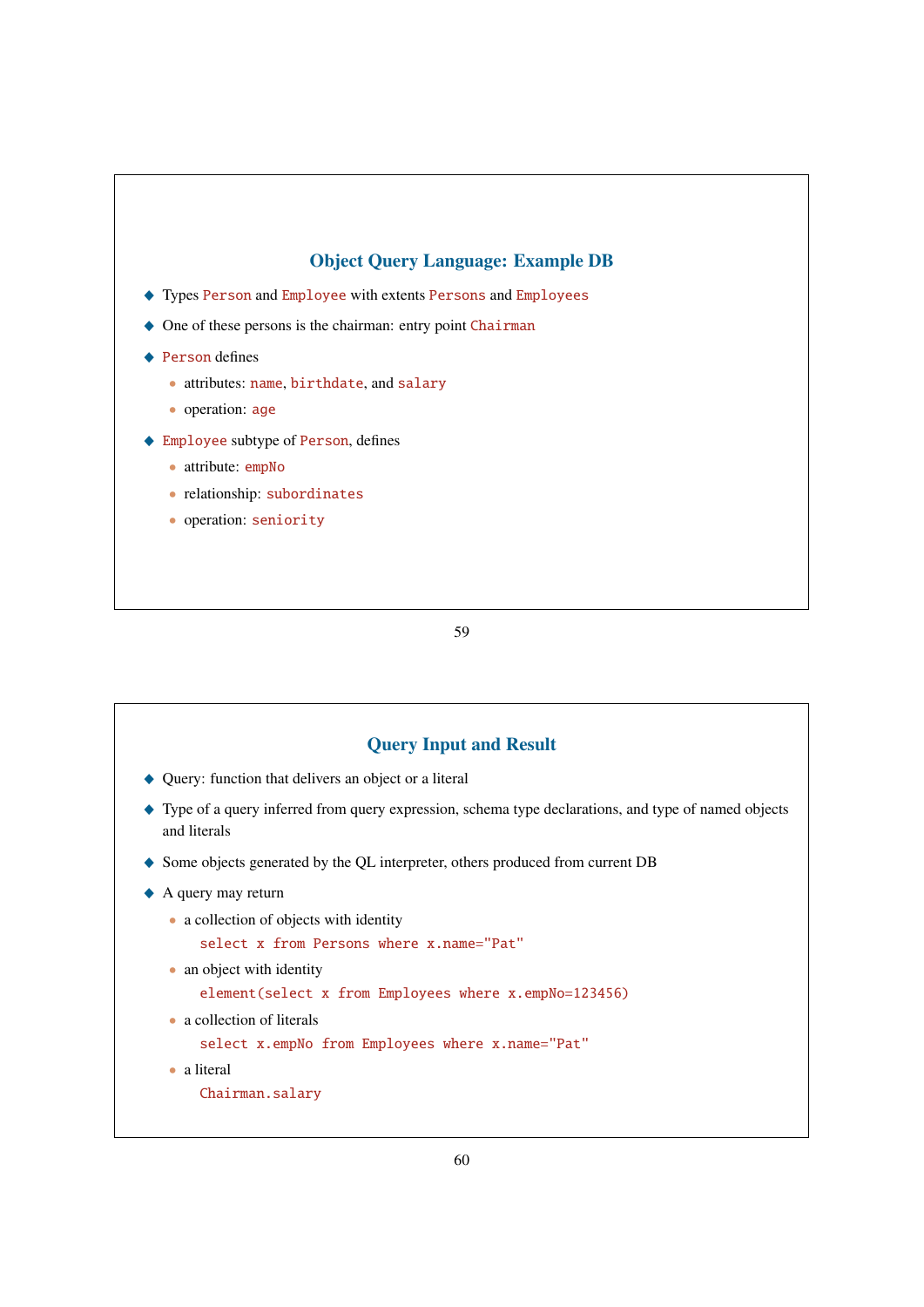

\_ The set of ages of persons named Pat

```
select distinct x.age
from Persons x
```

```
where x.name = "Pat"
```
- returns a literal of type set<integer>
- \_ The distinct couples of age and sex for persons named Pat

```
select distinct struct(a:x.age, s:x.sex)
from Persons x
where x.name = "Pat"
```
• returns a literal of type set < struct(a:x.age, s:x.sex)>

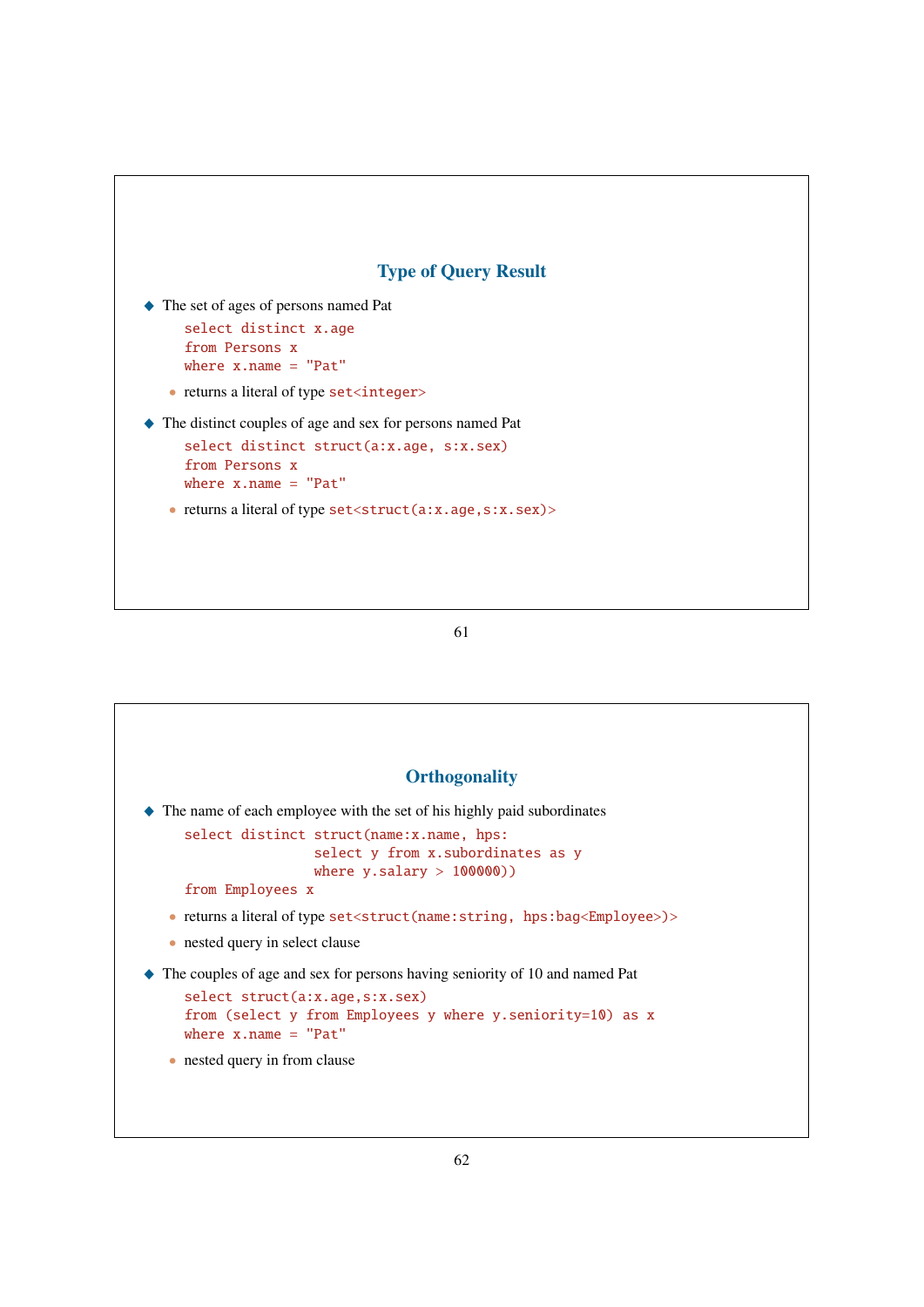## Compatibility: Definition

#### Defined recursively

- (1) t is compatible with  $t$
- (2) If  $t$  is compatible with  $t'$  then
	- $\bullet$  set(t) is compatible with set(t')
	- $\bullet$  bag(t) is compatible with bag(t')
	- $\triangleleft$  list(t) is compatible with list(t')
	- $\triangle$  array(t) is compatible with array(t')
- (3) If there exist t such that t is a supertype of  $t1$  and  $t2$ , then  $t1$  and  $t2$  are compatible

#### 63

#### Compatibility: Consequences

- $\blacklozenge$  Literal types are not compatible with object types
- \_ Atomic literals types are compatible only if they are the same
- $\blacklozenge$  Structured literal types are compatible only if they have a common ancestor
- \_ Collection literal types are compatible if they are of the same collection and the types of their memebers are compatible
- $\triangle$  Atomic object types are compatible only if they have a common ancestor
- Collection object types are compatible if they are of the same collection and the types of their members are compatible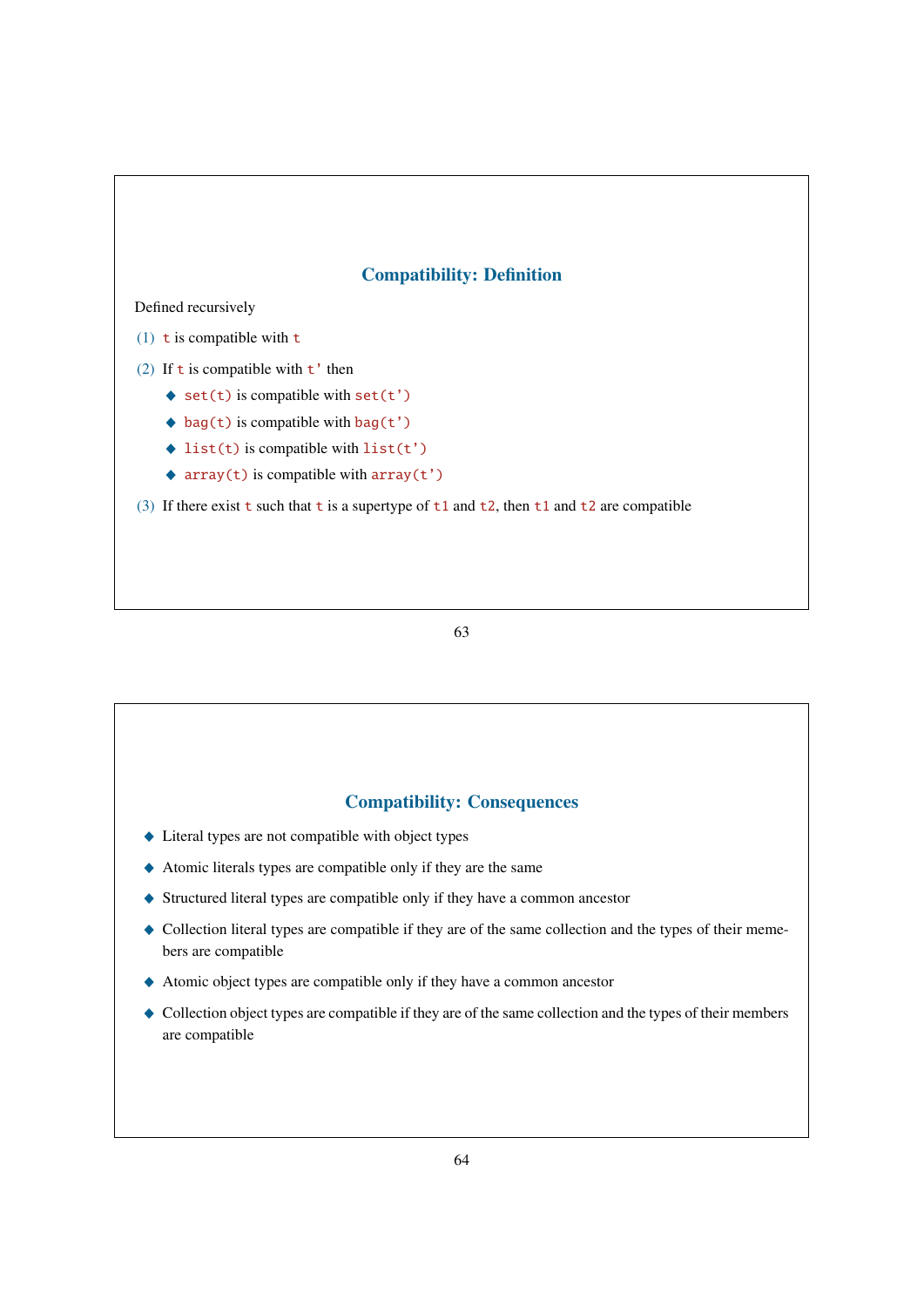

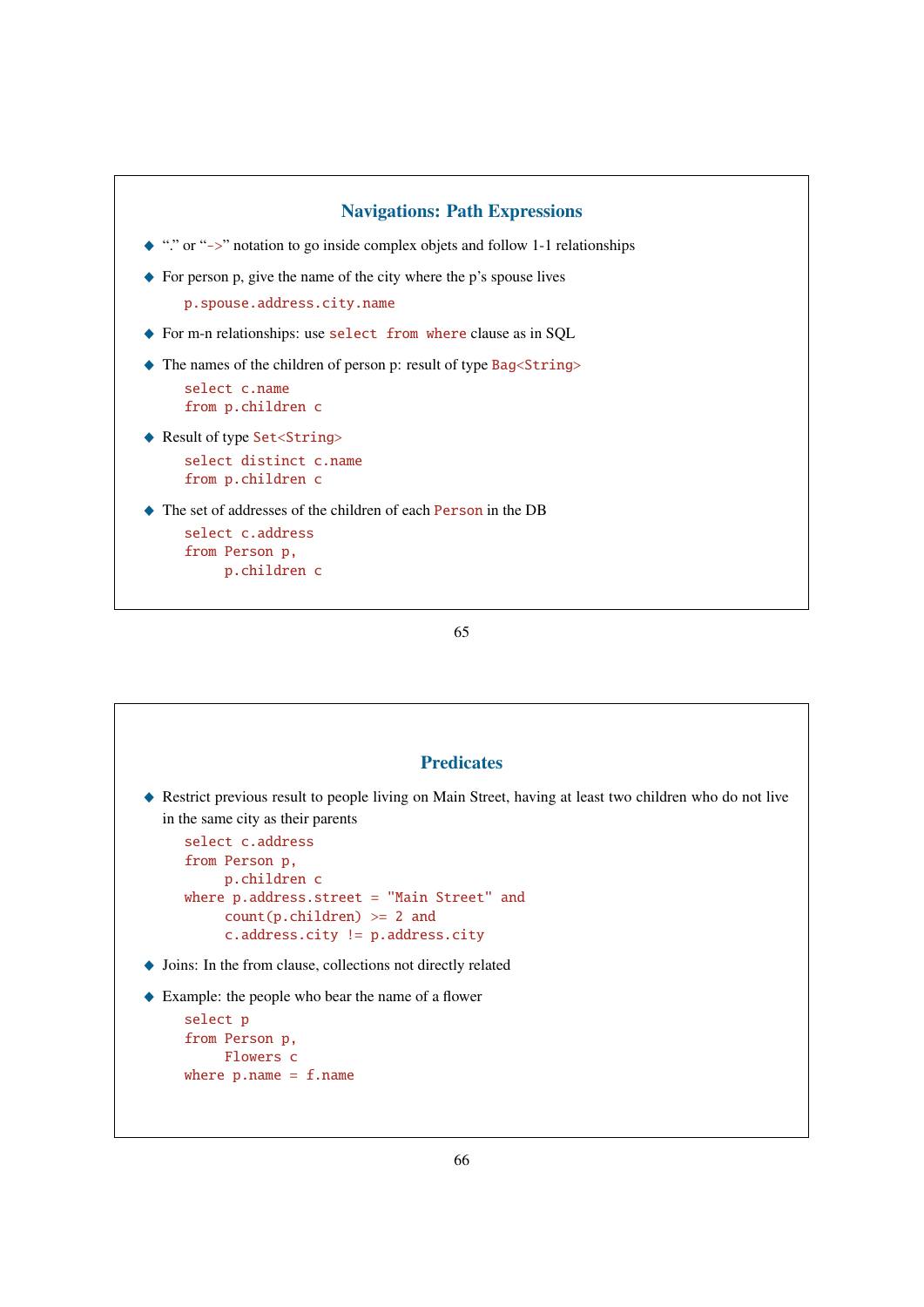## Null Values

- Access to properties (with . or ->) applied to an Undefined left operand produce Undefined as result
- ◆ Comparison operations with either of both operands being Undefined produce False as result
- ◆ is\_undefined(Undefined) returns true is\_defined(Undefined) returns false
- Any other operation with any Undefined operans results in a run-time error

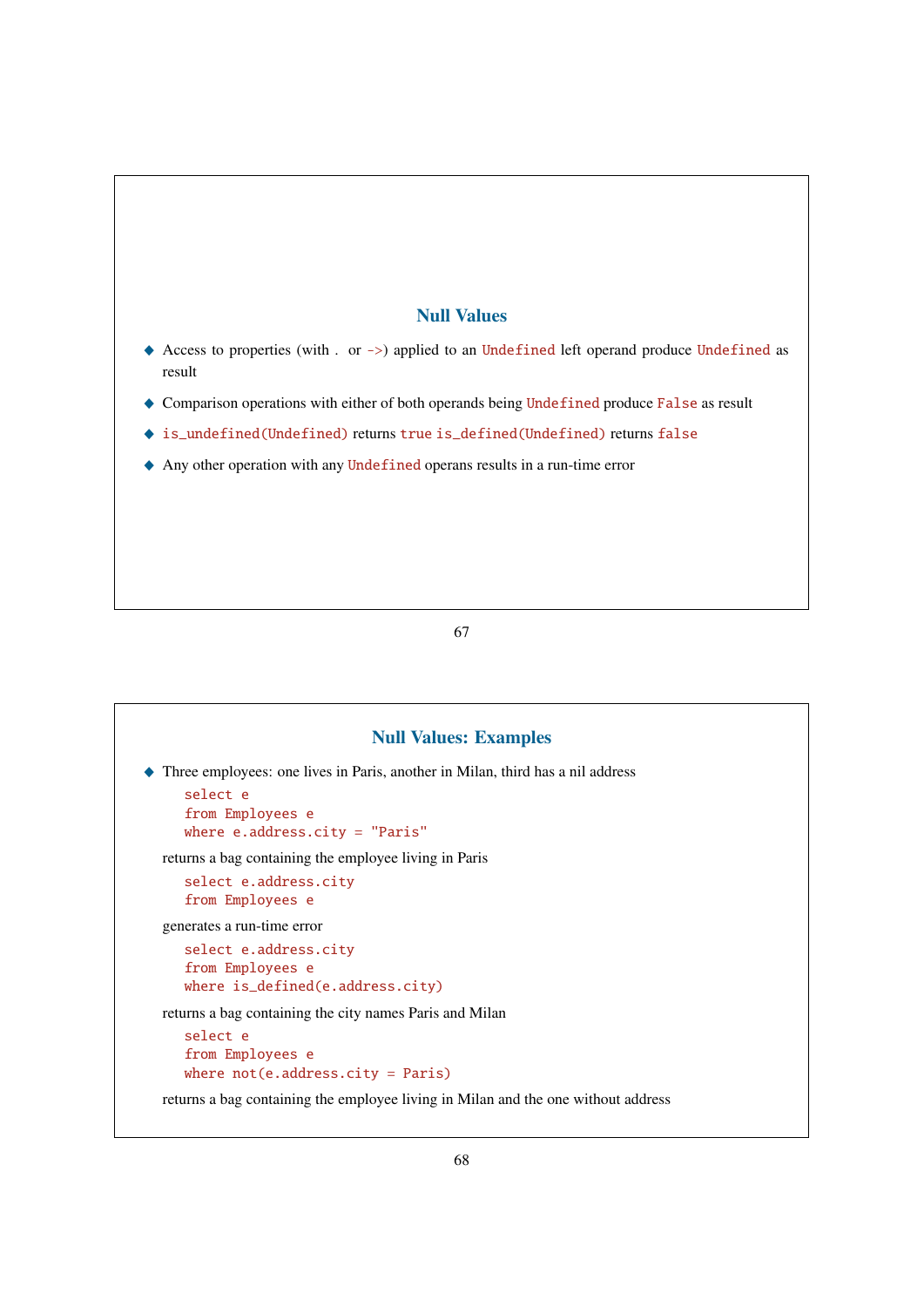#### Method Invocation

- $\blacklozenge$  Same notation as accessing an attribute or traversing a relationship
- $\triangle$  Parameters given between parentheses
- ◆ Frees the user from knowing whether a property is stored or computed
- \_ The age of the oldest child of all person with name Paul

```
select max(select c.age from p.children c)
from Persons p
where p.name = "Paul"
```
- ◆ Method oldestChild returns an object of class Person, livesIn is a method with one parameter
- $\triangle$  The set of street names where the oldest children of Parisian people are living

```
select p.oldestChild.address.street
from Persons p
where p.livesIn("Paris")
```
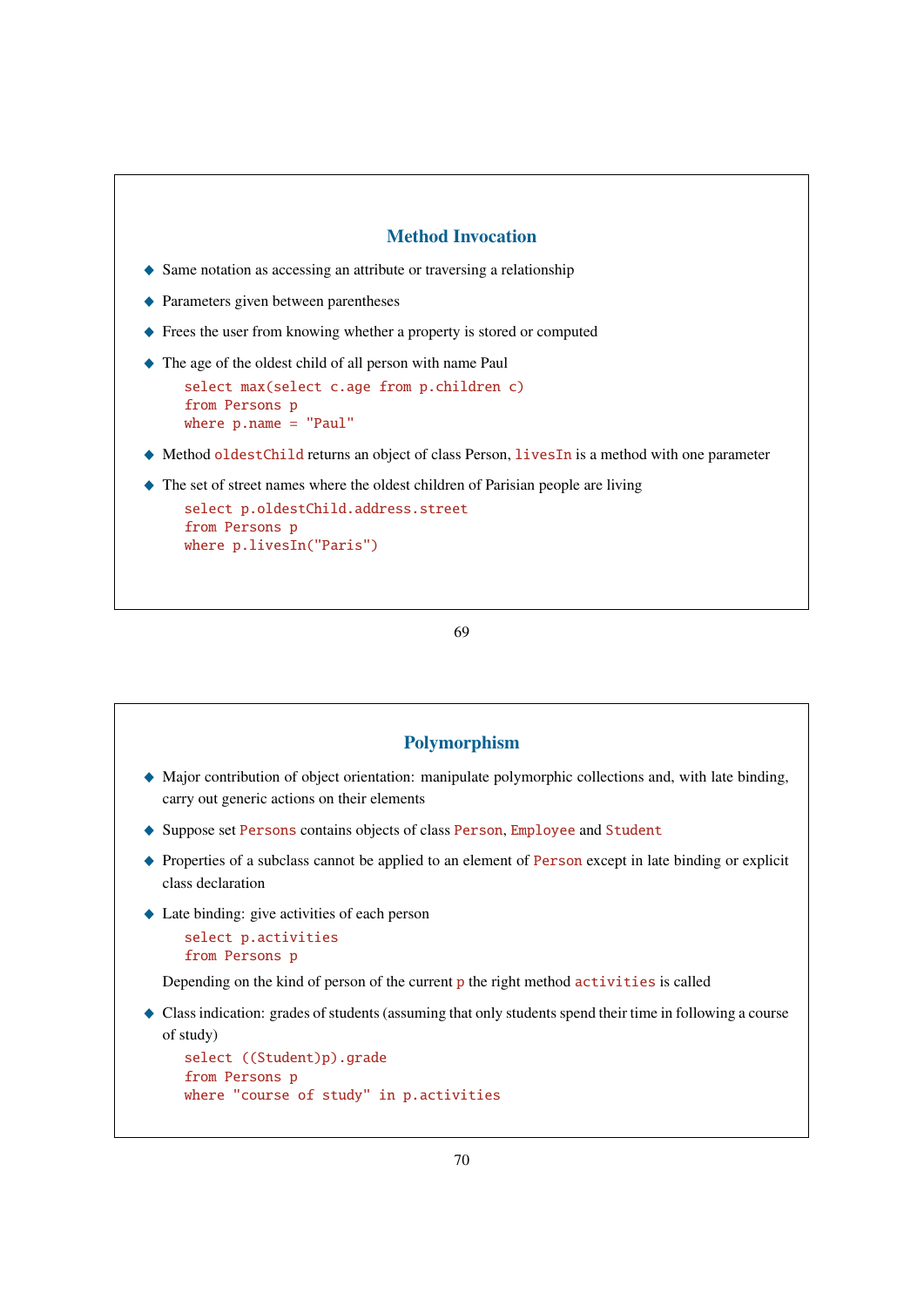## Collection Expressions

- $\blacklozenge$  Existential and universal quantification: return a Boolean value exists x in Doe.takes: x.taught\_by.name = "Turing" for all x in Students: x.student  $id > 0$
- \_ Membership testing: return a Boolean value Doe in Students
- ◆ Aggregate operators: min, max, count, sum, avg max( select salary from Professors )

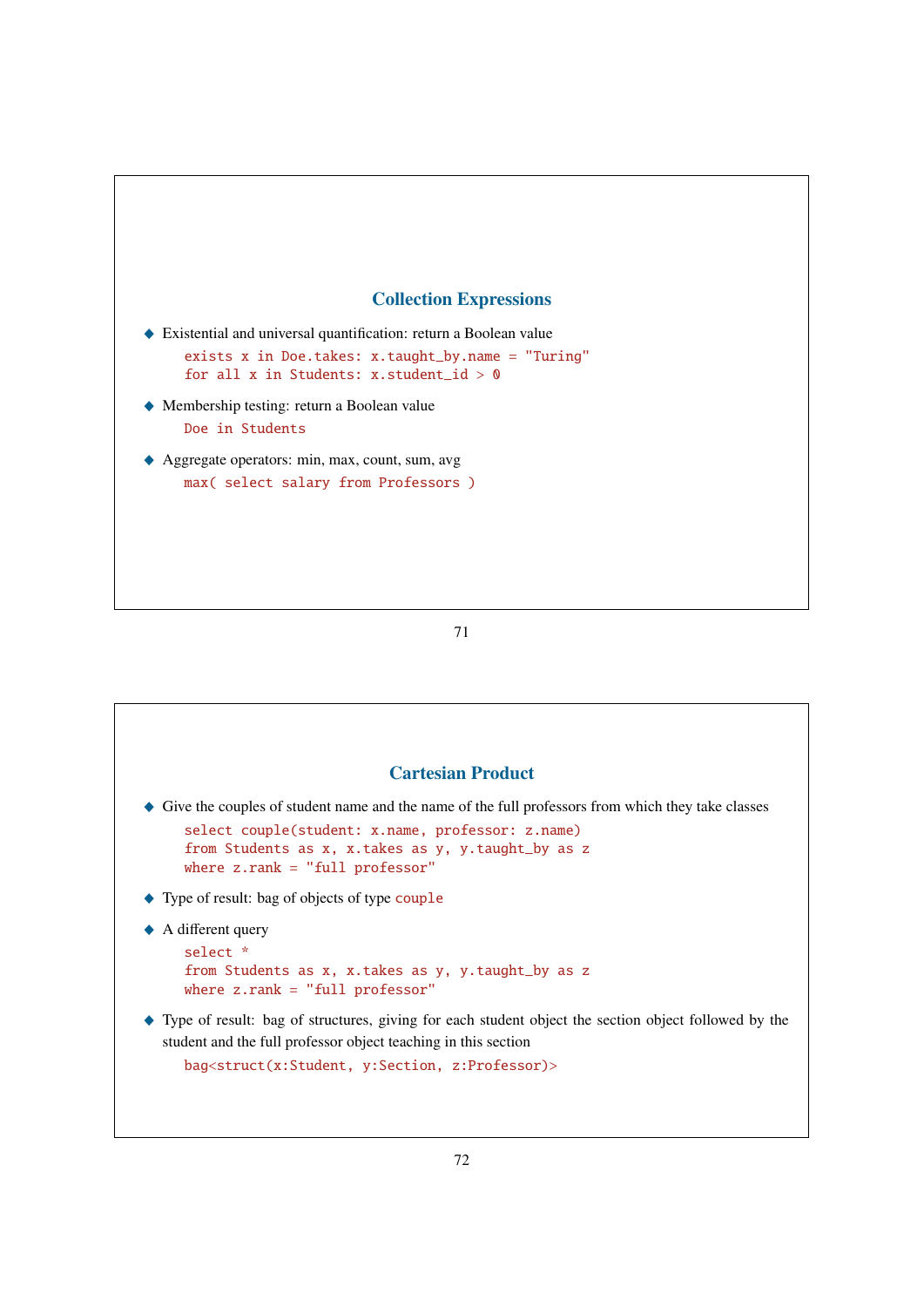# Group-by Operator

\_ Partition employees according to salary in 3 groups: low, medium, and high

```
select *
from Employees e
group by low: salary < 1000,
        medium: salary >= 1000 and salary < 10000,
        high: salary >= 10000
```
- $\triangle$  Gives a set of three elements, each with a property partition contaning the bag of employees entering in the category
- ◆ Type of result:

```
set<struct(low:boolean, medium:boolean,high:boolean,
          partition: bag<struct(e:Employee)> )>
```
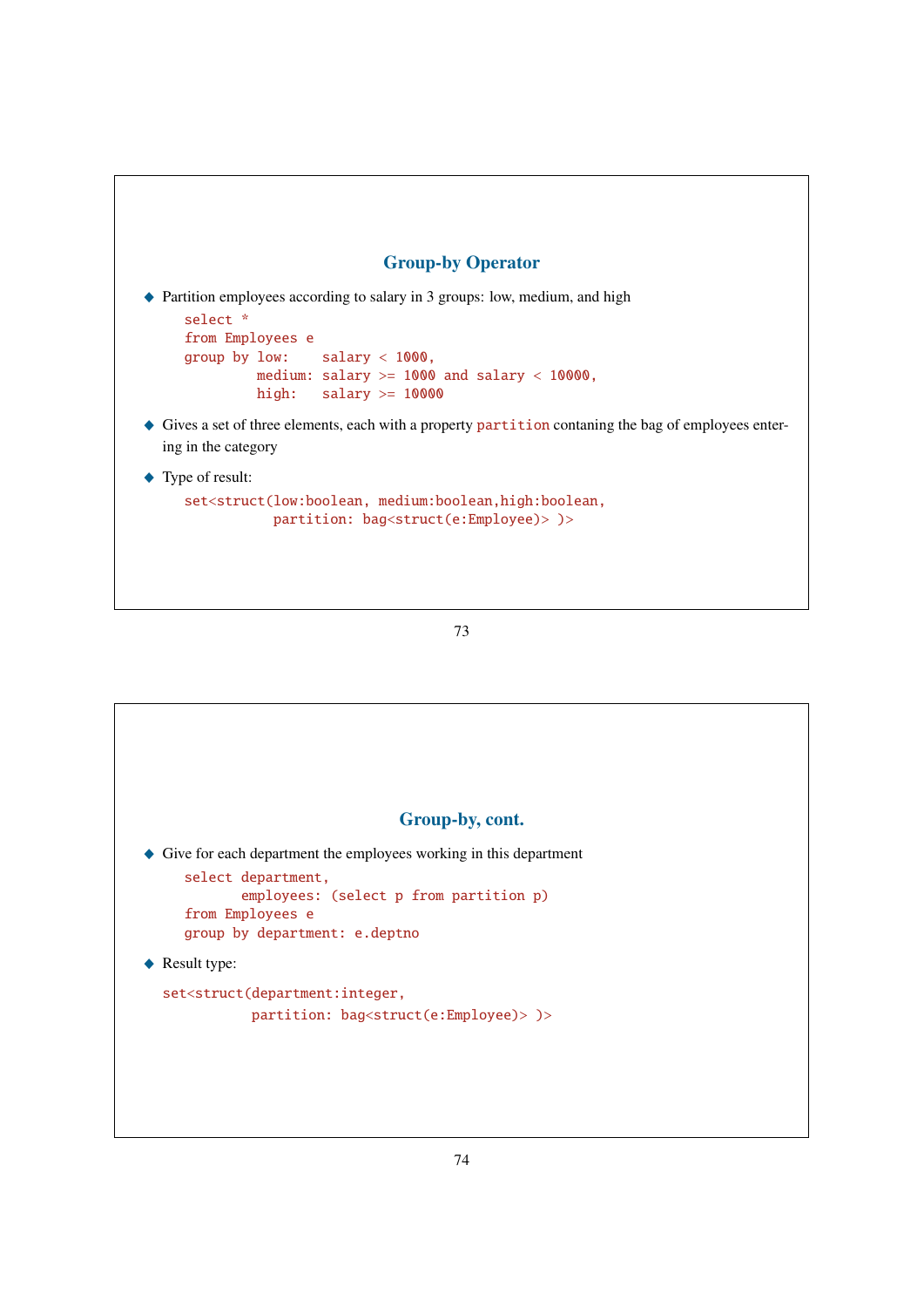

\_ Give a set of couples: department and average of the salaries of the employees working in this department, when this average is more than 30000

```
select department,
       avg_salary: avg(select e.salary from partition)
from Employees e
group by department: e.deptno
having avg(select x.e.salary from partition x) > 30000
```
\_ Result type: bag<struct(department:integer, avg\_salary:float)>



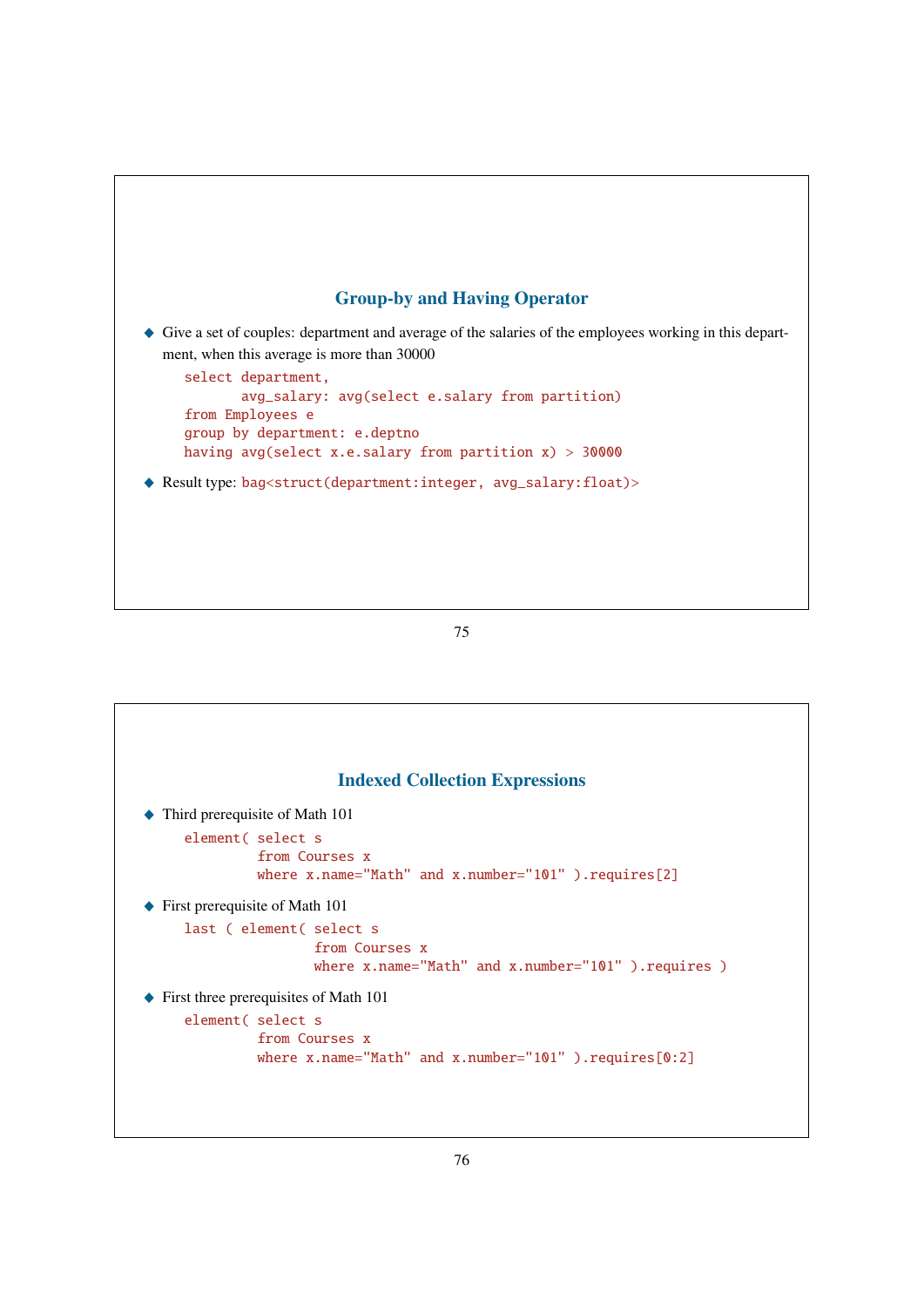## Set Expressions

- $\blacklozenge$  Union, intersection, difference (except)
- $\triangle$  The set of students who are not teaching assistants Students except TechAss
- $\triangle$  Defined for set and for bags
	- bag(2,2,3,3,3) union bag(2,3,3,3) returns bag(2,2,3,3,3,2,3,3,3)
	- $bag(2,2,3,3,3)$  intersect  $bag(2,3,3,3)$  returns  $bag(2,3,3,3)$
	- $bag(2,2,3,3,3)$  except  $bag(2,3,3,3)$  returns  $bag(2)$
- $\blacklozenge$  Set inclusion: <, =<, >, >=,
	- set $(1,2,3)$  < set $(3,4,2,1)$  is true
- $\triangle$  Converson expressions
	- element $(e)$ : extracts the element of a singleton
	- listoset(e): turns a list into a set
	- distinct(e): removes duplicates
	- $\bullet$   $f$ latten(e) : flattens a collection of collections

77

### ODBMSs Today: Summary

- \_ Provide a more powerful and flexible alternative to ORDBMSs
- \_ Early commercial products appeared in the 1990s, open source implementations in the 2000s
- $\blacklozenge$  Very few of the original products remain on the market, in particular due to merging and acquisitions
- ◆ OODBMS never get momentum and remained a niche market
- $\triangle$  Current systems differ considerably in the functions provided
- $\blacklozenge$  Their performance and scalability should be assessed
- $\blacklozenge$  Building complex applications requires significant expertise
- $\triangle$  Proprietrary application interface and class libraries  $\Rightarrow$  porting an application requires significant rework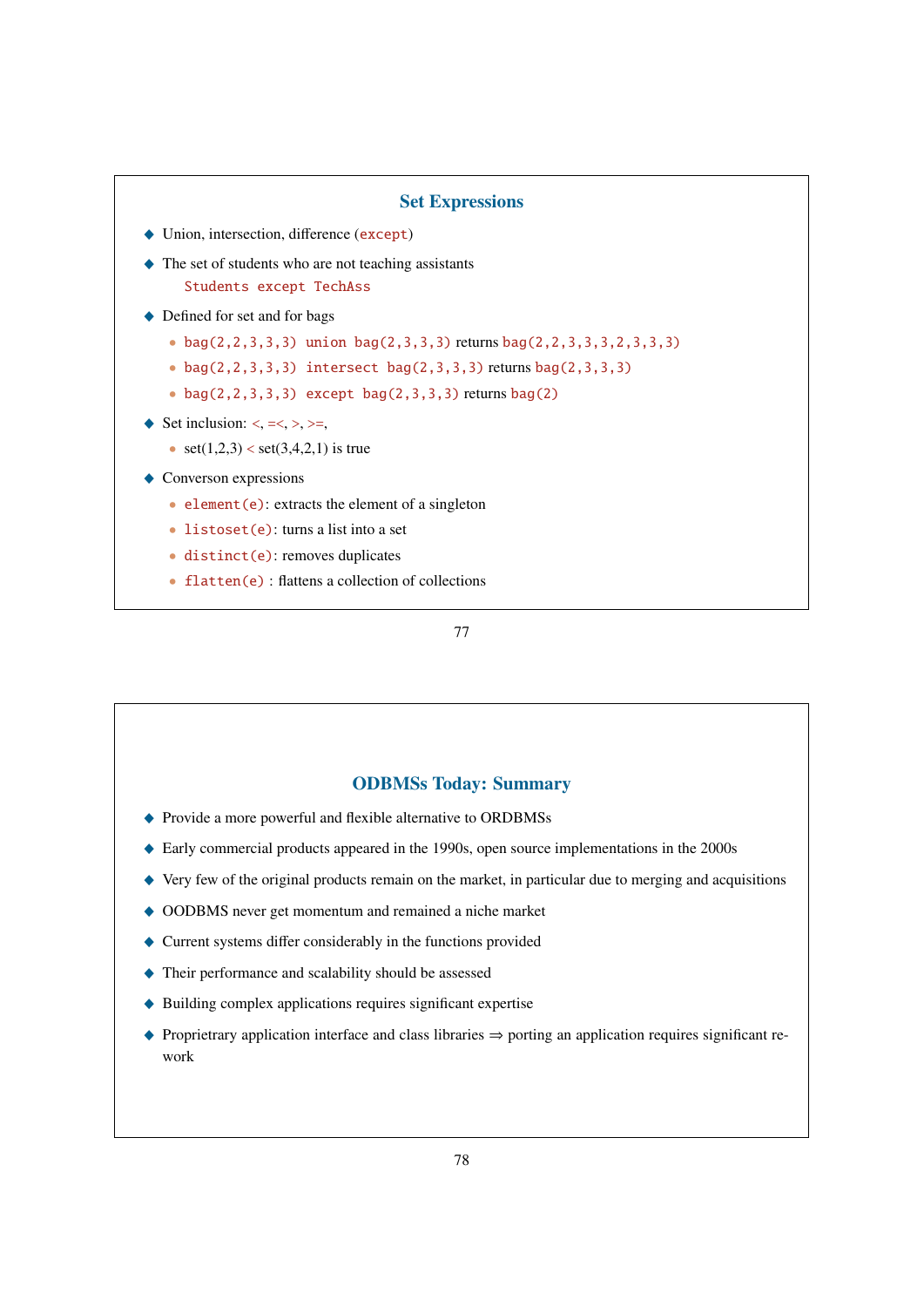

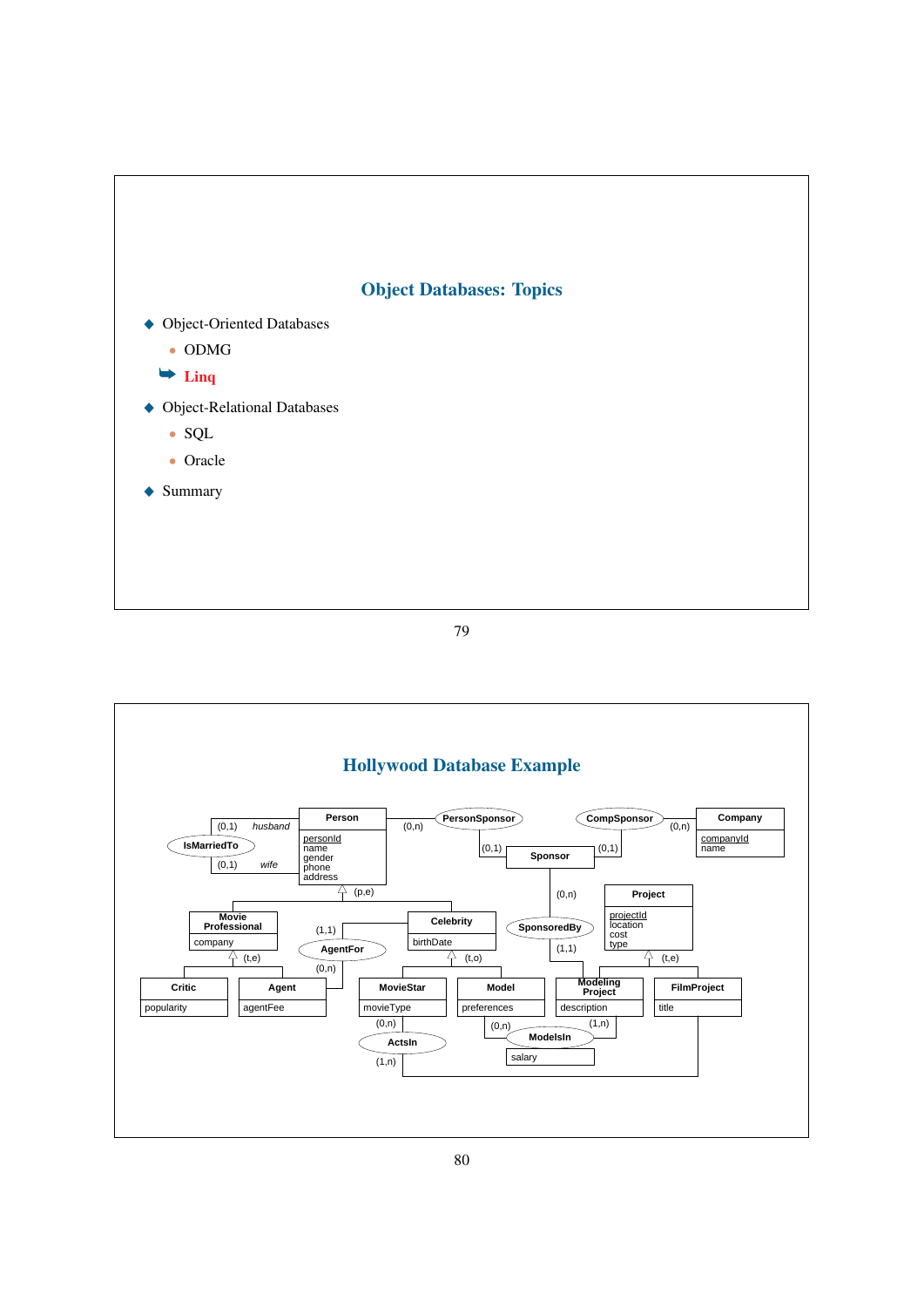# Language INtegratedQuery (LINQ)

- ◆ Declarative query language seamlessly integrated into the OOPLs of the .NET Framework, which include C# and Visual Basic
- ◆ As OQL, relies on the well-typed features of the underlying OOPL, e.g., applying aggregate operators to a collection of the appropriate type
- ◆ Can query collections of objects, tuples, or XML elements
- $\triangle$  Here we focus on querying a collection of objects using the C# language
- $\blacklozenge$  Therefore, the fields of the classes are implemented as properties in C#,
- \_ These are conventionally indicated by a method with an initial uppercase letter that defines get and set accessors for the private instance field that the property is encapsulating
- \_ The private instance field usually has the same name but starts with an initial lowercase letter

| <b>Queries</b>                                                                                                                                            |                                                                                                                                                                                                                                |  |  |  |
|-----------------------------------------------------------------------------------------------------------------------------------------------------------|--------------------------------------------------------------------------------------------------------------------------------------------------------------------------------------------------------------------------------|--|--|--|
|                                                                                                                                                           | from specifies collections relevant to answering the query and<br>identifiers to iterate over those collections<br>where specifies conditions for filtering objects<br>select defines the structure of the data to be returned |  |  |  |
| • LINQ uses path expressions with dot notation to access properties or methods associated with objects<br>Find the titles of the movies filmed in Phoenix |                                                                                                                                                                                                                                |  |  |  |
|                                                                                                                                                           | from f in filmProjects<br>where $f_{\text{r}}$ . Location $==$ "Phoenix"<br>select f.Title;                                                                                                                                    |  |  |  |
|                                                                                                                                                           | $\blacklozenge$ from and where clauses are not limited to occur once in the expression, and the clauses can be<br>intertwined                                                                                                  |  |  |  |
|                                                                                                                                                           | Find the actors who starred in projects filmed in Phoenix<br>from f in filmProjects                                                                                                                                            |  |  |  |

```
where f.Location == "Phoenix"
from a in f.Actors
select a.Name;
```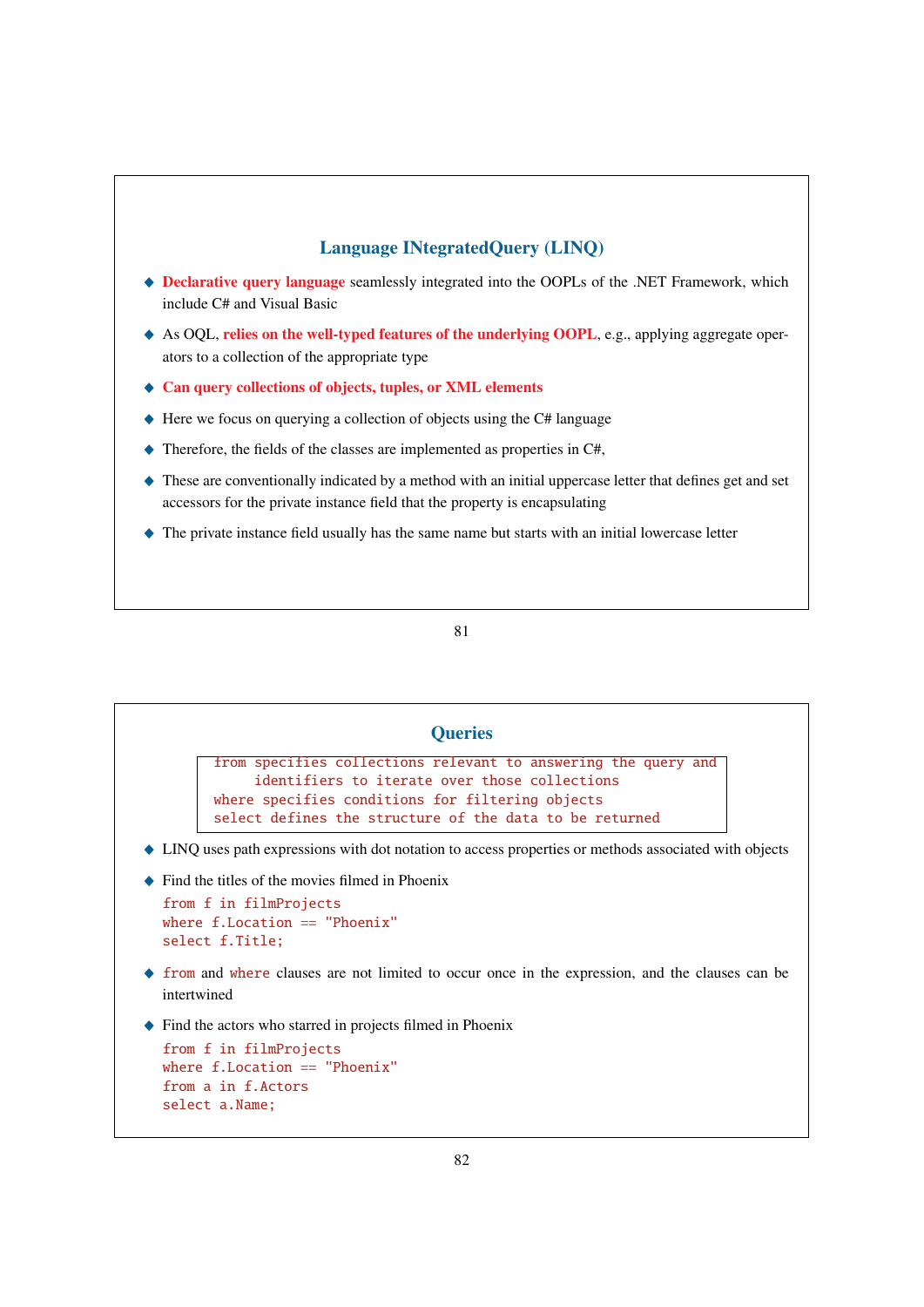## Alternative Syntax

- \_ LINQ's querying capabilities are provided by the underlying .NET framework
- ♦ Extension method: static method in a static class that can be invoked as if it were an instance method on the object itself
- $\triangle$  The from-where-select syntax is called query comprehension syntax
- $\triangle$  This is compiled into an extension method syntax: e.g., Where and Select are extension methods
- $\blacklozenge$  Underlying extension method syntax for the previous query: filmProjects.Where(f => f.Location == "Phoenix").Select(f => f.Title);
- \_ The Where extension method is invoked on the filmProjects extent, taking as an argument an anonymous function that filters the extent
- $\triangle$  The  $\Rightarrow$  syntax is read as "goes to" and represents a way to pass an argument into an anonymous function similar to lambda expressions
- \_ The Select method returns the Title of the filtered collection
- $\triangle$  Extension methods that perform operations on LINQ query expressions are called query operators
- $\blacklozenge$  Linq queries typically use a combination of query comprehension syntax with query operators

|                                                                      | <b>Query Results (1)</b>                                                                                                |
|----------------------------------------------------------------------|-------------------------------------------------------------------------------------------------------------------------|
| Variables are implicitly typed                                       |                                                                                                                         |
| $var phxFilms =$<br>from f in filmProjects<br>select f:              | Defining the variable phxFilms as the collection of film projects located in Phoenix<br>where $f.Location == "Phoenix"$ |
|                                                                      | $\blacklozenge$ In C#, the type of the collection returned is usually an instance of <b>IE</b> numerable $\lt$ T>       |
|                                                                      | To remove duplicate elements from a collection in LINQ, the Distinct operator is used                                   |
| (from f in phxFilms)<br>from a in f.Actors<br>select a). Distinct(); | The set of movie stars that appeared in Phoenix film projects                                                           |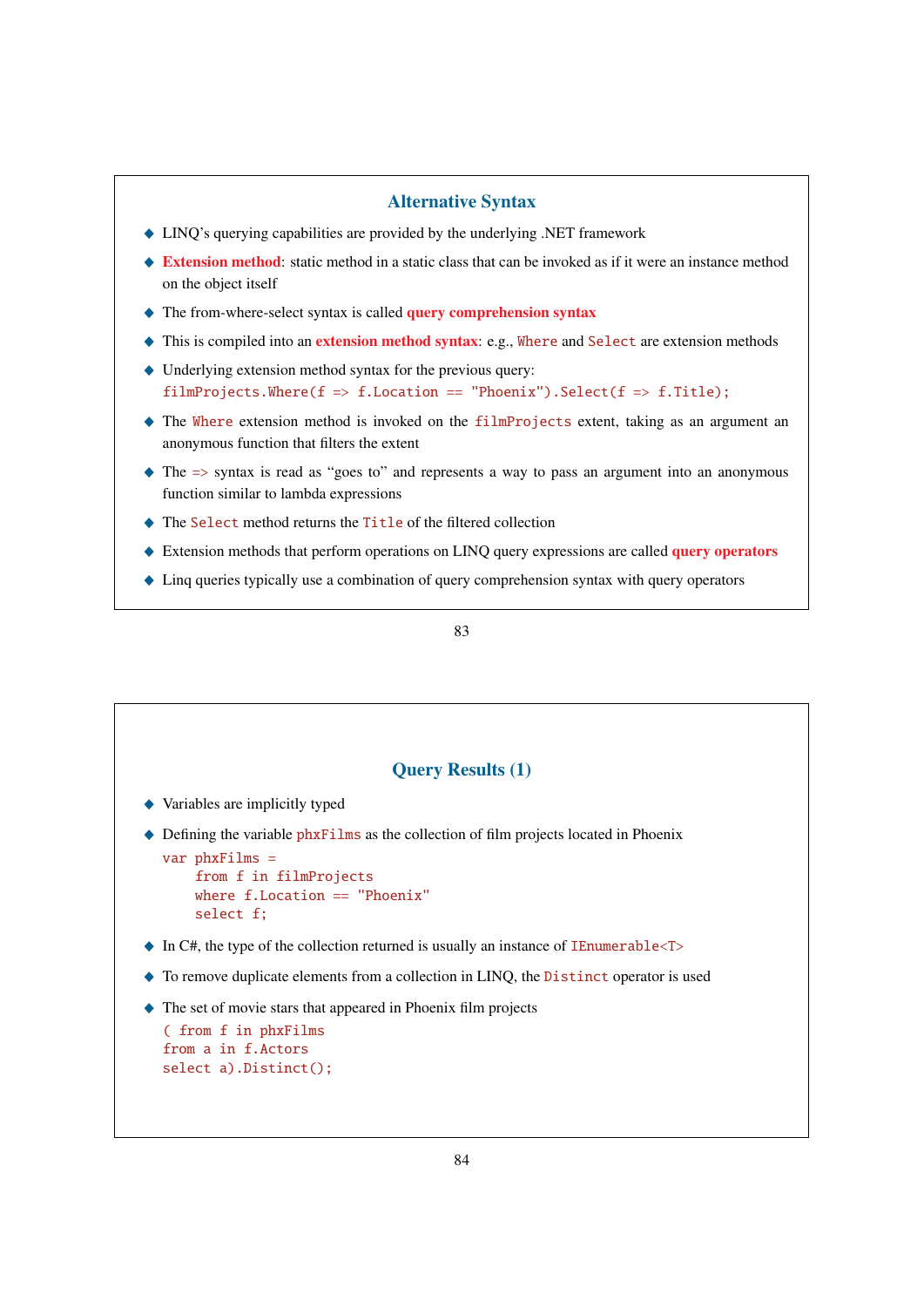

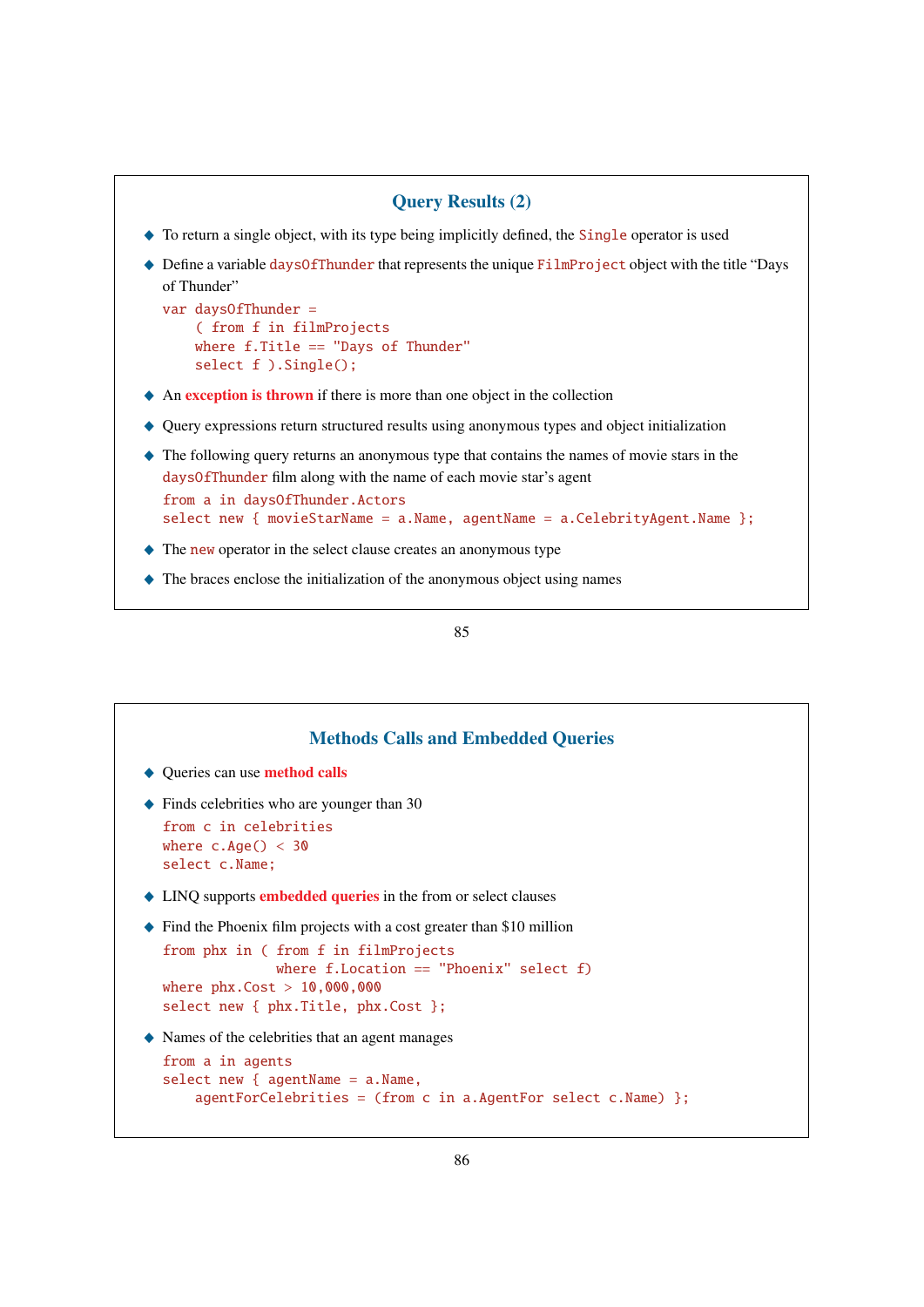

```
87
```
# Set Membership and Quantification (2)

 $\blacklozenge$  Find the names of movie stars for which all of their film projects cost more than \$20 million

```
from m in movieStars
where (m.ActsIn).All(fp \Rightarrow fp.Cost > 20000000)select m.Name;
```
\_ Find the sponsors that are companies for which all of their sponsored modeling projects include at least one male model

```
from s in sponsors
where s.CompanySponsor ! = null &&
     (s.ProjectsSponsored).All(mp => (mp.PaidModels).
             Any(p \Rightarrow p.Model0fProject.Gender == "M")select s.CompanySponsor.CName;
```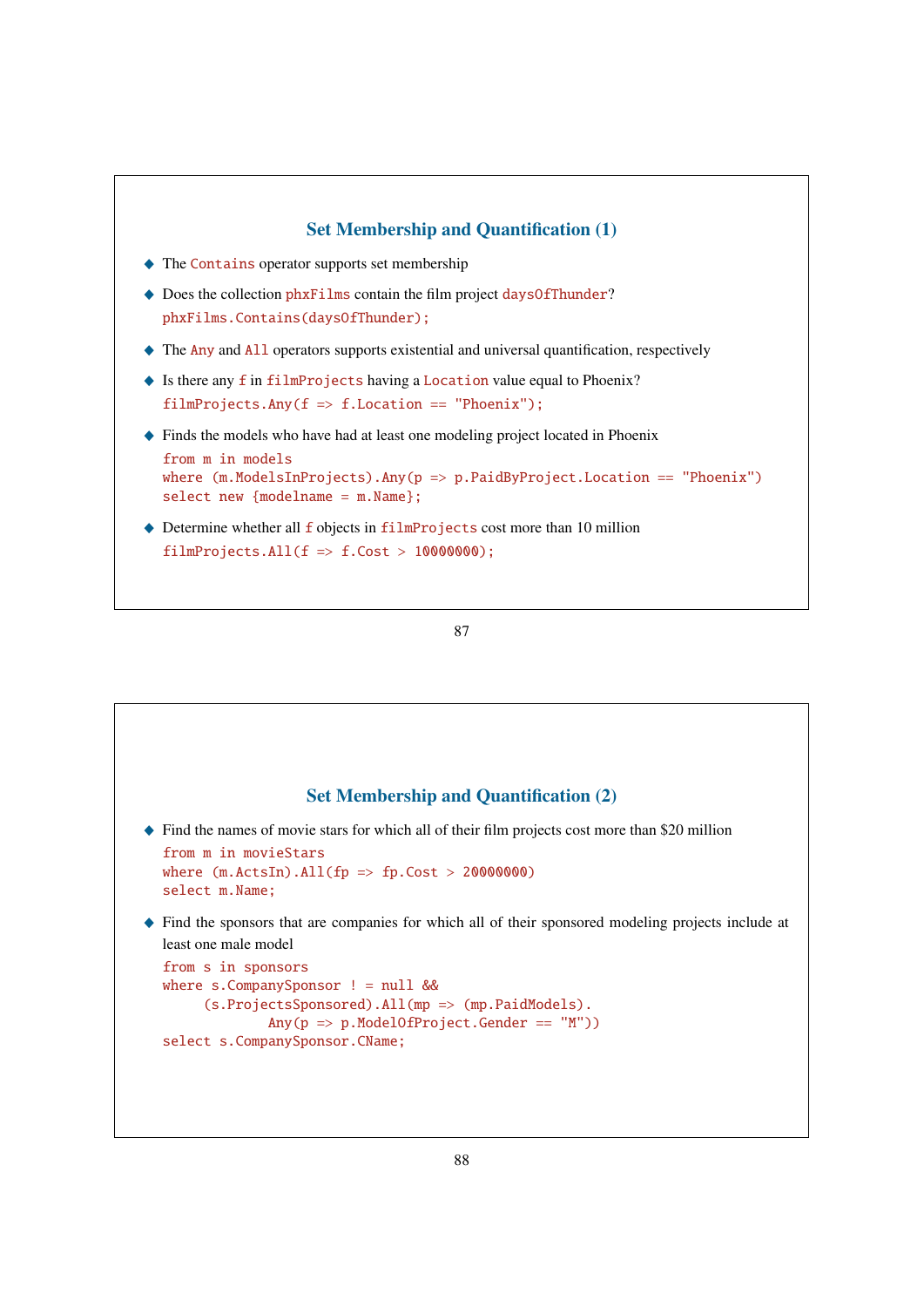### **Ordering**

- ◆ Expressed with the orderby clause, which occurs before the select clause
- $\blacklozenge$  This allows the results to be ordered by data that is not contained in the query result
- $\blacklozenge$  Keywords ascending and descending specify the result order, with ascending as the default
- $\blacklozenge$  List the film projects filmed in Phoenix sorted in descending order by the cost of the project

```
from fp in filmProjects
where fp.Location == "Phoenix"orderby fp.Cost descending
select new { phxTitle = fp.Title, phxCost = fp.Cost};
```
- $\triangle$  The orderby clause can also be used in embedded queries
- $\blacklozenge$  List of movie stars in alphabetical order for each film project filmed in Phoenix

```
from fp in filmProjects
where fp.Location == "Phoenix"
orderby fp.Title ascending
select new { phxTitle = fp.Title, phxMovieStars =( from ms in fp.Actors orderby ms.Name select ms.Name ) };
```

```
89
```
### Using Collections

- ◆ Operators such as First, Last, and Take are used for accessing elements in a collection
- $\blacklozenge$  Finds the highest paid Phoenix model

```
( from m in models
from p in m.ModelsInProjects
where p.PaidByProject.Location == "Phoenix"
orderby p.Salary ascending
select new {modelName = m.Name, modelSalary = p.Salary}).Last();
```
 $\blacklozenge$  Find the top ten models based on the salary received for a modeling project in Phoenix

```
( from m in models
from p in m.ModelsInProjects
where p.PaidByProject.Location == "Phoenix"
orderby p.Salary descending
select new {modelName = m.Name, modelSalary = p.Salary}).Take(10);
```
\_ Query operators for collections include the set operations Union, Intersect, and Except (difference)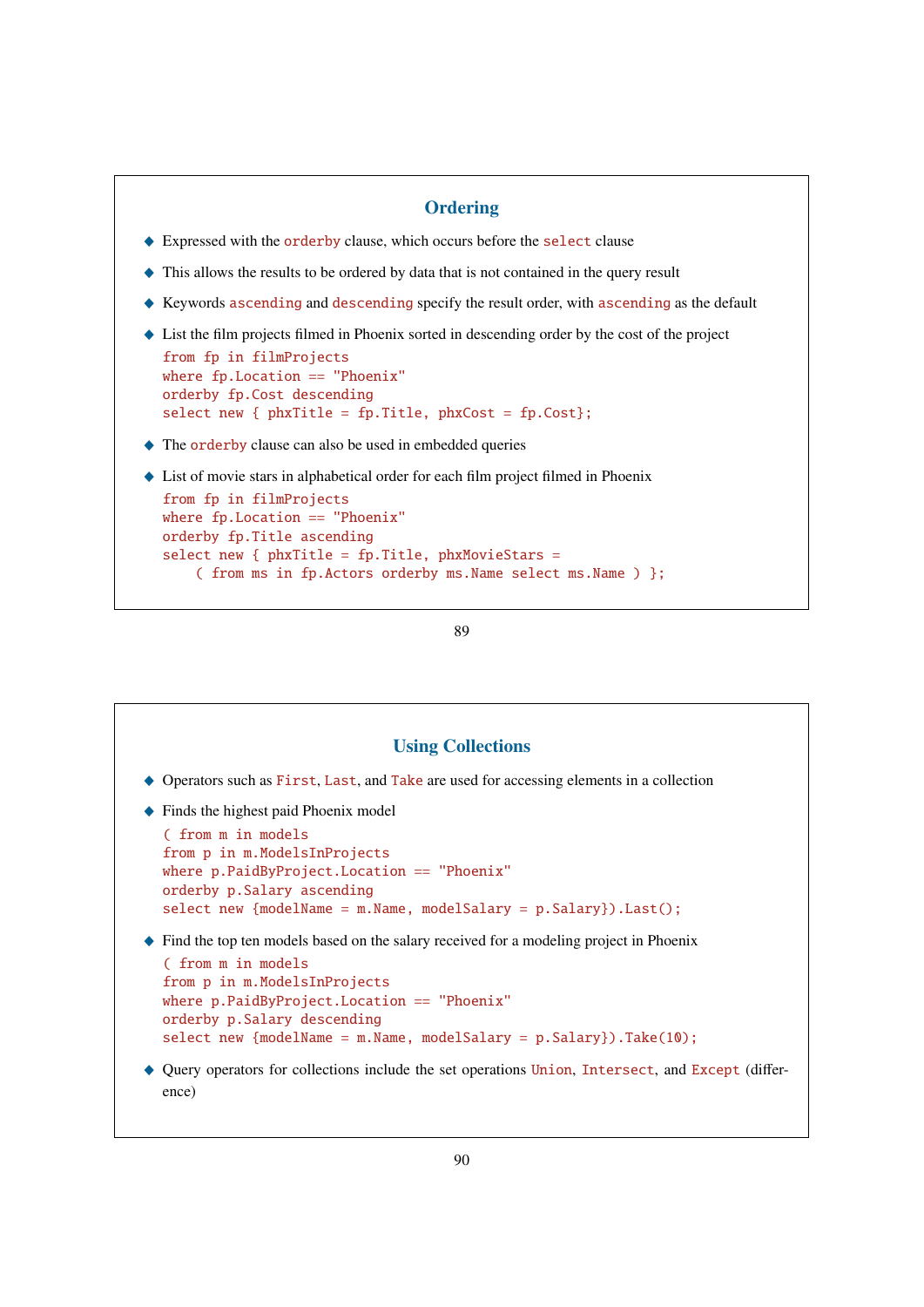```
Aggregation
```

```
\blacklozenge Determine the number of films for movie stars
  from m in movieStars
  orderby m.Name
  select new {name = m.Name, filmCount = m.ActsIn.Count()};
```
 $\triangle$  Find the total salary for a model

```
from m in models
select new { name = m.Name, salaryTotal =
    ( from p in m.ModelsInProjects select p.Salary ).Sum()};
```
 $\triangle$  An anonymous function can be used to generate the numeric collection as an argument to the operator

- ◆ Find the total cost of Phoenix film projects phxFilms.Sum(phx => phx.Cost);
- $\triangle$  A let clause to define a variable for the scope of a query

```
\triangle Order the results of the total model salary in descending order
  from m in models
  let salaryTotal = m.ModelsInProjects.Sum(p \Rightarrow p.Salary)
  orderby salaryTotal descending
  select new { name = m.Name, salaryTotal };
```

```
91
```
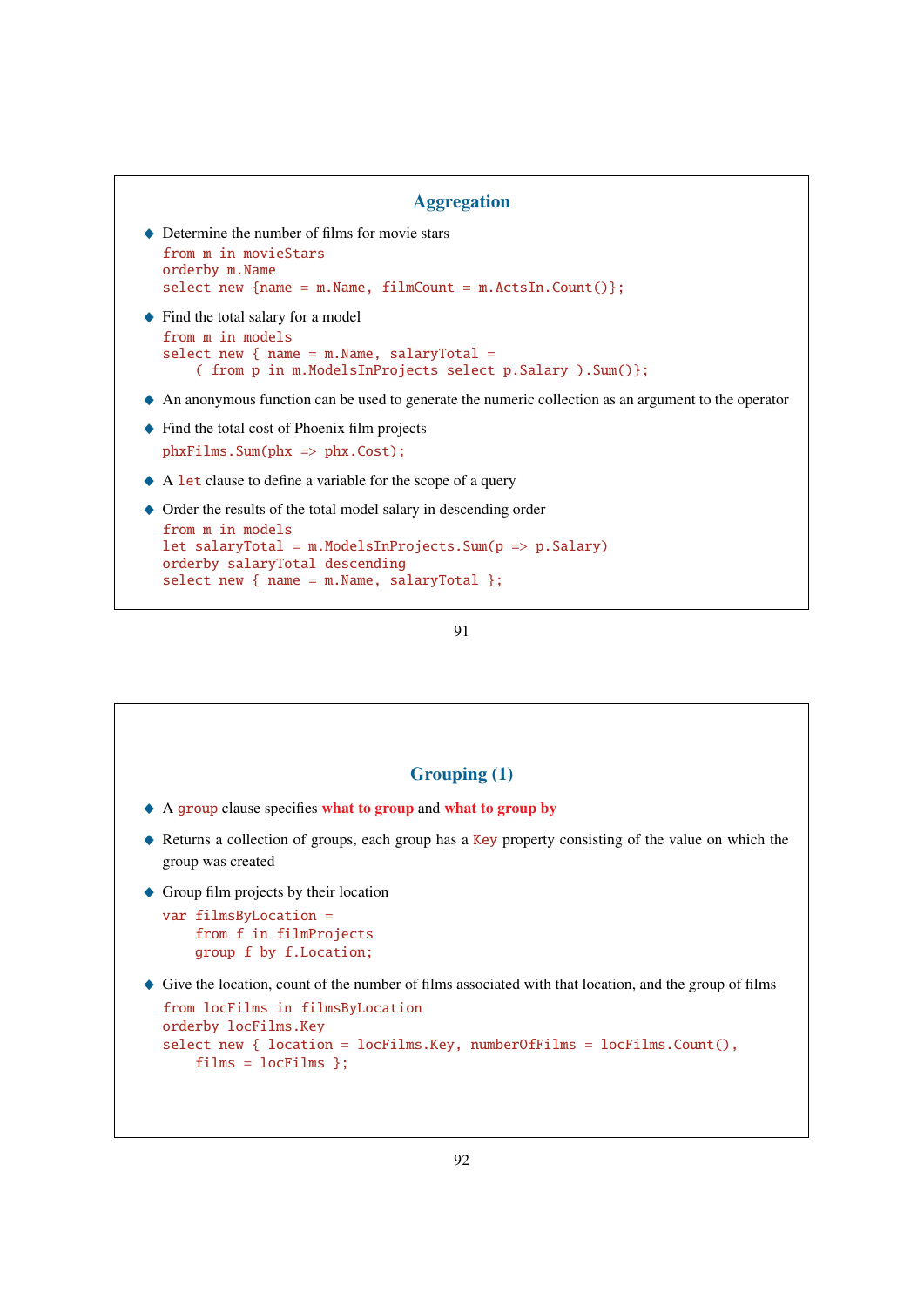# Grouping (2)

- $\triangle$  Optional into specification allows to continue the iteration over the groups in one query expression from f in filmProjects group f by f.Location into locFilms orderby locFilms.Key select new { location = locFilms.Key, numberOfFilms = locFilms.Count(), films = locFilms };
- \_ Group models by their agent, returning for each agent that represents more than three models, the count and names of the models in the group

```
from m in models
group m by m.CelebrityAgent into agentGroup
where agentGroup.Count() > 3select new { agentName = agentGroup.Key.Name, modelCount = agentGroup.Count(),
    modelNames = (from mg in agentGroup select mg.Name) };
```

```
93
```
# Query Execution (1) \_ The query comprehension syntax is converted to an underlying extension method syntax, resulting in an expression tree that represents the definition of the query

- $\triangle$  **Deferred query execution:** a query is not executed until it is referenced, decoupling the query construction from its execution
- $\triangle$  Thus, a query is similar to a database view definition: it is materialized on each reference
- $\blacklozenge$  This provides an opportunity for changing the values of parameters between query invocations
- ◆ Defining a variable locationOfInterest and a query expression filmsAtLocation that returns the films filmed at the locationOfInterest

```
var locationOfInterest = "Phoenix";
var filmsAtLocation =
    from f in filmProjects
    where f_{\text{Location}} = locationOfInterest
    select f;
```
- ◆ The first time that filmsAtLocation is referenced it returns the films filmed in Phoenix
- $\blacklozenge$  If the value of the variable locationOfInterest is changed to San Diego, then a subsequent reference to filmsAtLocation returns San Diego films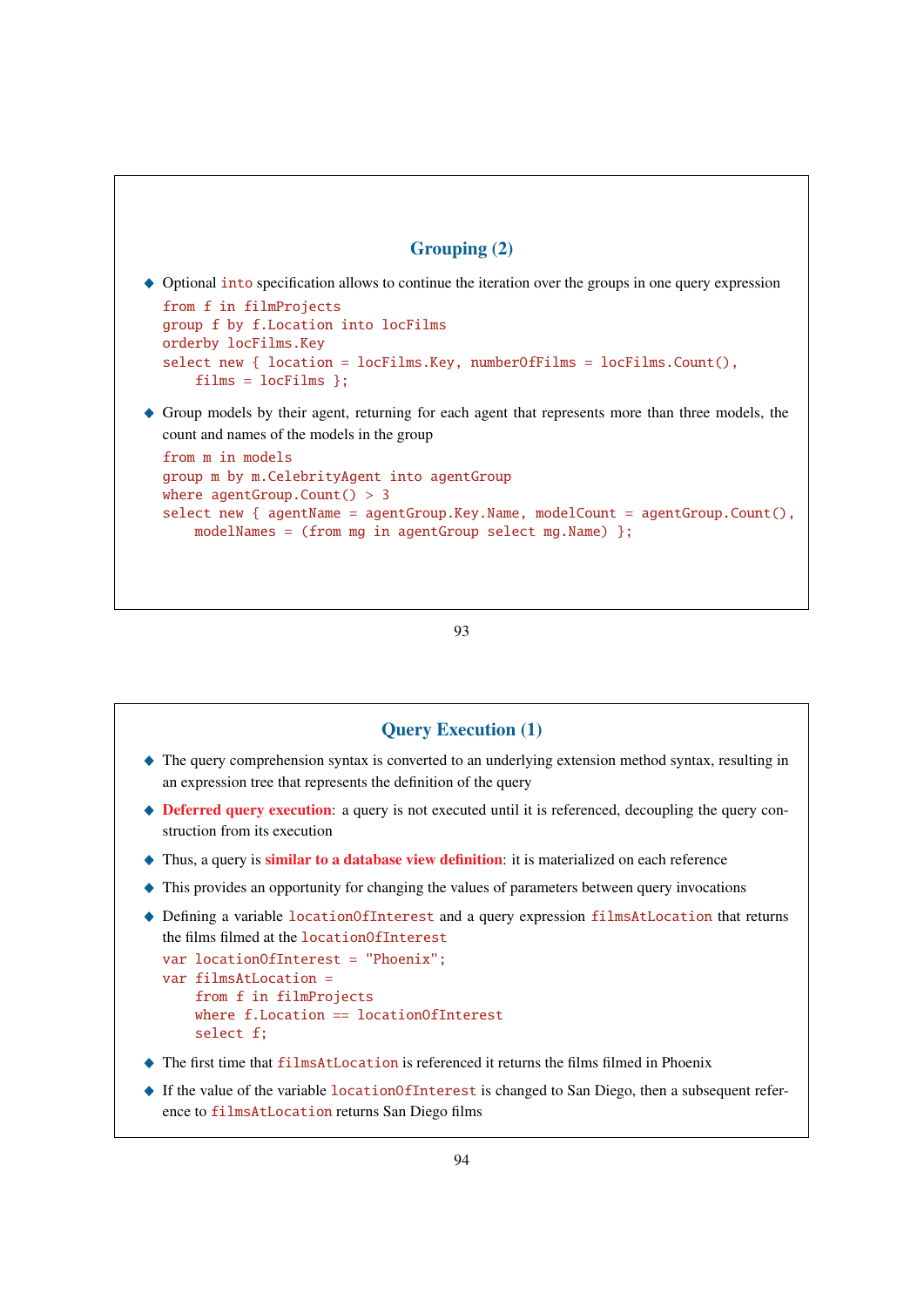# Query Execution (2)

- $\triangle$  Some query operators force the **immediate execution of a query**, such as the operators that return a scalar value (e.g., Average, Count, Max, Min, Sum) or a single element of a collection (e.g., First, Last, Single)
- $\blacklozenge$  The query developer can also **force** immediate execution of any query by materializing the query using a conversion operator, such as ToArray or ToList, to cache the results in the designated data structure
- These materialized results can then be reused for subsequent query references **provided that** the underlying data on which the materialized query depends has not changed
- $\triangle$  Otherwise, the materialized results would be out of date

95

## Linq: Summary

- ◆ LINQ provides a declarative object-based query language within the .NET Framework
- ◆ Here we illustrated how to use LINQ to query collections of objects
- \_ LINQ can also be used to query collections of relational tuples or collections of XML elements, the syntax is essentially the same
- $\blacklozenge$  For relational databases, once the connection to the database is established, the attributes are accessed using familiar dot notation
- ◆ For XML, after loading the XML document, the methods Descendants and Elements return a collection of elements for querying
- $\triangle$  LINQ also provides a programmer with a **declarative language for programming in C#**
- \_ LINQ uses a combination of the familiar from-where-select query comprehension syntax in combination with query operators, such as
	- Set membership and quantification: All, Any, Contains
	- Accessing elements: First, Last, Single, Take
	- Set operations: Distinct, Except, Intersect, Union
	- Aggregation: Average, Count, Max, Min, Sum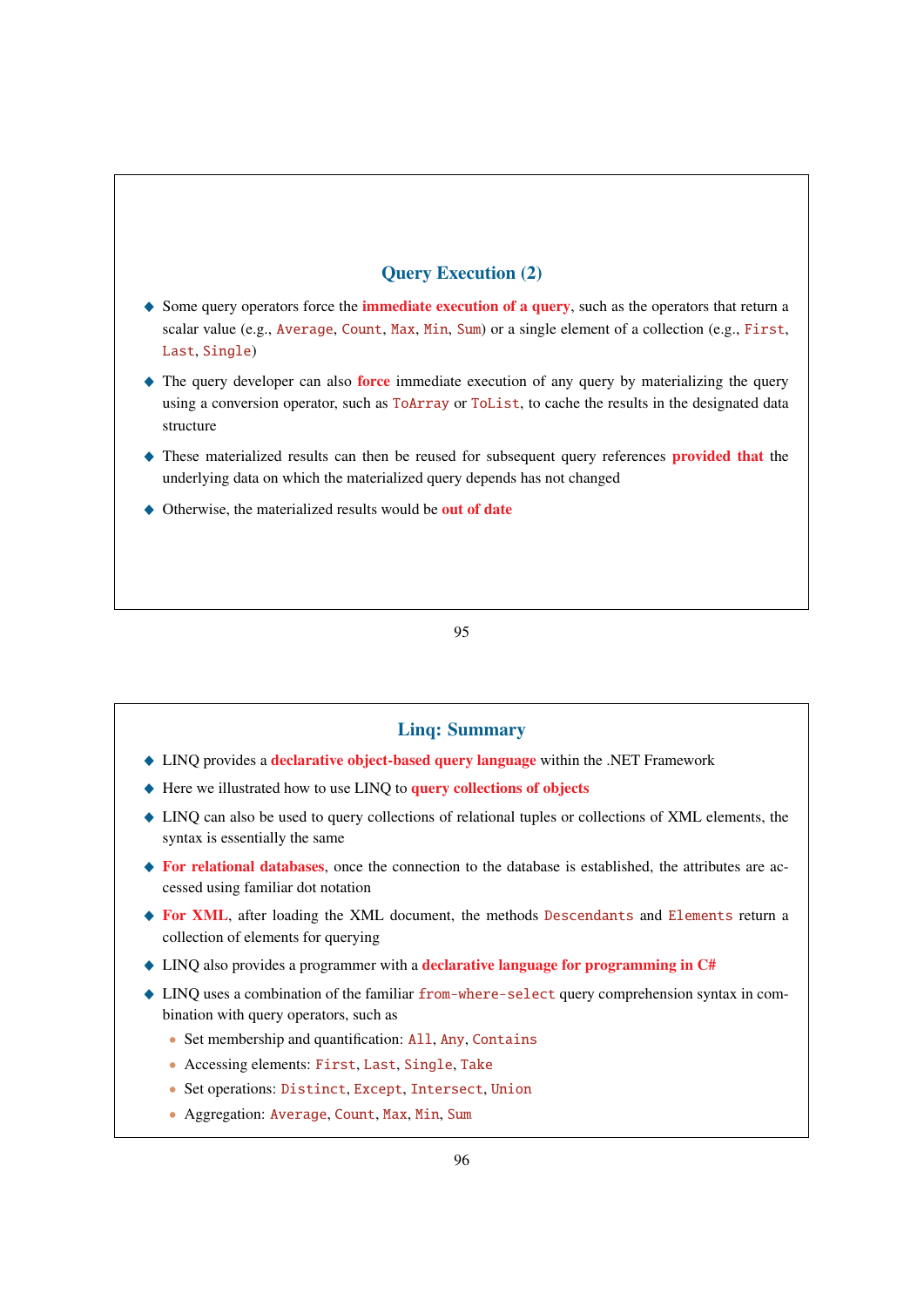

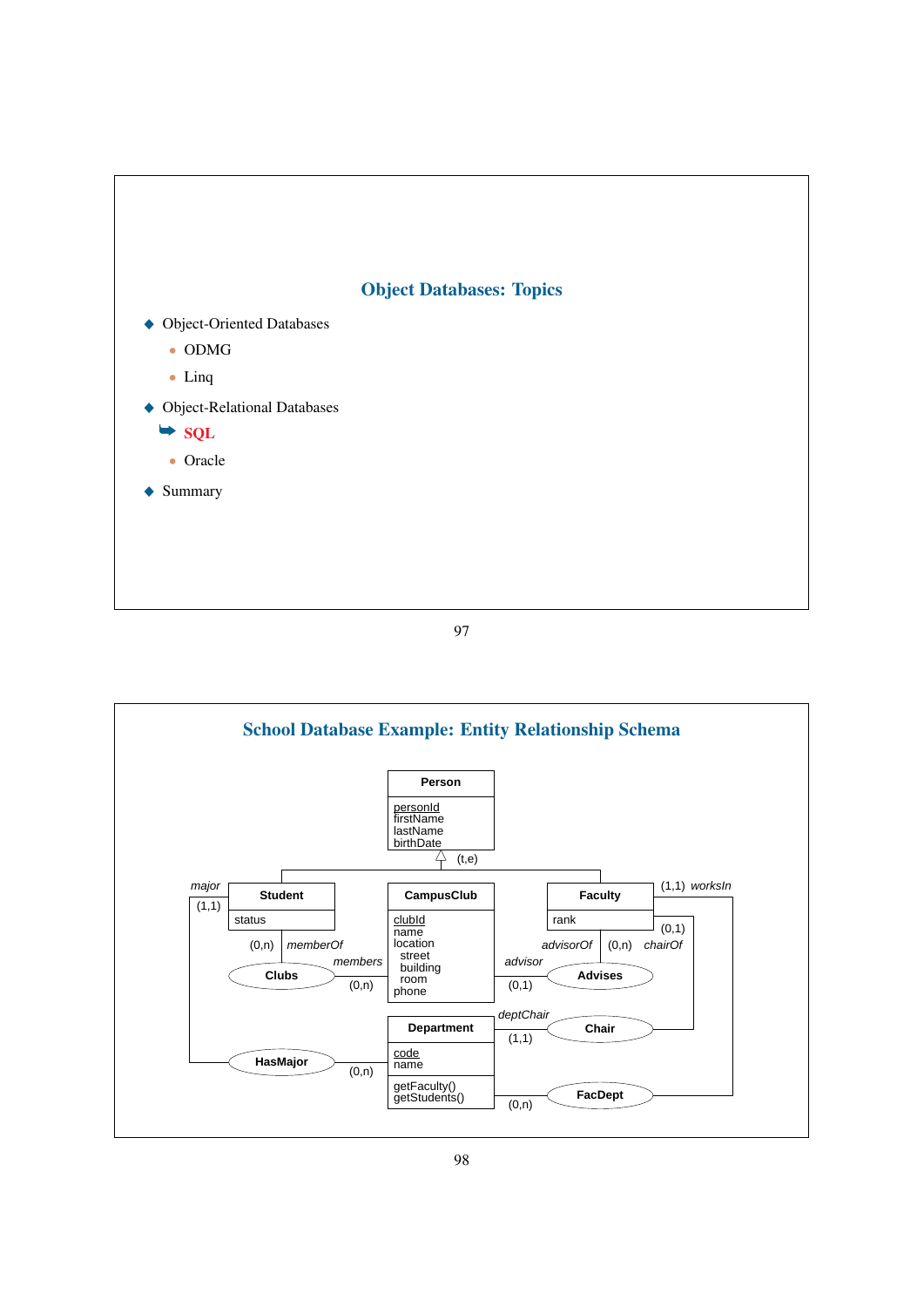```
Row Types
_ In traditional relational tables each column value in each row must be atomic (First Normal Form)
\triangle The row type allows a row to be stored as a column value inside of another row
  create table campusClub
  ( clubId varchar(10),
    name varchar(50) not null,
     location row (street varchar(30), building varchar(5), room varchar(5)),
     advisor varchar(11) references faculty(personId),
     primary key (clubId));
\triangle Each element of the column is referred to as a field
\triangle The row constructor is used to assign values to the fields of a row
\blacklozenge The types of the values must conform to the field types in the row type definition
  insert into campusClub values ( 'CC123', 'Computer Club',
     row('Mill Avenue', 'Brickyard Building', 'Rm 222'), 'FA123');
\blacklozenge The values of a row type can be retrieved using dot notation to access the individual fields
  select c.location.street, c.location.building, c.location.room
  from campusClub c
  where c.name = 'Computer Club';
```

```
99
```
## Arrays as Collections (1)

- $\blacklozenge$  For collections, the SQL standard only supports the array type (not set, list, or bag)
- \_ Arrays are useful for representing multivalued attributes
- $\triangle$  Arrays can also be used to directly model the many side of a 1:N or M:N association
- $\triangle$  A column in a table can be specified as an array by following the column type with the array keyword
- $\triangle$  The maximum number of elements in an array is enclosed in square brackets
- $\blacklozenge$  The first position in an array is accessed with an index value of one
- Example: A members array that stores the identifiers of the club members

```
create table campusClub ( ...
  members varchar(11) array[50] references student(personId), ... );
```
- $\triangle$  The array constructor is used to reserve space for an array insert into campusClub values ( 'CC123', ..., array[]);
- $\triangle$  The identifiers of members can be added by using the array constructor in an update statement update campusClub set members = array['ST111', 'ST222', 'ST333'] where name = 'Computer Club';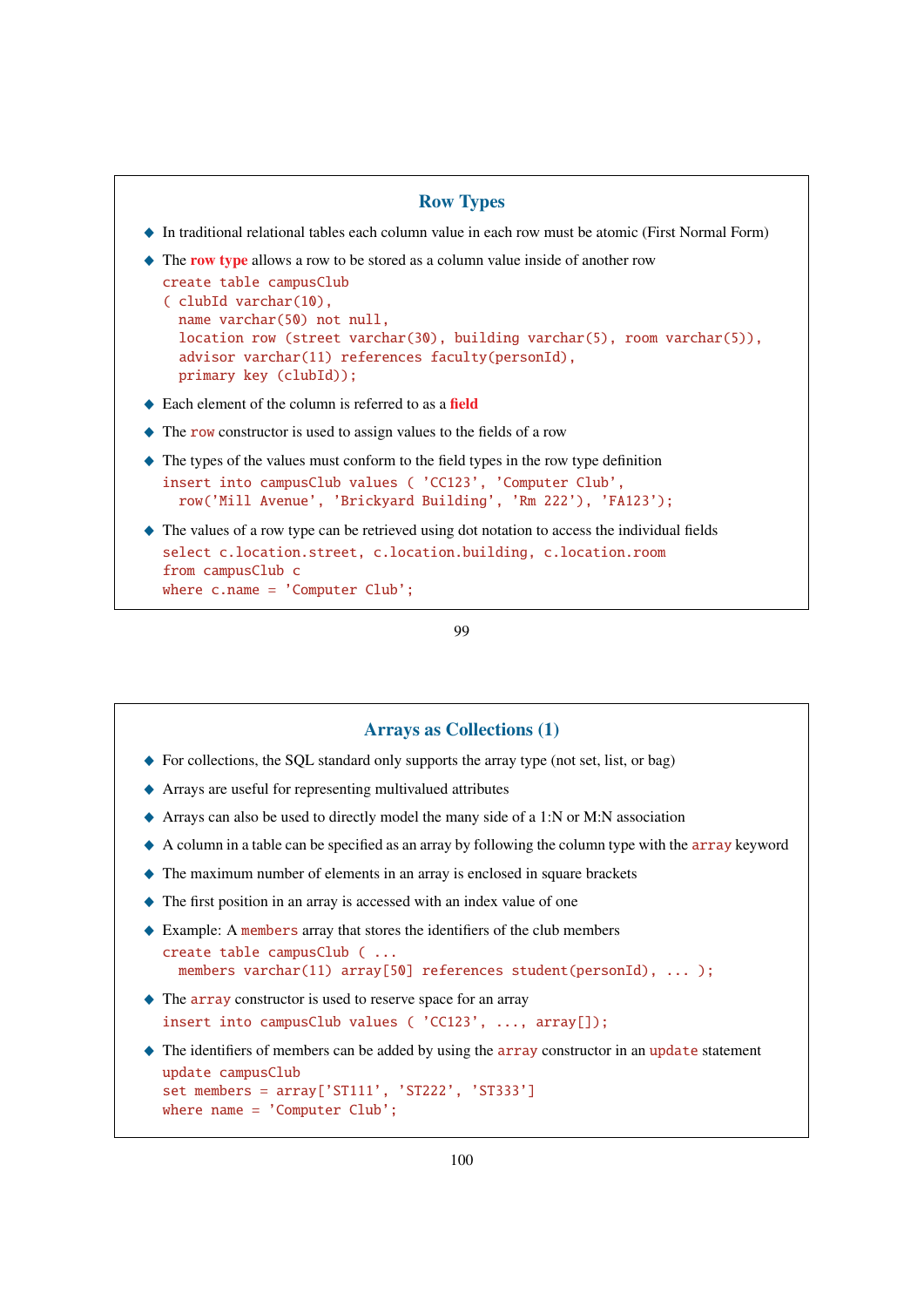### Arrays as Collections (2)

 $\triangle$  Assignments can also be made to individual positions in an array by using a specific index value update campusClub

```
set members[4] = 'ST444'where name = 'Computer Club';
```
- $\blacklozenge$  An index is used to access a specific position of an array select members[2] from campusClub where name = 'Computer Club';
- $\triangle$  The cardinality function can be used to get the size of an array
- ◆ cardinality(c.members) returns the current size of the array for a row c in the campusClub table
- $\triangle$  The cardinality function can be used for iterating through array contents within SQL routines
- $\triangle$  The cardinality of an array ranges from an empty array to the maximum size specified in the definition
- ♦ Given the previous update statements, the current cardinality of the array is four
- ◆ If an additional update statement sets position six to the value 'ST666', the cardinality of the array becomes six, with position five set to null

101

## User-Defined Types

- ◆ User-defined type (UDT) is the SQL standard terminology for abstract data type
- \_ UDTs in the SQL standard are somewhat different from the strict definition of an abstract data type
- \_ All internal attributes of a UDT and their associated methods are public and cannot be marked as protected or private as in languages such as Java or C++
- \_ UDTs allows database developers to define new application-oriented types, beyond built-in atomic and constructed types, that can be used in the definition of relational tables
- $\blacklozenge$  UDTs also provide the basis for the creation of objects in the relational world
- $\triangle$  There are two basic types of UDT in the SQL standard: the distinct type and the structured type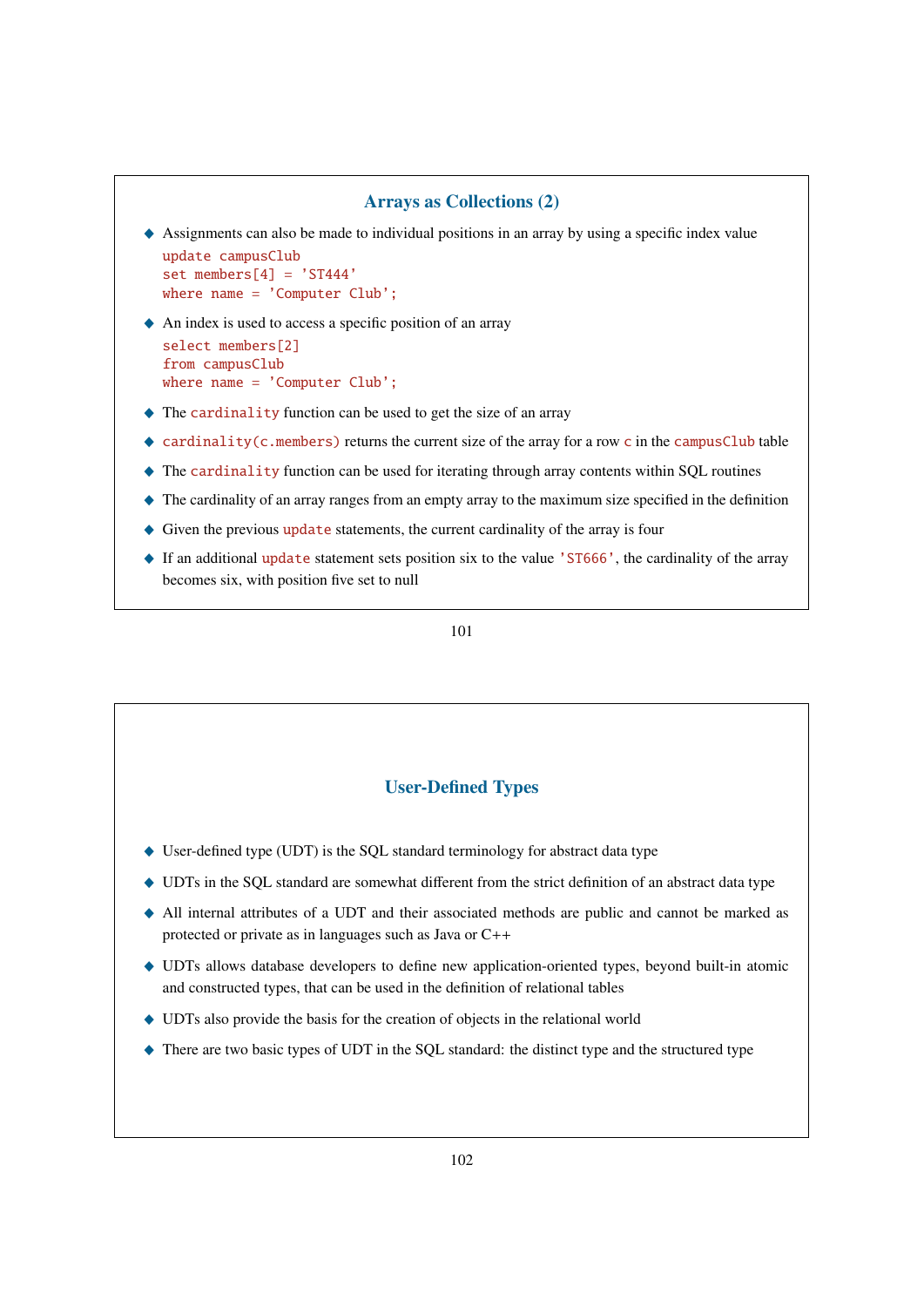## Distinct Types (1)

- $\triangle$  Provides a way of attaching special meaning to an existing atomic type
- $\blacklozenge$  Use of a distinct type cannot be freely mixed with the atomic type on which it is based
- $\blacklozenge$  The distinct type essentially defines a new form of the atomic type
- ◆ Example: A table person table that maintains the age and weight of persons
- $\triangle$  Columns for personAge and personWeight can be defined of type integer
- $\triangle$  The age and weight of the person can be added even though this is meaningless
- $\triangle$  Distinct types can be defined using the create type to prevent meaningless calculations with values that are of the same type but have different semantics
- $\triangle$  Example: age and weight defined as two different distinct types, both based on the integer atomic type create type age as integer final; create type weight as integer final;
- \_ Keyword final (required) means that a subtype of the distinct type cannot be defined

| <b>Distinct Types (2)</b>                                                                                                                                                                                          |
|--------------------------------------------------------------------------------------------------------------------------------------------------------------------------------------------------------------------|
| $\bullet$ Use of the above distinct types in table person<br>$create$ table person ( $personId$ varchar $(3)$ ,<br>personAge age, personWeight weight, primary key (personId));                                    |
| $\blacklozenge$ Retrieve the personId of persons younger than the person with personId '123'<br>select p1.personId<br>from person p1, person p2<br>where $p2.personId = '123'$ and $p1.personAge < p2.personAge$ ; |
| $\blacklozenge$ The following query is invalid since it mixes the use of age, weight, and integer values<br>select personId<br>from person<br>where ( $personAge * 2$ ) < $personWeight;$                          |
| $\triangle$ The cast function can be used to solve the problem<br>select personId<br>from person<br>where cast (personAge as integer) $*$ 2 < cast (personWeight as integer);                                      |
| • Methods can also be defined on distinct types to create specialized operations for manipulating and<br>comparing distinct types                                                                                  |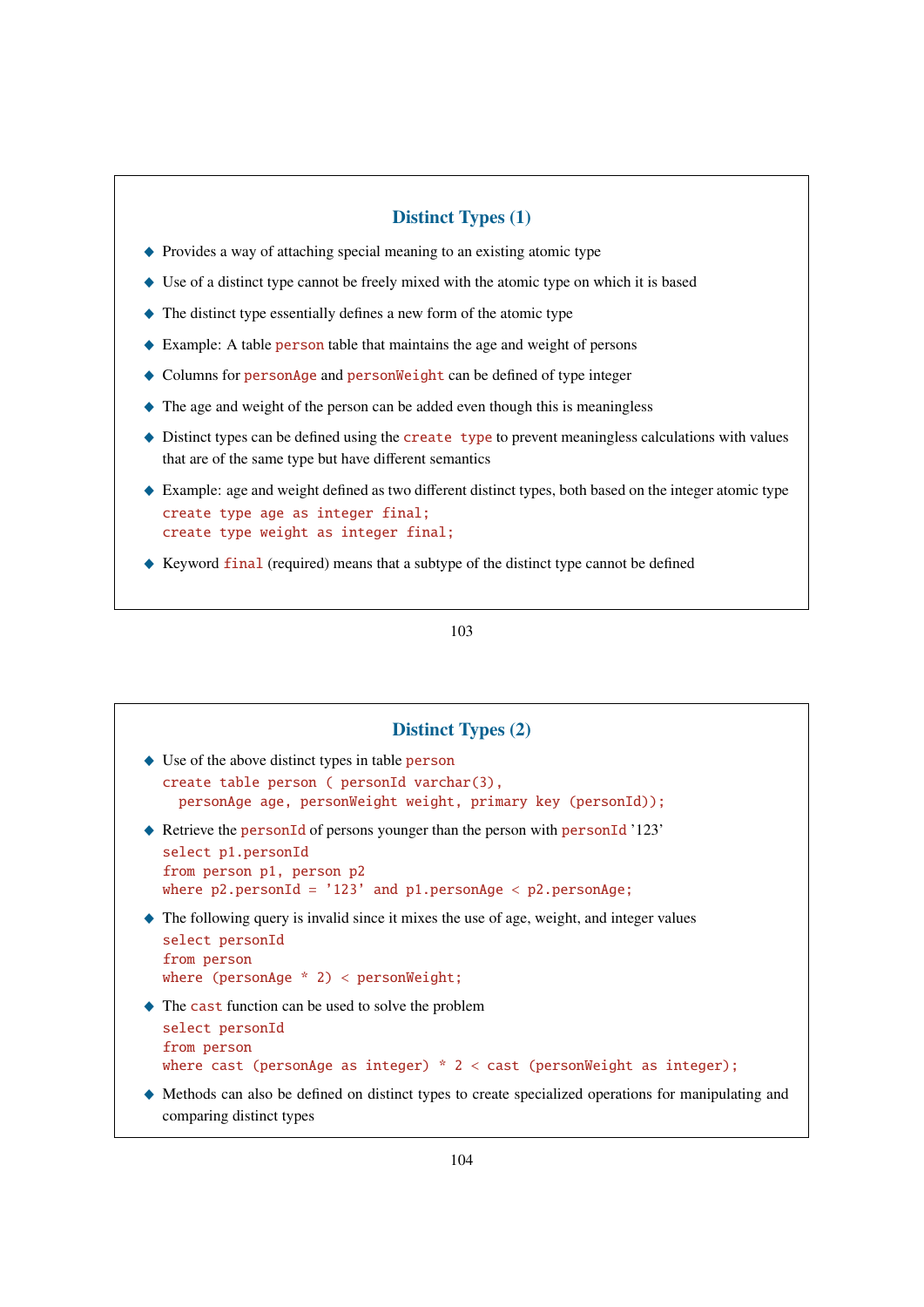### Structured Types

- \_ UDTs composed of several internal components, each component can be of a different type
- $\triangle$  An instance of a structured type is a composite value
- $\triangle$  Example: defining a campus club location as a structured type
- create type locationUdt as ( street varchar(30), building varchar(5), room varchar(5)) not final;
- $\triangle$  The components are the **attributes** of the structured type, their type can be a built-in atomic or a constructed type as well as any user-defined type
- \_ The keywords not final (required, a current restriction of the SQL standard) indicates that it is possible to define subtypes of the type
- $\triangleleft$  Use of this type in table campusClub

```
create table campusClub ( clubId varchar(10), name varchar(50) not null,
  location locationUdt,
  advisor varchar(11) references faculty(personId),
  members varchar(11) array[50] references student(personId),
  primary key (clubId));
```
105

### Built-In Methods (1)

- $\blacklozenge$  Methods are associated with structured types, thus supporting encapsulation of structured types
- \_ In the SQL standard, methods cannot be defined as procedures
- $\blacklozenge$  Some systems (e.g., Oracle) allow methods to be defined as functions or procedures
- $\blacklozenge$  Three types of built-in methods for structured types
- $\triangle$  Constructor function: has the same name as the type and is used for creating instances of the type
- $\blacklozenge$  Must always be invoked using the new expression
- $\triangle$  Observer functions: are used for retrieving the attribute values of a structured type
- $\triangle$  There is an observer function for every attribute of the type, where the function has the same name as the attribute
- $\blacklozenge$  Mutator functions: used to modify the attribute values of a structured type
- $\triangle$  There is a mutator function for every attribute of the type having the same name as the attribute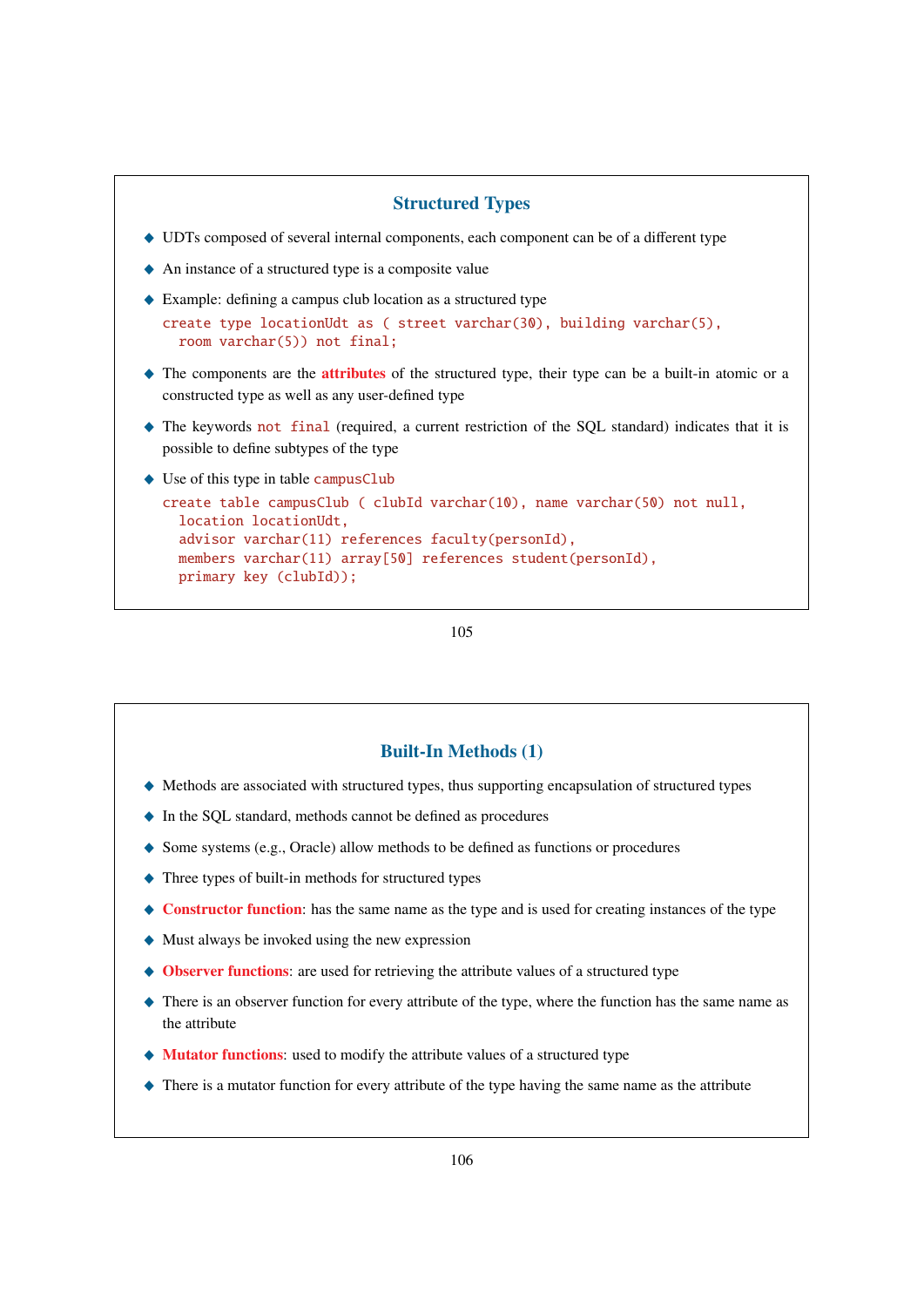

```
107
```
# Built-In Methods (3)

- \_ The system-defined constructor function has no parameters: the new instance has all of its attribute values set to either null or to a default value specified in the type definition
- $\blacklozenge$  The new instance created above is **a value and not an object** (see later)
- $\blacklozenge$  The value returned by a mutator function is a new instance of the type with the modified attribute value
- \_ The query below uses of observer functions to retrieve the attribute values of the structured type select name, c.location.street, c.location.building, c.location.room from campusClub c where  $name = 'Computer Club':$
- \_ Because of potential naming ambiguities, structured types and observer functions can only be accessed through the use of alias names in queries (i.e.,  $\bf{c}$  in the previous query)
- \_ A reference such as location.street or campusClub.location.street is not allowed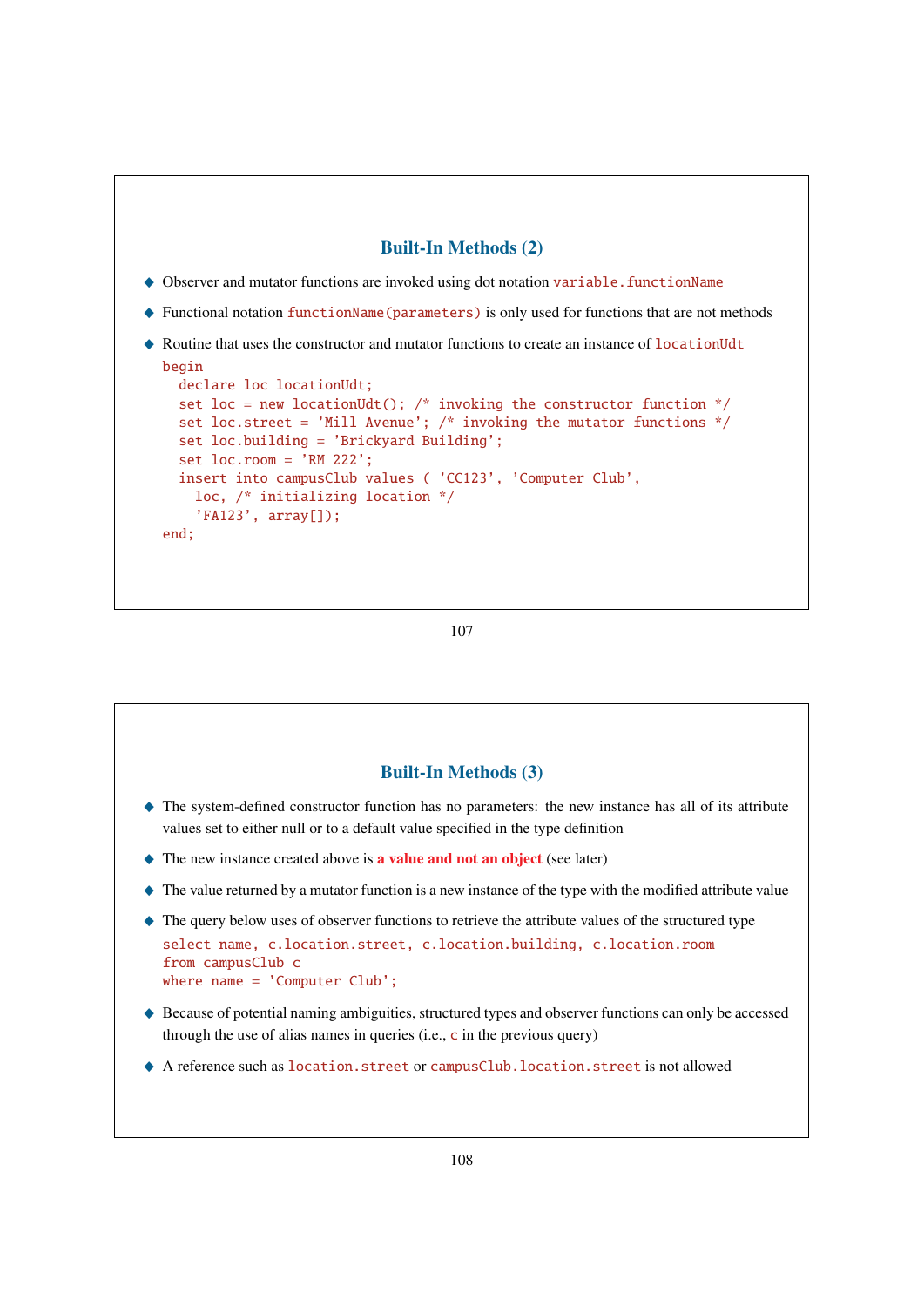```
User-Defined Methods
\blacklozenge Users can define their own methods on structured types
\blacklozenge Method specification (the signature) is defined in the create type statement
\blacklozenge It indicates the name of each method together with the names and types of its parameters
\triangle The implementation of the method is defined separately using the create method statement
\triangle Example
  create type threeNumbers as
  ( one integer, two integer, three integer)
    not final
     method sum() returns integer;
  create method sum() returns integer for threeNumbers
  begin
     return self.one + self.two + self.three;
  end
\blacklozenge Every method has one implicit parameter: the instance of the type on which the method is defined
\triangle The value of the implicit parameter is accessed in the method implementation using the self keyword
```

```
109
```
## Method Overriding

 $\blacklozenge$  Users can override the constructor function of a structured type

```
\blacklozenge This can be used to set the attribute values at the time an instance of the type is created
  create type locationUdt as ( ... ) not final
    overriding constructor method locationUdt (street varchar(30),
       building varchar(5), room varchar(5)) returns locationUdt;
  create method locationUdt(st varchar(30), bl varchar(5), rm varchar(5))
    returns locationUdt for locationUdt
  begin
    set self.street = st; set self.building = bl; set self.room = rm;
    return self;
  end;
```
- $\blacklozenge$  Since the overridden method is a constructor function, the constructor keyword must be specified
- $\blacklozenge$  The name of the method must be the same as the name of the system-defined constructor function
- \_ This function can then be used to construct a new instance and to set the values of its attributes declare loc locationUdt; set loc = new locationUdt('Mill Avenue', 'Brickyard Building', 'Rm 222');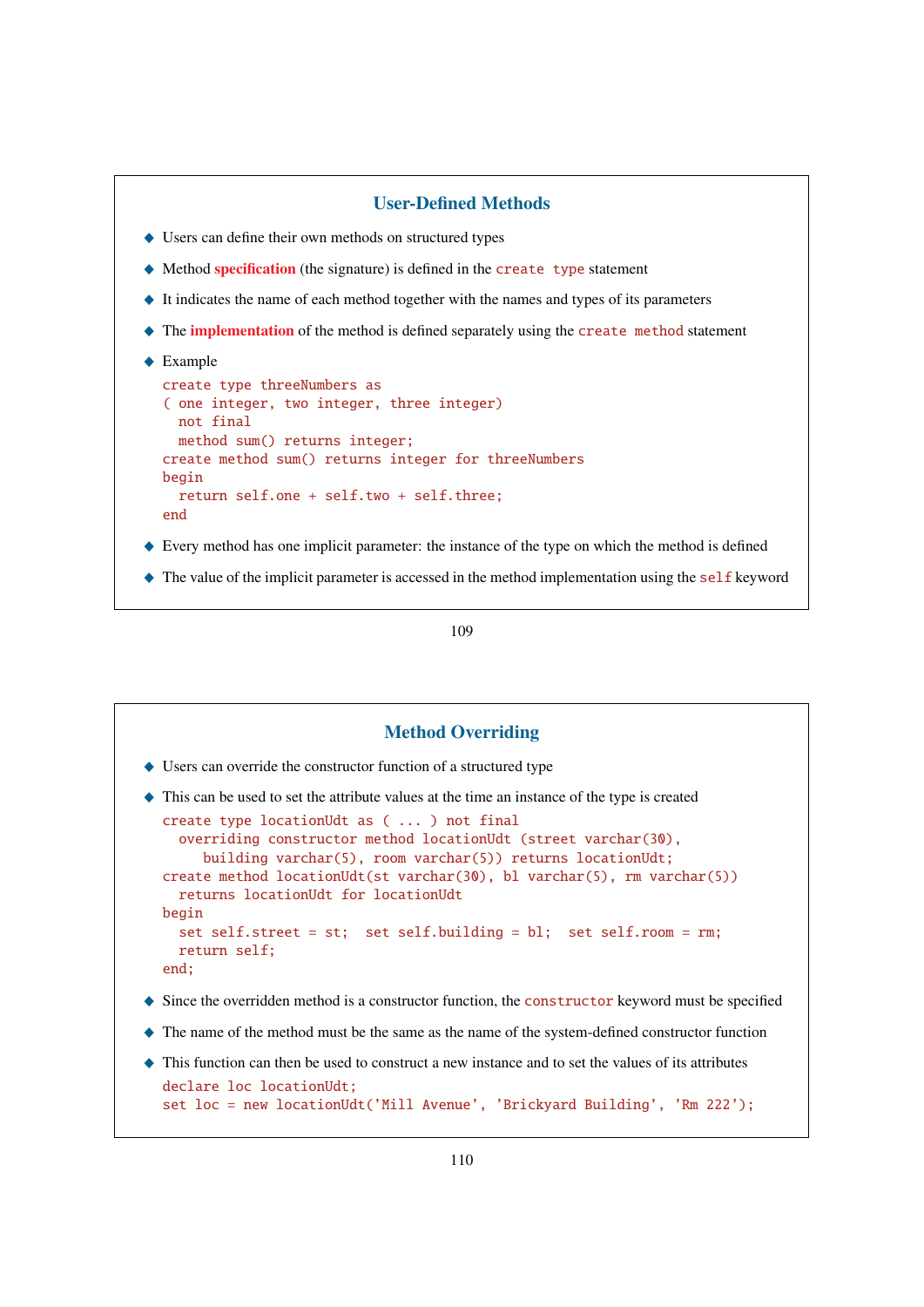# Typed Tables (1)

- $\triangle$  To create the notion of an object, a UDT must be used together with a typed table
- $\rightarrow$  Typed table: a new form of table that is always associated with a structured type
- \_ It has a column for every attribute of the structured type on which it is based
- ◆ In addition, it has a self-referencing column that contains a unique object identifier, known as a reference, for each row in the table
- \_ Other than the self-referencing column and the attributes of the structured type, additional columns cannot be added to the table definition
- $\blacklozenge$  When a structured type is used to define a typed table, an instance of the type is viewed as an object, with the self-referencing column providing the object identifier
- $\bullet$  Unlike object identifiers in OODBs, an object identifier is only unique within a specific typed table
- $\triangle$  As a result, it is possible to have two typed tables with rows that have identical self-referencing values

111

# Typed Tables: Defining the Structured Type

 $\triangle$  Defining the UDT associated to the department table

create type departmentUdt as ( code varchar(3), name varchar(40) ) instantiable not final ref is system generated;

- $\blacklozenge$  The instantiable clause indicates that it is possible to directly create instances of the type
- $\triangle$  The use of not instantiable only makes sense in the context of a type that has a subtype
- $\triangle$  A structured type that is used together with a typed table must always be specified as instantiable
- $\triangle$  There are three ways for generating the value for the object reference
- \_ System generated: the DBMS generates a unique object reference for instances of the type
- $\blacklozenge$  User defined: the user must provide a unique reference for each instance using a predefined type
- $\blacklozenge$  **Derived**: the user must specify the attribute(s) from the type used to provide a unique object reference
- ◆ For user-defined and derived references, the user must ensure the uniqueness of the reference
- $\blacklozenge$  System generated references is the most natural approach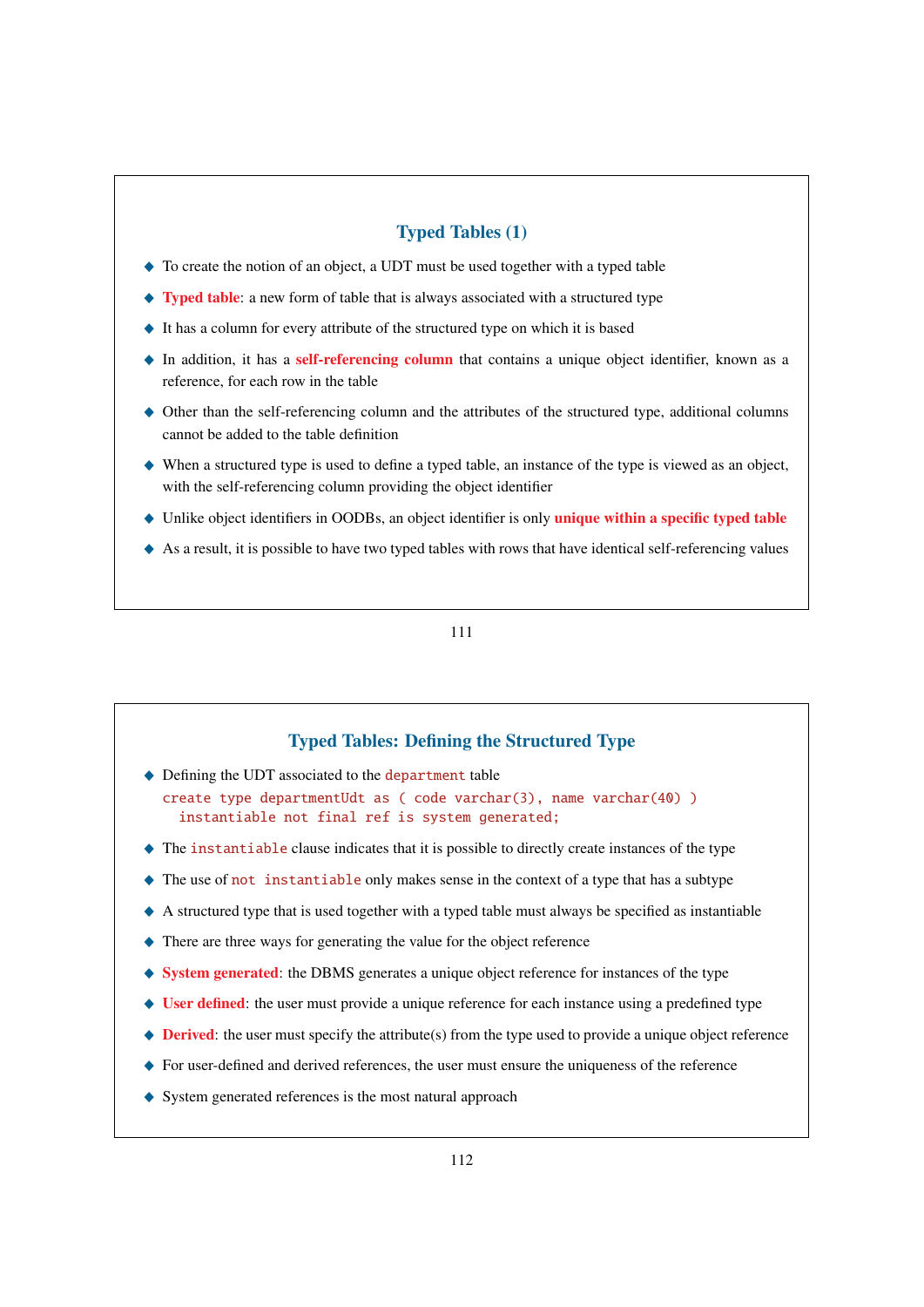

## Type and Table Hierarchies (1)

- \_ Structured types and typed tables can be formed into superclass/subclass hierarchies
- $\triangle$  Structured types are formed into a hierarchy using the under clause in the create type statement
- $\blacklozenge$  This supports the inheritance of attributes and methods of the supertype to the subtypes
- $\blacklozenge$  Typed tables are then created to correspond to the type hierarchy, also using an under clause
- $\blacklozenge$  Inheritance is also supported among the object instances of typed tables

```
◆ Structured type definitions for the Person, Student, and Faculty classes
  create type personUdt as
  ( personId varchar(11), firstName varchar(20), lastName varchar(20),
    birthDate date) instantiable not final ref is system generated;
  create type facultyUdt under personUdt as
  ( rank varchar(10)) instantiable not final;
  create type studentUdt under personUdt as
  ( status varchar(10)) instantiable not final;
```
- Recall that structured types must always be defined as not final
- $\blacklozenge$  The instantiable clause is required since these types are used with typed tables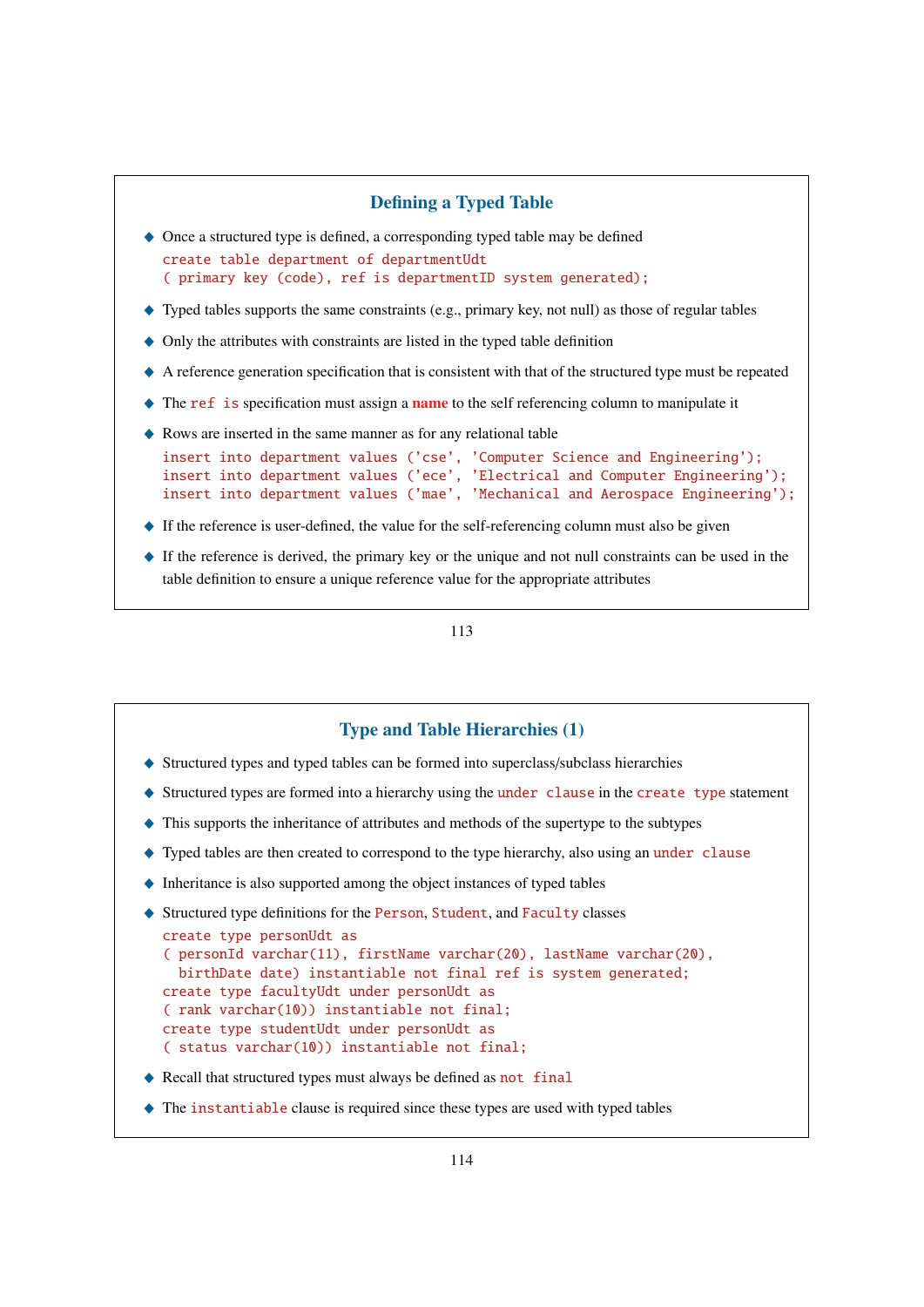# Type and Table Hierarchies (2)  $\blacklozenge$  With the type hierarchy defined, the corresponding typed tables can be created  $\blacklozenge$  Definition of the person, faculty, and student typed tables create table person of personUdt ( primary key (personId), ref is personID system generated); create table faculty of facultyUdt under person; create table student of studentUdt under person;  $\triangle$  The under specification of the subtables must be consistent with that of the corresponding types  $\triangleq$  Only single inheritance is supported ⇒ every subtype/subtable has one maximal supertype/supertable  $\triangle$  A primary key can only be defined for a maximal supertable, it is inherited by all of the subtables  $\blacklozenge$  Subtables can indirectly define keys through the use of the not null and unique constraints  $\blacklozenge$  A self-referencing column can only be defined at the supertype/supertable level \_ Constraints can only be defined on originally-defined attributes and not on inherited attributes \_ Originally-defined attributes: attributes introduced in the structured type on which the table is based

### 115

### Type and Table Hierarchies (3)

- $\blacklozenge$  Type hierarchies can be used independently of table hierarchies
- \_ In this case, use of the type hierarchy supports valued-based rather than object-based inheritance
- $\triangle$  The use of the not instantiable clause can only be used in type hierarchies that are not associated with typed tables
- $\rightarrow$  For example, a user can define a supertype A as not instantiable and then define B and C as instantiable subtypes of A
- $\triangle$  Since A is not instantiable, users cannot directly create instances of A but can directly create instances of B and C that inherit the attributes and methods of A
- \_ All types associated with a typed table hierarchy must be defined as instantiable
- $\triangle$  As a result, abstract supertables and the total specialization constraint cannot be inherently enforced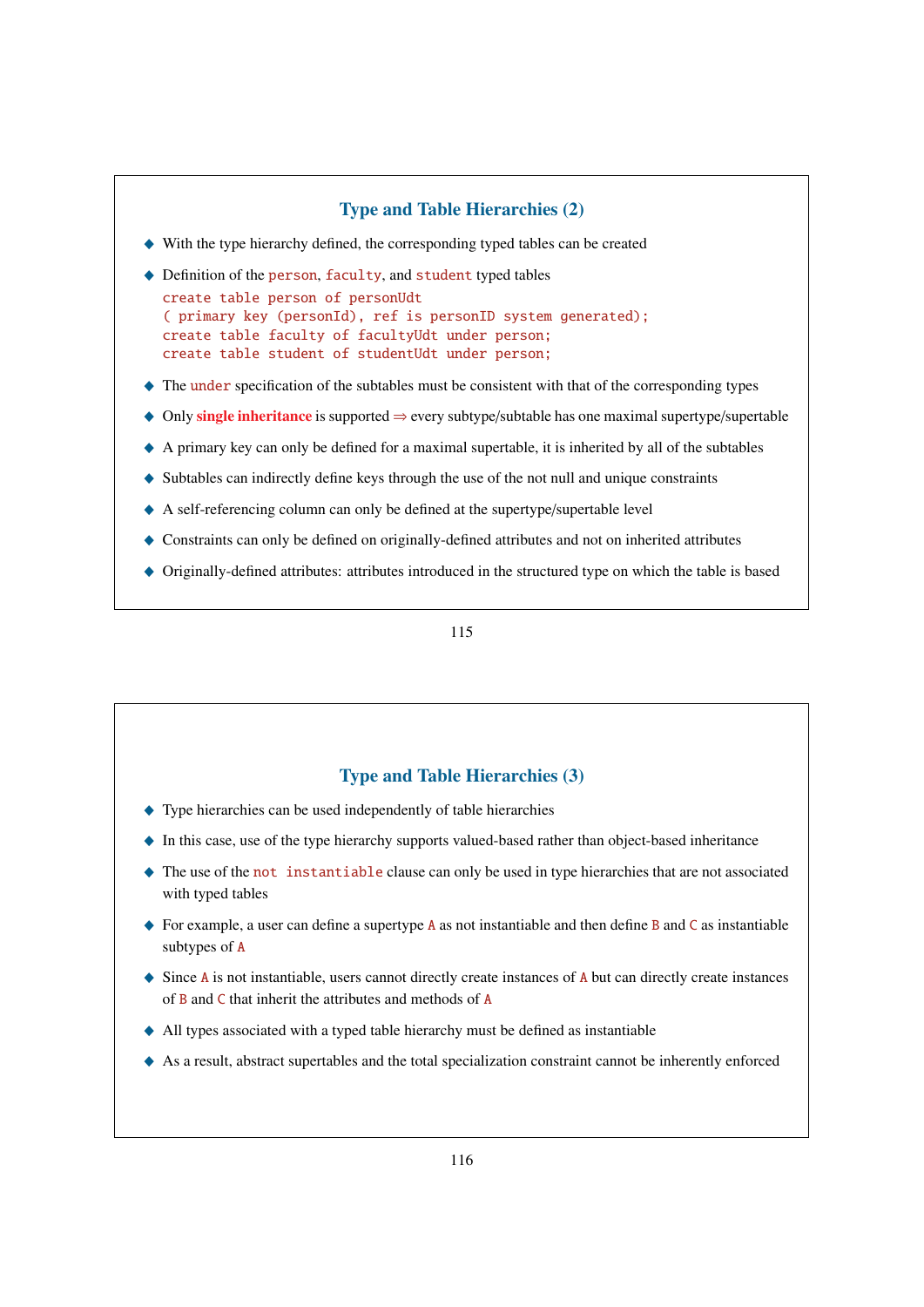### Inserting Rows in a Table Hierarchy

♦ Example: insert statements over the Person hierarchy

```
insert into person values ('PP111', 'Joe', 'Smith', '2/18/82');
insert into person values ('PP222', 'Alice', 'Black', '2/15/80');
insert into student values ('ST333', 'Sue', 'Jones', '8/23/87', 'freshman');
insert into student values ('ST444', 'Joe', 'White', '5/16/86', 'sophomore');
insert into faculty values ('FA555', 'Alice', 'Cooper', '9/2/51', 'professor');
```
- $\triangle$  Each row has a most specific table that defines the type of the row
- $\blacklozenge$  This type corresponds to the type of the table in which the row is directly inserted
- $\triangle$  Inserting a row in a table makes the row visible in all supertables of the table
- $\blacklozenge$  The row is not visible in any of the subtables of the table
- $\triangle$  Once inserted, a row cannot migrate to other tables in the hierarchy
- $\blacklozenge$  This can only be achieved by deleting the row and reinserting it into a different table
- $\triangle$  If the self-referencing column is system generated, the row will have a different reference value
- \_ The contents of subtables are therefore always disjoint and cannot represent overlapping constraints

### 117

## Querying a Table Hierarchy

- $\blacklozenge$  In subtable/supertable relationships, an instance of a subtable is an instance of its supertable
- $\triangle$  The query below over the person table returns the five names previously introduced select firstName || ' ' || lastName from person;
- $\triangle$  The query performs the union of the person table with all of the common attributes from rows of the subtables to return all direct instances of the person table as well as all instances of its subtables
- $\triangle$  The following query over the faculty table returns only one name select firstName || ' ' || lastName from faculty;
- $\blacklozenge$  Unless otherwise specified, a query over a typed table returns the direct instances of the table as well as instances of its subtables and not instances of its supertables
- $\triangle$  The only option can be used in the from clause to retrieve only the direct instances of a table
- $\triangle$  The following query returns two names select firstName || ' ' || lastName from only (person);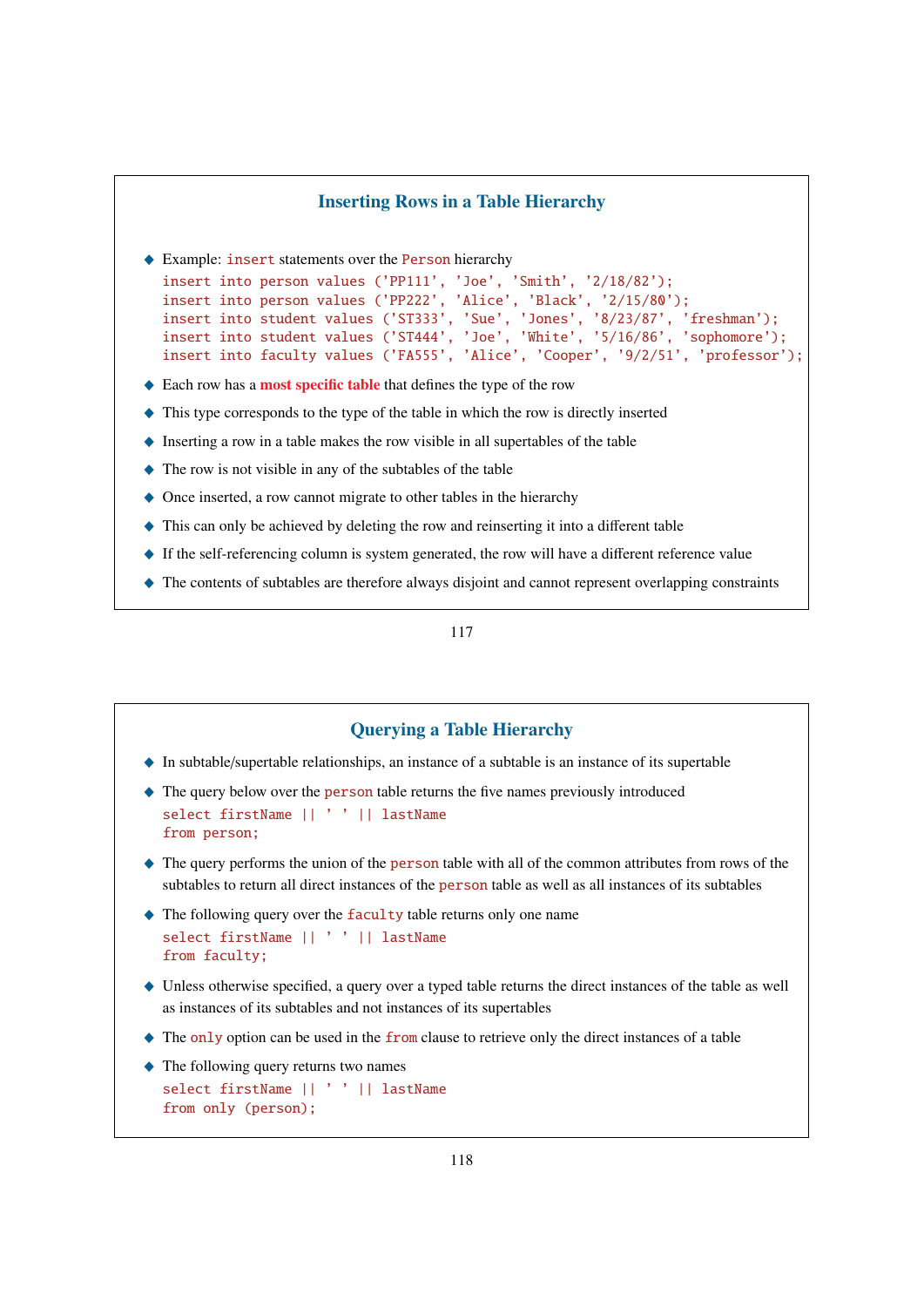## Deleting Rows from a Table Hierarchy

- $\triangle$  The following statement over the person table will delete any row from the table hierarchy with the first name of Alice, even if the most specific type of the row is a student or a faculty delete from person where firstName = 'Alice';
- $\blacklozenge$  Deleting a tuple from a subtable also implicitly deletes the tuple from its supertables
- $\triangle$  Once a row is removed from its most specific type, it is removed from the entire table hierarchy
- \_ In the statement below the deletion of 'Sue Jones' from the student table will also result in 'Sue Jones' no longer being visible from the person table delete from student where firstName = 'Sue' and lastName = 'Jones';
- $\blacklozenge$  It is possible to restrict the rows that are deleted using the only clause
- \_ The following statement will delete rows from the person table only if the person does not have a most specific type of student or faculty delete from only (person) where firstName = 'Joe';
- $\triangle$  As a result, the row for 'Joe Smith' is the only row deleted, the row for 'Joe White' still remains in the table hierarchy

119

## Updating Rows in a Table Hierarchy

- $\blacklozenge$  The update statement operates in a manner similar to the delete statement
- $\triangle$  Example: change the first name of each row in the person table and in any of its subtables

update person set firstName = 'Suzy' where firstName = 'Sue';

- \_ As a result, the name of 'Sue Jones' in the student table will be changed
- $\triangle$  To restrict an update operation to rows that do not appear in any subtables, the only clause is used
- $\triangle$  The query below will change the first name of Joe Smith in the person table and not the first name of Joe White in the student table

```
update only (person)
set firstName = 'Joey'
where firstName = 'Joe';
```
- $\blacklozenge$  The condition in the where clause of an update statement also applies to all rows that are in supertables of the table identified in the update statement
- $\blacklozenge$  The set clause is ignored if it refers to attributes that do not appear in the supertable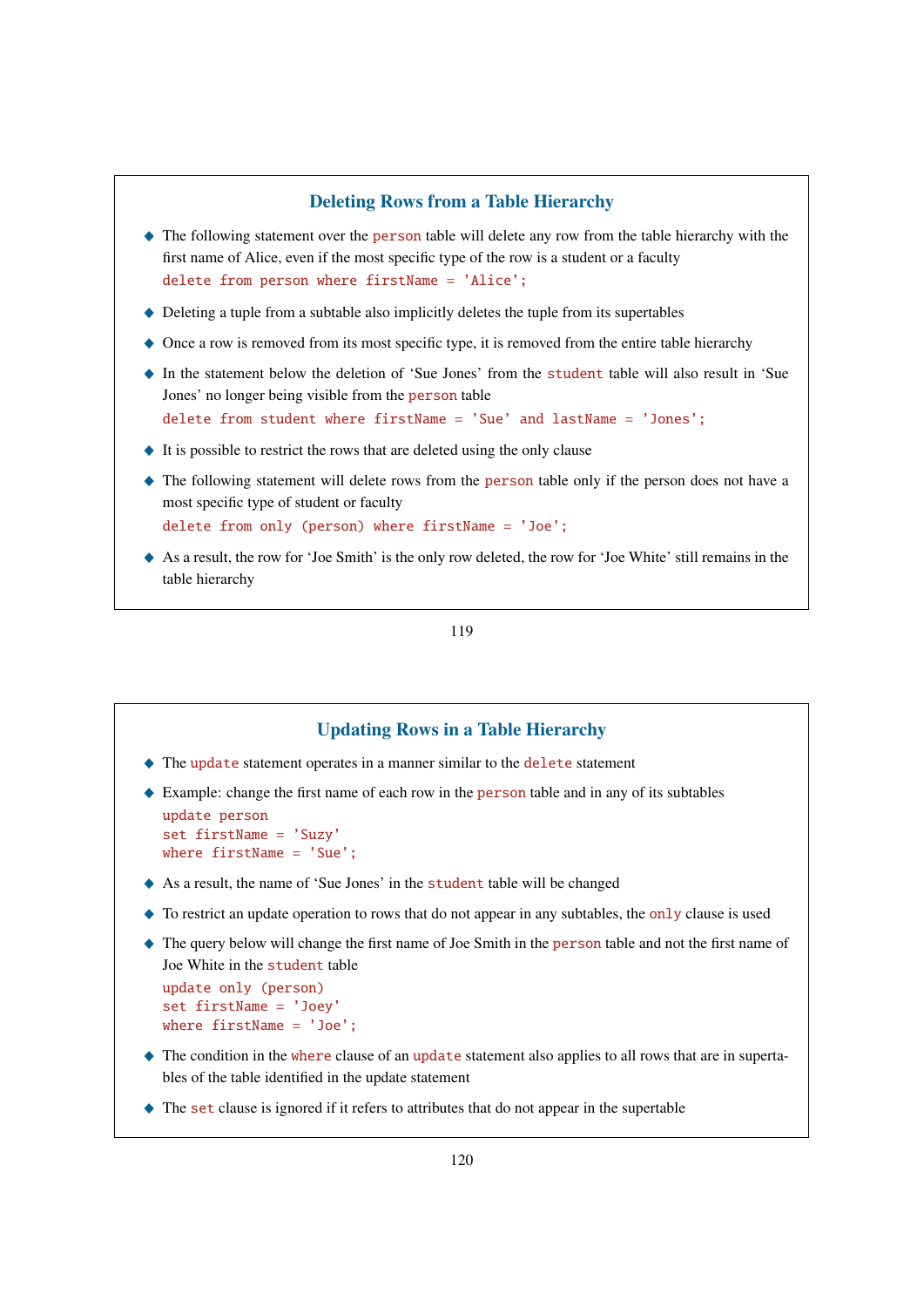### Reference Types

- \_ The self-referencing column is the internal object identifier, or reference, to a row
- $\triangle$  This reference is a data type known as a **reference type**, or ref
- \_ Reference types can be used to model associations between typed tables that are based on object identity rather than on foreign keys
- $\blacklozenge$  Using reference types for defining relationships of a club with faculty and student objects

```
create type campusClubUdt as ( ...
  advisor ref(facultyUdt),
 members ref(studentUdt) array[50]) ... ;
create table campusClub of campusClubUdt
( primary key (clubId), ref is campusClubId system generated);
```
The name of the self-referencing column of the faculty table can be used to assign a ref value

```
update campusClub
set advisor = ( select personID from person
    where firstName = 'Alice' and lastName = 'Cooper')
where name = 'Computer Club';
```
◆ Arrays of references (e.g., members) are generally manipulated through the use of SQL routines

### 121

# Scopes and Reference Checking A scope clause can be used to restrict reference values to those from a specific typed table ◆ Redefinition of the advisor attribute in campusClubUdt advisor ref(facultyUdt) scope faculty references are checked on delete set null;  $\blacklozenge$  If the clause is omitted, the reference value can be a row from any table having the specified type  $\blacklozenge$  If the clause is specified, a reference scope check can also be specified, i.e., dangling references (invalid reference values) are not allowed ◆ By default, references are not checked  $\triangle$  The on delete clause allows the user to specify the same referential actions as used with referential integrity for foreign keys  $\bullet$  In the example above, the deletion of a referenced faculty object will cause the advisor attribute to be set to null  $\bullet$  Specification of table scopes and reference checks can also be done during the creation of typed tables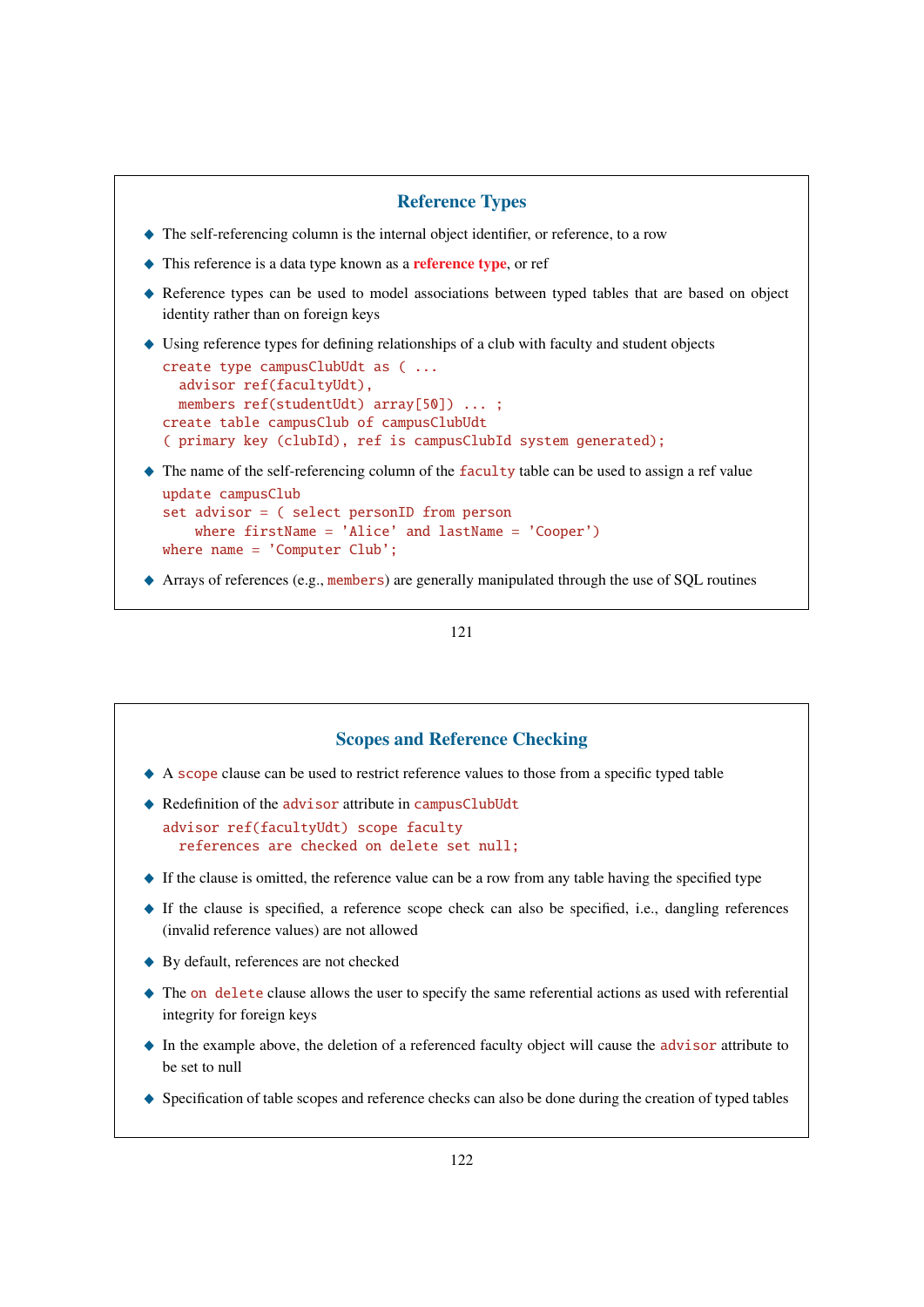```
Querying Reference Types
```
- \_ Reference values are typically used to accessing some attribute of the row that is being referenced
- $\triangle$  The dereference operator  $\rightarrow$  is used to traverse through object references
- $\blacklozenge$  Give the name of the advisor of the Computer Club

```
select advisor -> firstName, advisor -> lastName
from campusClub
where name = 'Computer Club';
```
- $\triangle$  The dereference operator is used to implicitly join the campusClub and faculty tables based on the reference value
- $\triangle$  The deref() function returns the entire structured type that is associated with a reference value
- \_ Give the advisors of campus clubs that are located in the Brickyard Building

```
select deref (advisor)
from campusClub c
where c.location.building = 'Brickyard Building';
```
 $\triangle$  The result of the query is a table with one column of type facultyUdt

| School Database Example: SQL Object-Relational Schema (1) |
|-----------------------------------------------------------|
| create type personudt as                                  |
| $[$ personId varchar $(11)$ ,                             |
| firstName varchar(20),                                    |
| lastName varchar(20),                                     |
| birthDate date)                                           |
| instantiable not final ref is system generated;           |
| create type facultyUdt under personUdt as                 |
| $($ rank varchar $(10)$ .                                 |
| advisorOf ref(campusClubUdt) scope campusClub array[5]    |
| references are checked on delete set null,                |
| worksIn ref(departmentUdt) scope department               |
| references are checked on delete no action,               |
| chairOf ref(departmentUdt) scope department               |
| references are checked on delete set null)                |
| instantiable not final;                                   |
| create type studentUdt under personUdt as                 |
| $($ status varchar $(10)$ ,                               |
| memberOf ref(campusClubUdt) scope campusClub array[5]     |
| references are checked on delete set null,                |
| major ref(departmentUdt) scope department                 |
| references are checked on delete no action)               |
| instantiable not final;                                   |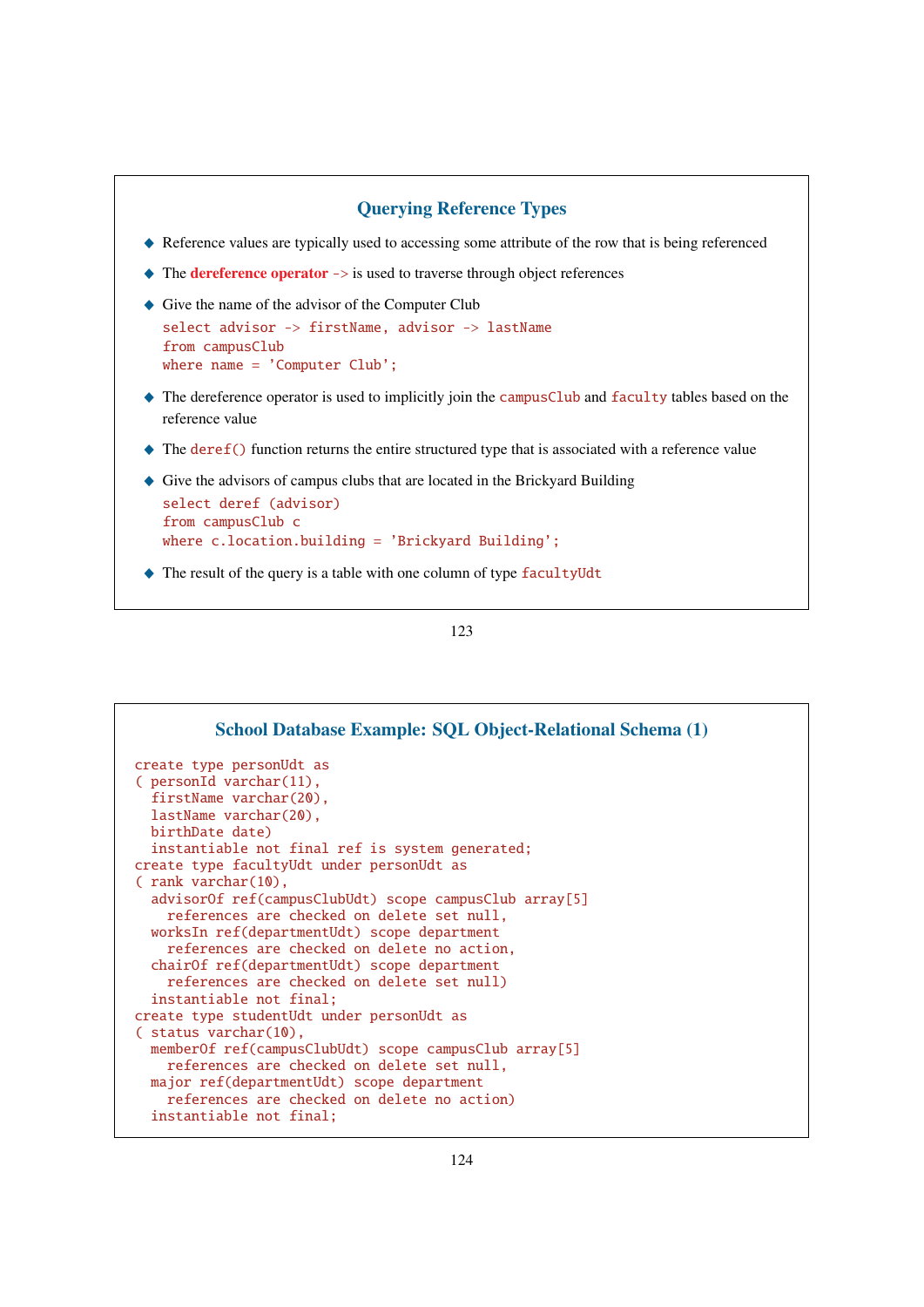



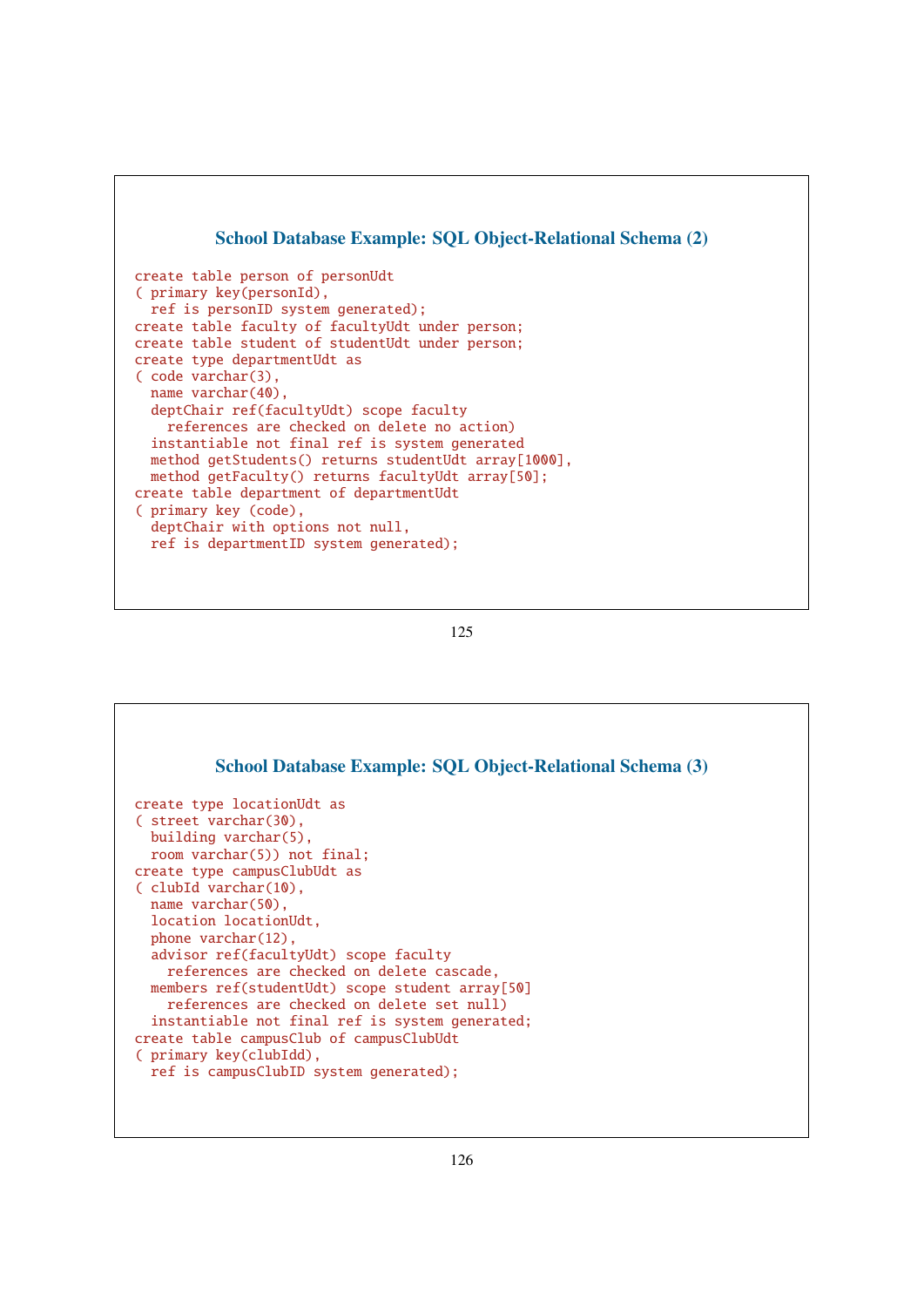

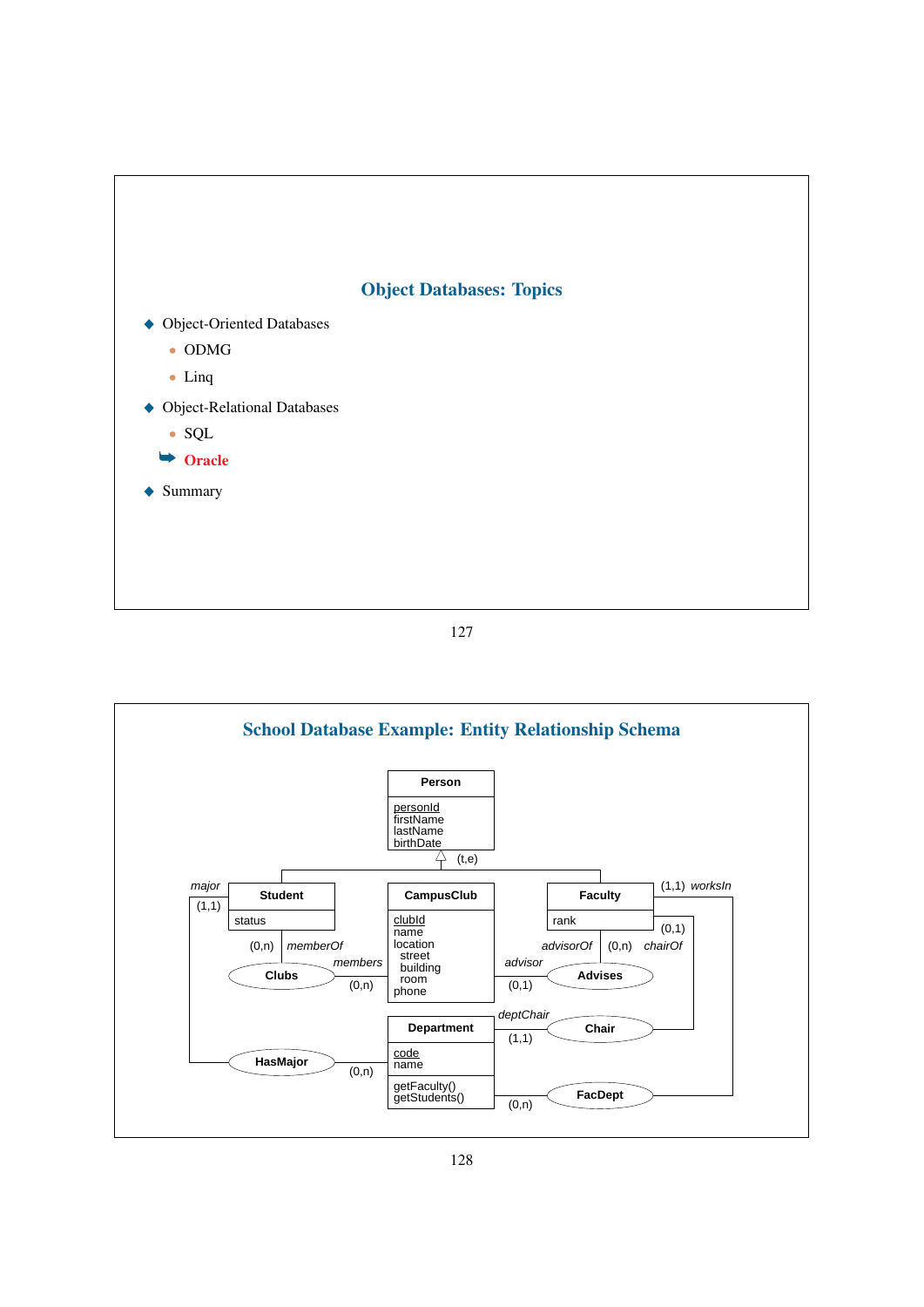```
Object Types
\triangle Object type: a composite structure that can have a set of attributes and methods
  create or replace type person_t as object
  ( personId varchar2(9),
     firstName varchar2(20),
     lastName varchar2(20),
    birthDate date);
_ Oracle definition of an object type does not require the instantiation, finality, and reference generation
  clauses as in the SQL standard
\blacklozenge To assign values to an object type, a variable can be created having the type of the object type
  declare
    p person_t;
  begin
    p.personId := 'PR123456789';
    p.firstName := 'Terrence';
```

```
129
```
p.lastName := 'Grand';

end;

p.birthDate := '10-NOV-1975';

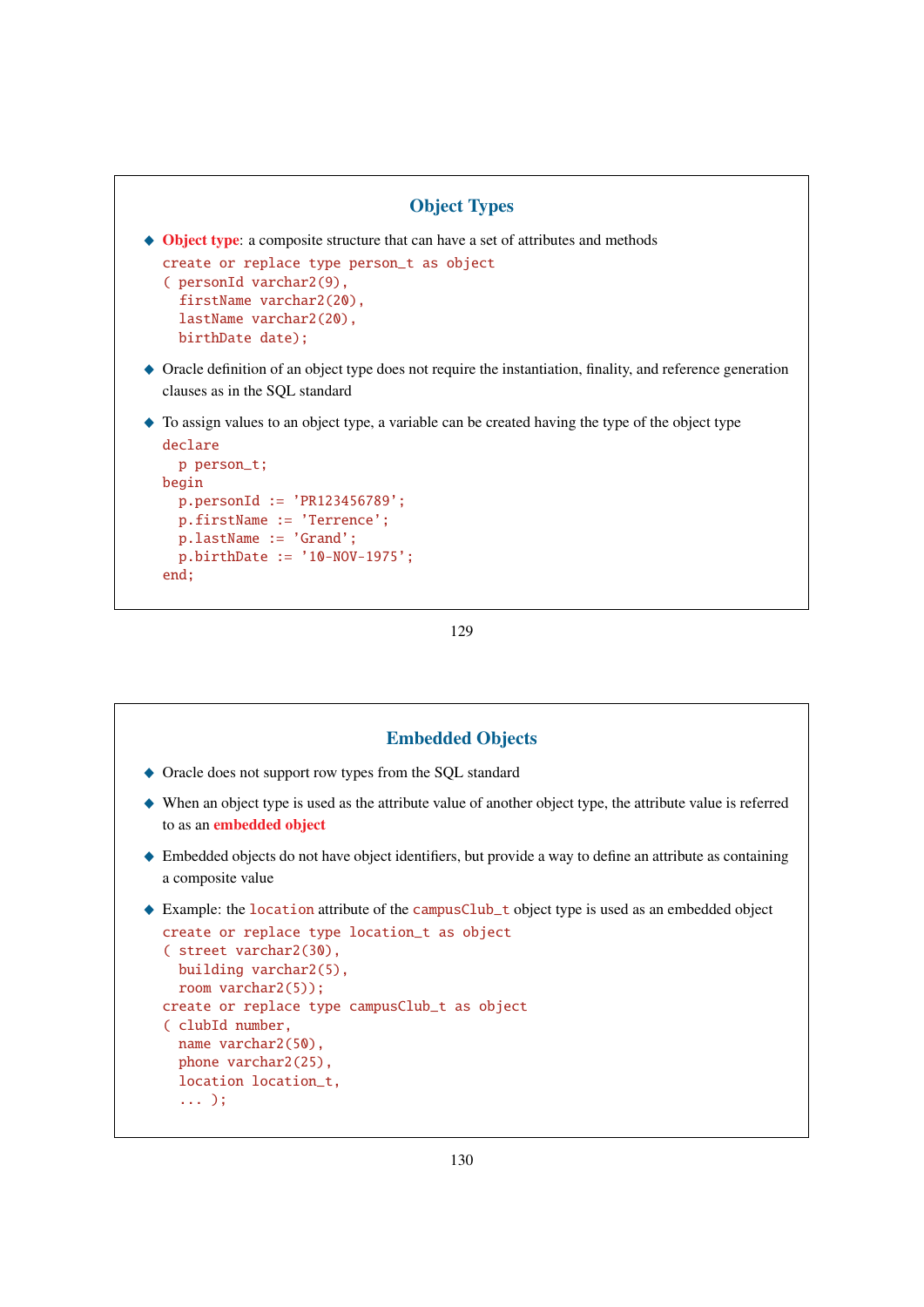# Column Objects

- $\blacklozenge$  When an object type is used as the type of a column in a traditional relational table, the value is referred to as a column object
- \_ Embedded and column objects are accessed and manipulated in the same way as structured types
- $\triangle$  Example: A table definition with a column object loc create table courseOffering(code int, loc location\_t);
- $\triangle$  Data can be inserted into the table using the type constructor for location\_t insert into courseOffering values (123, location\_t('Orange Mall', 'CPCOM', '207'));

131

## **Methods**

- \_ The methods of an object type are functions or procedures that model the behavior of objects
- \_ Methods in the SQL standard are limited to functions only
- $\blacklozenge$  The self parameter is an instance of the object type on which a method is invoked

```
_ Example: Definition of a function that determines whether a faculty member is an advisor of a club
  create or replace type body campusClub_t is
     ...
```

```
member function isAssociatedAdvisor (candidate advisor in ref faculty t)
    return boolean is
  begin
    return (self.advisor = candidate_advisor);
  end isAssociatedAdvisor;
end;
```
◆ Methods are implemented in the object type body definition for campusClub\_t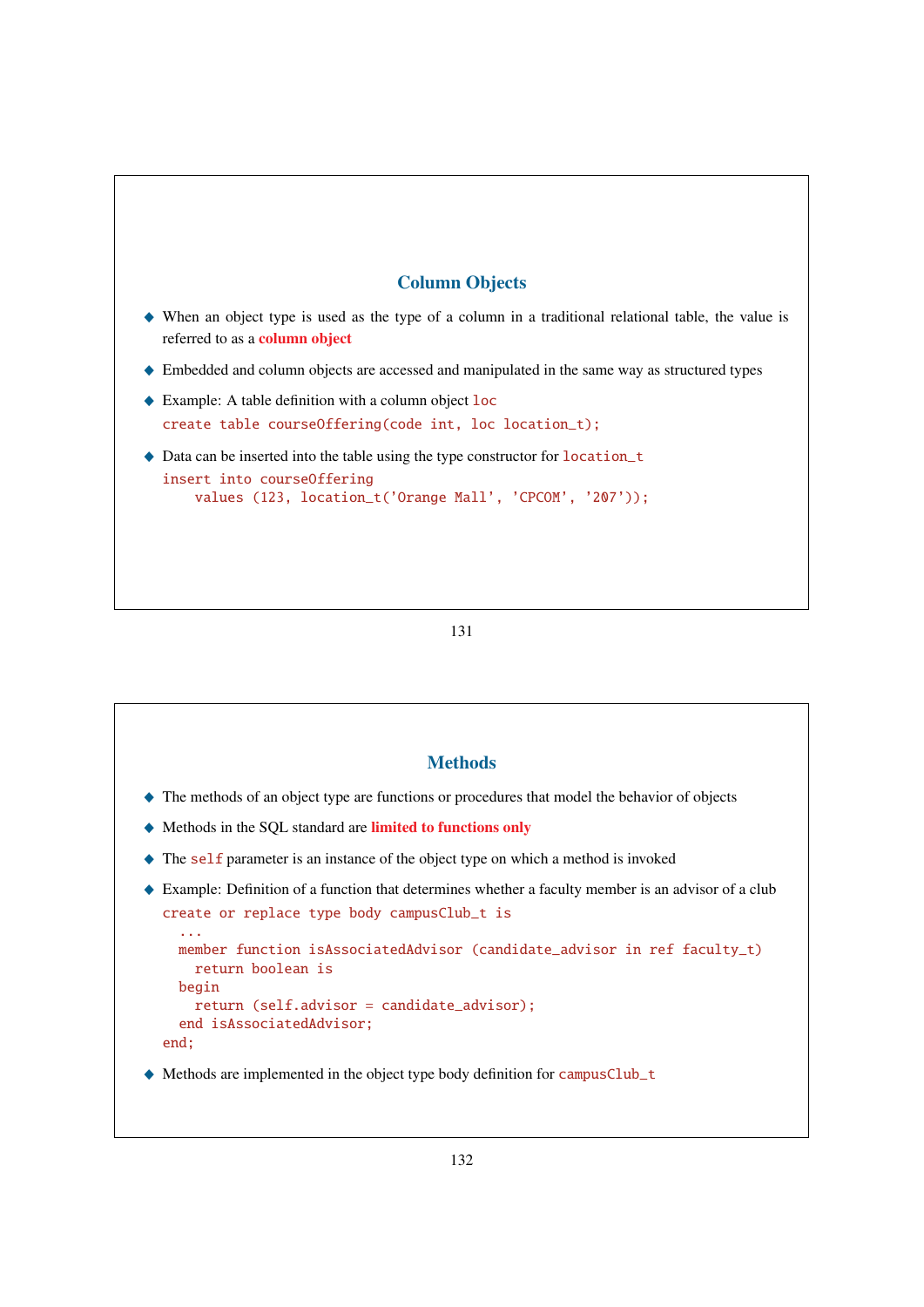### Method Pragmas

 $\blacklozenge$  The declaration of functions are accompanied by a pragma declaration

create or replace type campusClub\_t as object ( ... member function isAssociatedAdvisor (candidate\_advisor in ref faculty\_t) return boolean, pragma restrict\_references(default, wnds, wnps));

- \_ Pragmas are compiler directives, they do not affect the meaning of a program
- $\triangle$  Pragma restrict references is used to control side effects in a function, asserting that a function does not read/write any database tables and/or package variables
- \_ Syntax: pragma restrict\_references (function\_name, option [, option])
- $\triangleq$  default can be used to specify that the pragma applies to all functions in the type definition
- $\triangle$  The pragma options are the following
	- wnds: Writes no database state (does not modify database tables)
	- rnds: Reads no database state (does not query database tables)
	- wnps: Writes no package state (does not change the values of package variables)
	- rnps: Reads no package state (does not reference the values of package variables)

133

### Constructor Methods

- ◆ Every object type has a system-defined constructor method
- $\blacklozenge$  It is a method that creates a new instance of an object type and sets up the values of its attributes
- $\blacklozenge$  The name of the constructor method is the name of the object type
- $\blacklozenge$  Its parameters have the names and types of the object type's attributes
- $\blacklozenge$  It is a function that returns an instance of an object type as its value
- ♦ Example: invocation of a constructor method that returns an instance of the person\_t object type person\_t('PR123456789', 'Terrence', 'Grand', '10-NOV-1975')
- \_ Unlike the definition of constructor methods in the SQL standard, the built-in constructor for an object type in Oracle accepts parameter values for the attributes of the type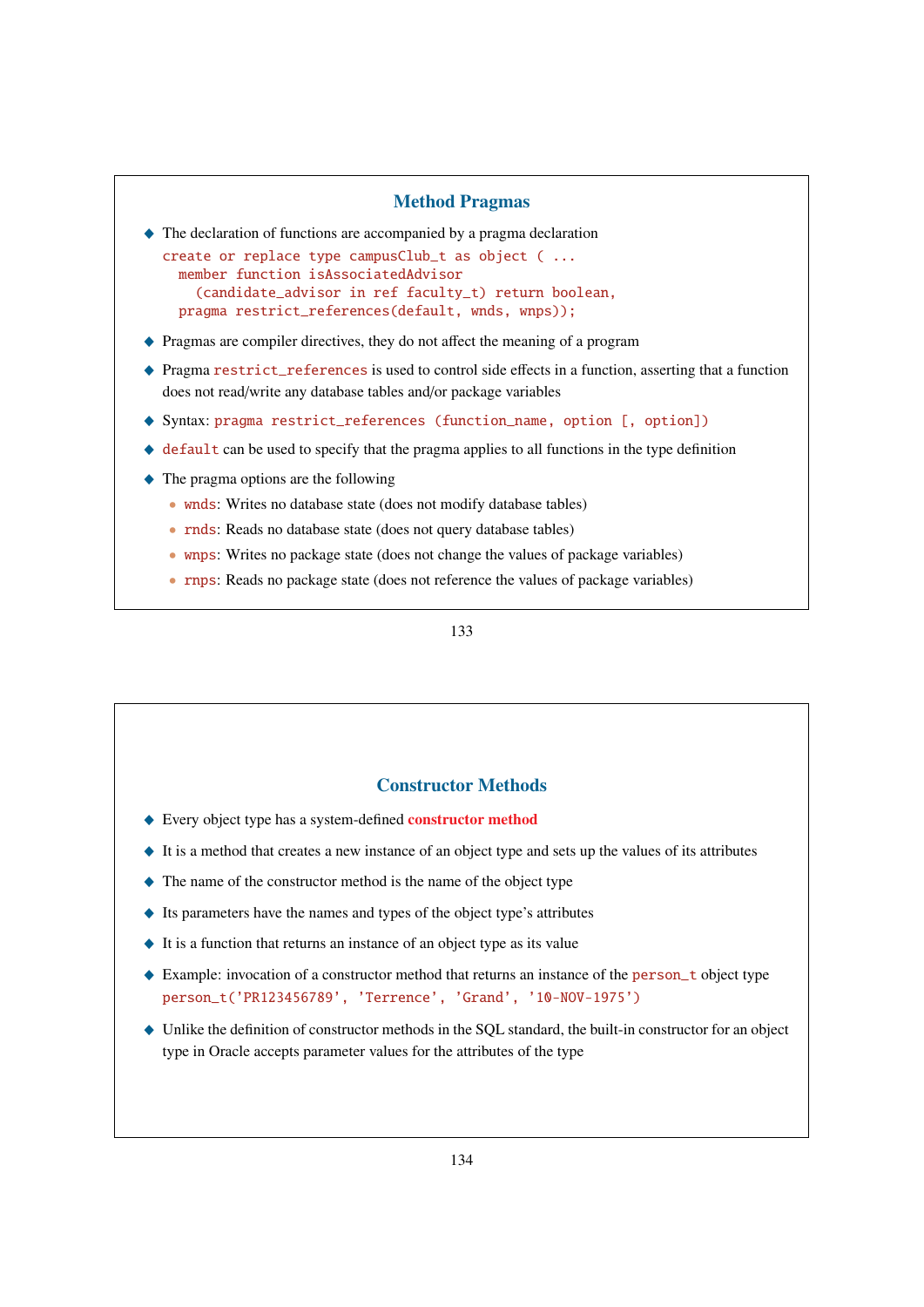

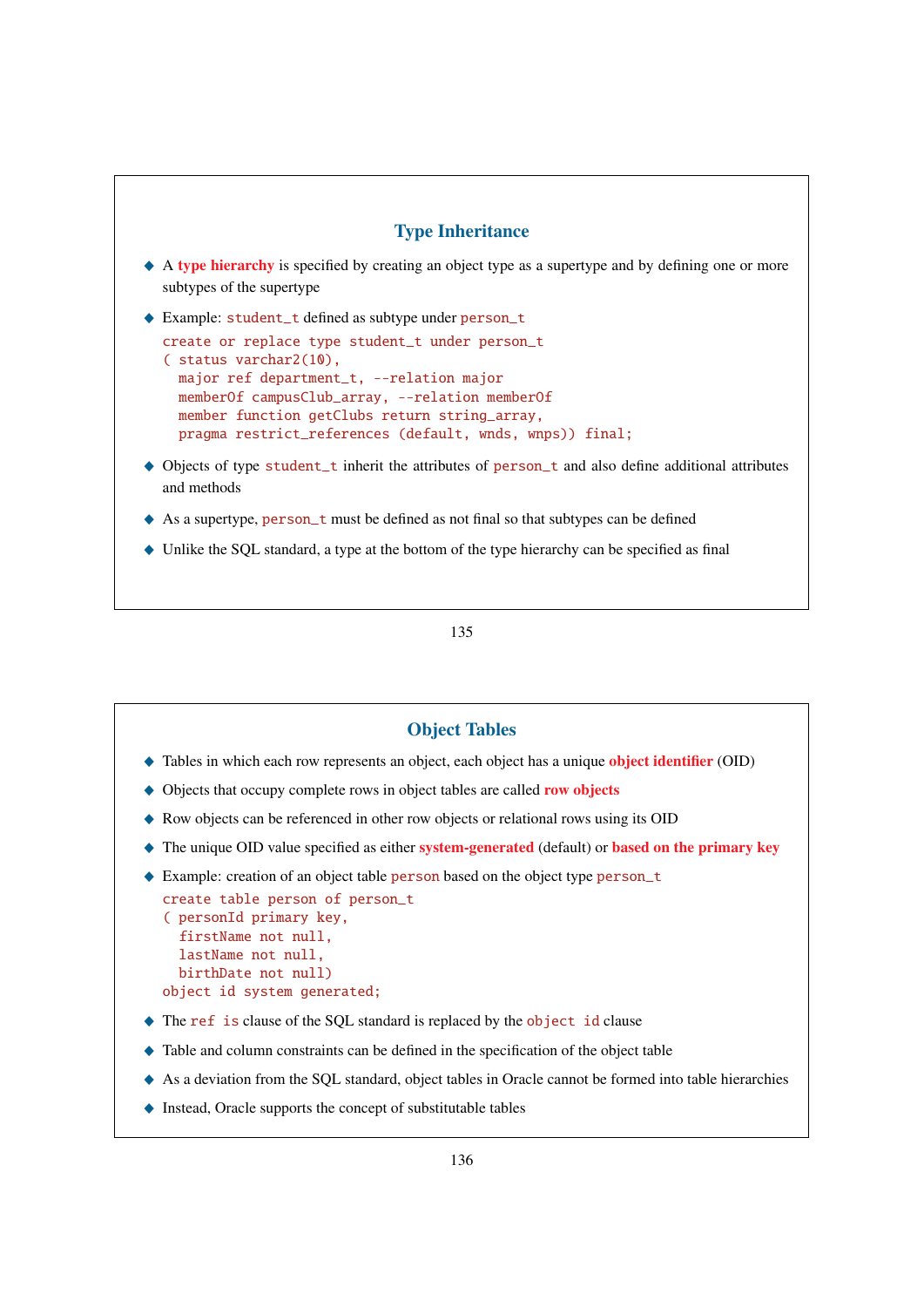## Substitutable Tables

- $\bullet$  Substitable tables are capable of storing multiple object types from a type hierarchy
- \_ They have the polymorphic capability to store an object of a supertype and any subtype that can be substituted for the supertype
- $\triangle$  The person table above is a substitutable table: it is associated with the supertype of a type hierarchy
- $\blacklozenge$  It is capable of storing objects of type person\_t as well as objects of its subtypes

'Professor',null,get\_dref('CSE'),null);

 $\triangle$  Inserting row objects in substitutable tables

```
insert into person_table values (person_t('101','Sue','Jones','05/16/1955'));
insert into person_table values (student_t('102','Jim','Duncan','03/12/1989',
    'senior',get _dref('CSE'),null);
insert into person_table values (faculty_t('103','Joe', 'Smith','10/21/1960',
```
- \_ Each insert statement indicates the specific type of the object and includes values for attributes of person\_t as well as values for the attributes of the subtype
- ◆ The insert statements invoke the get\_dref function, which is passed the name of a department and returns a reference to the associated department object (see later)

137

### Reference Types (1)

- $\blacklozenge$  Reference types (refs) can be used to define object-to-object relationships
- $\triangle$  A ref is a logical pointer to a row object
- $\triangle$  Example: a ref type is used to model the chair relationship between department\_t and faculty\_t create or replace type department\_t as object ( ... deptChair ref faculty\_t, ...);
- \_ A ref column or attribute can be constrained using a scope clause or a referential constraint clause
- \_ When a ref column is unconstrained, it may store object references to row objects contained in any object table of the corresponding object type
- $\blacklozenge$  Unconstrained references may also lead to dangling references
- \_ Currently, Oracle does not permit storing object references that contain a primary-key based object identifier in unconstrained ref columns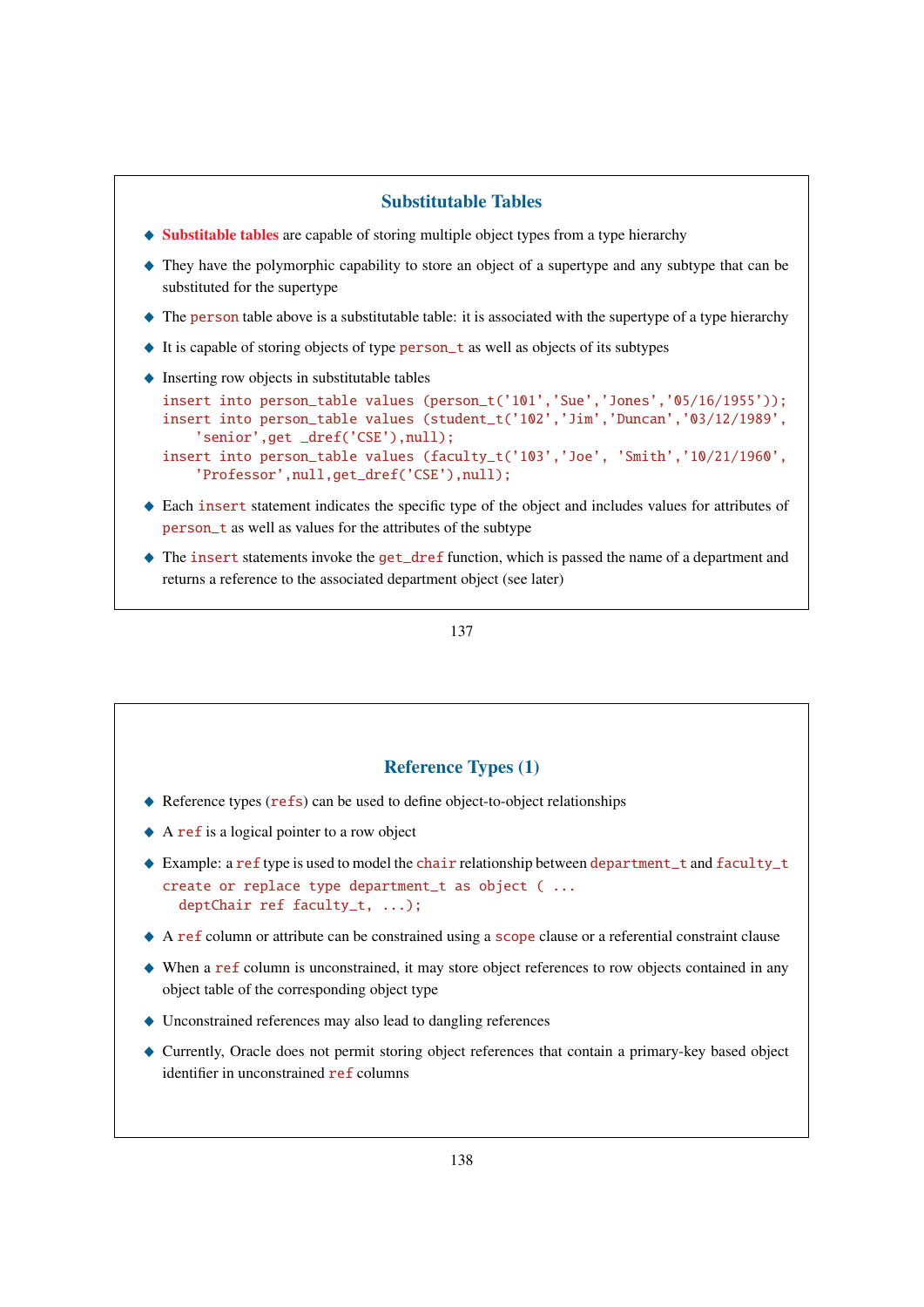## Reference Types (2)

- $\triangle$  A ref column may be constrained with a referential constraint similar to foreign keys
- ◆ Example: Specifying a column referential constraint on the deptChair column create table department of department\_t ( ... foreign key(deptChair) references person on delete set null ... )
- $\triangle$  A ref stored in a deptChair column must point to a valid row object in the person object table
- ◆ This also implicitly restricts the scope of deptChair to the person object table
- $\triangle$  A scope clause can be used for constraining a ref column by being scoped to a specific object table
- $\blacklozenge$  The scope constraint  $\neq$  referential constraint: the scope constraint has no implications on the referenced object (i.e., deleting a referenced object can still cause a dangling reference)
- ◆ Alternatively, the scope clause can be used to constrain the deptChair column to refer to objects in the person table

alter table department add (scope for (deptChair) is person);

- $\triangle$  The unique and primary key constraints cannot be specified for ref columns
- $\triangle$  A unique index may be created on a scoped ref column to ensure uniqueness of the ref values

139

## Using Reference Types (1)

- \_ Queries involving objects make a distinction between row objects, refs, and object types
- $\triangle$  Oracle provides three functions to support queries involving objects
	- ref(): takes a row object as its argument and returns the ref to that object
	- value(): takes a row object as its argument and returns the instance of the object type
	- deref(): takes a ref to an object as its argument and returns the instance of the object type
- $\triangle$  The only difference between value and deref is the input to each function
- $\bullet$  In both cases, the output is the instance of the object type (i.e., a tuple of attribute values) associated with the object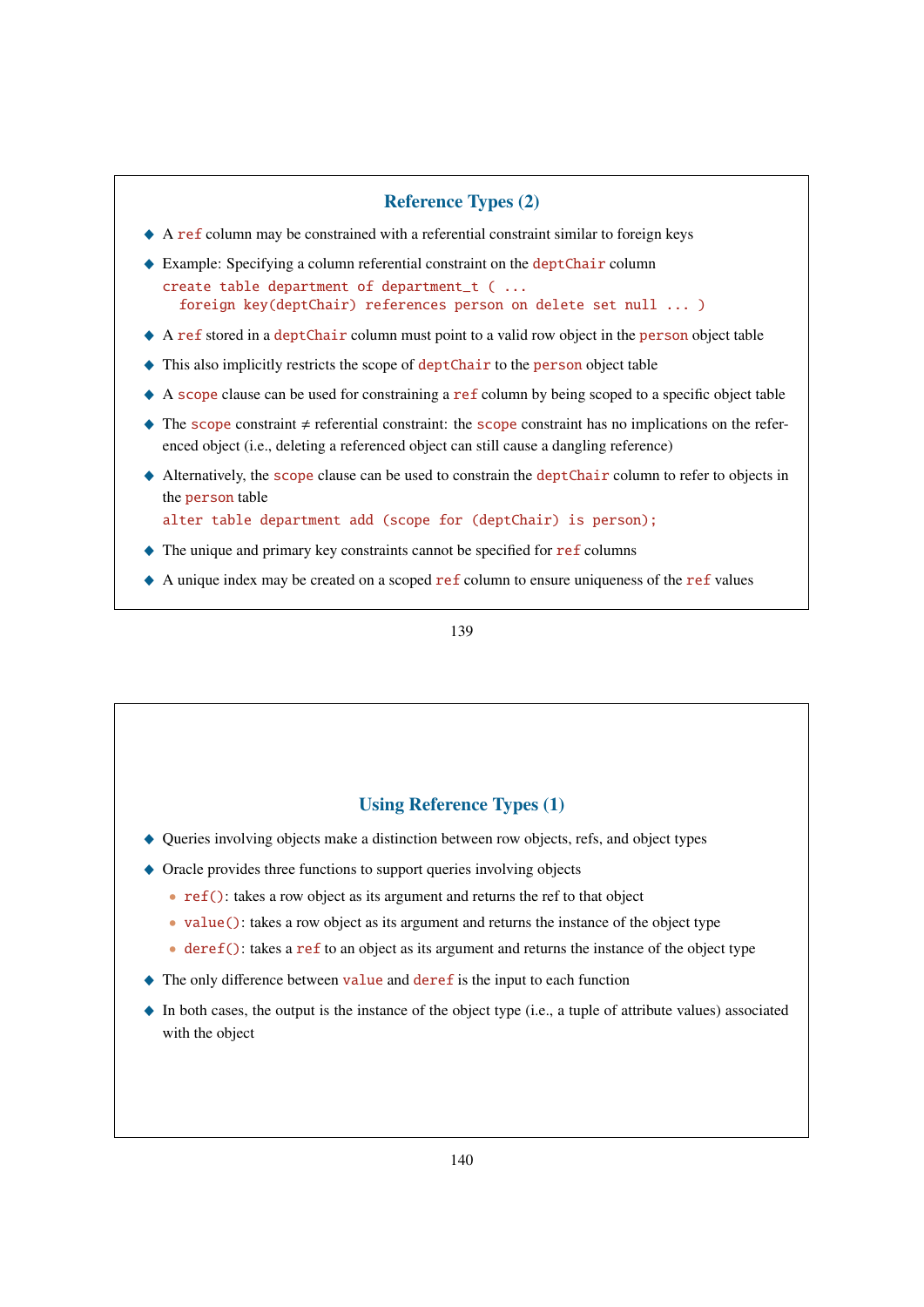```
Using Reference Types (2)
\triangle Example code
  declare
      club ref ref campusClub t:
      club campusClub_t;
      club_adv faculty_t;
  begin
      select value(c), ref(c), deref(c.advisor) into club, club_ref, club_adv
      from campusClub c
      where c.name='The Hiking Club';
  end;
```
- $\triangle$  The table alias c contains a row object
- $\triangle$  value(c) used to see the values of the attributes of the row object as defined in the object type
- $\bullet$  ref(c) used to get the ref to the row object
- $\triangle$  deref() used to get values of the attributes of the object type associated with a ref
- ♦ In the above query, club will contain a campusClub\_t object type instance, club\_ref will contain the ref of the object, and club\_adv will contain an instance of the faculty\_t object type
- $\blacklozenge$  Since c.advisor is a ref to faculty\_t, the deref function is applied to return the object type

# Using Reference Types (3) ◆ The get\_dref function was used previously to retrieve the ref to a specific department object create or replace function get\_dref(d\_code in varchar2) return ref department\_t is d\_ref ref department\_t; cursor cr is select  $ref(d)$  from department d where d.code = d\_code; begin open cr; fetch cr into d\_ref; close cr; return d\_ref; end get\_dref;  $\blacklozenge$  The select statement retrieves a department object using the code attribute and returns the reference to the object for assignment to an attribute that is defined to be of type ref department\_t \_ The query below returns the name of the department in which the advisor of the Computer Club works select c.advisor.worksIn.name from campusClub c where c.name = 'Computer Club';  $\triangle$  The expression c.advisor.worksIn.name is a path expression, representing implicit joins between the object tables involved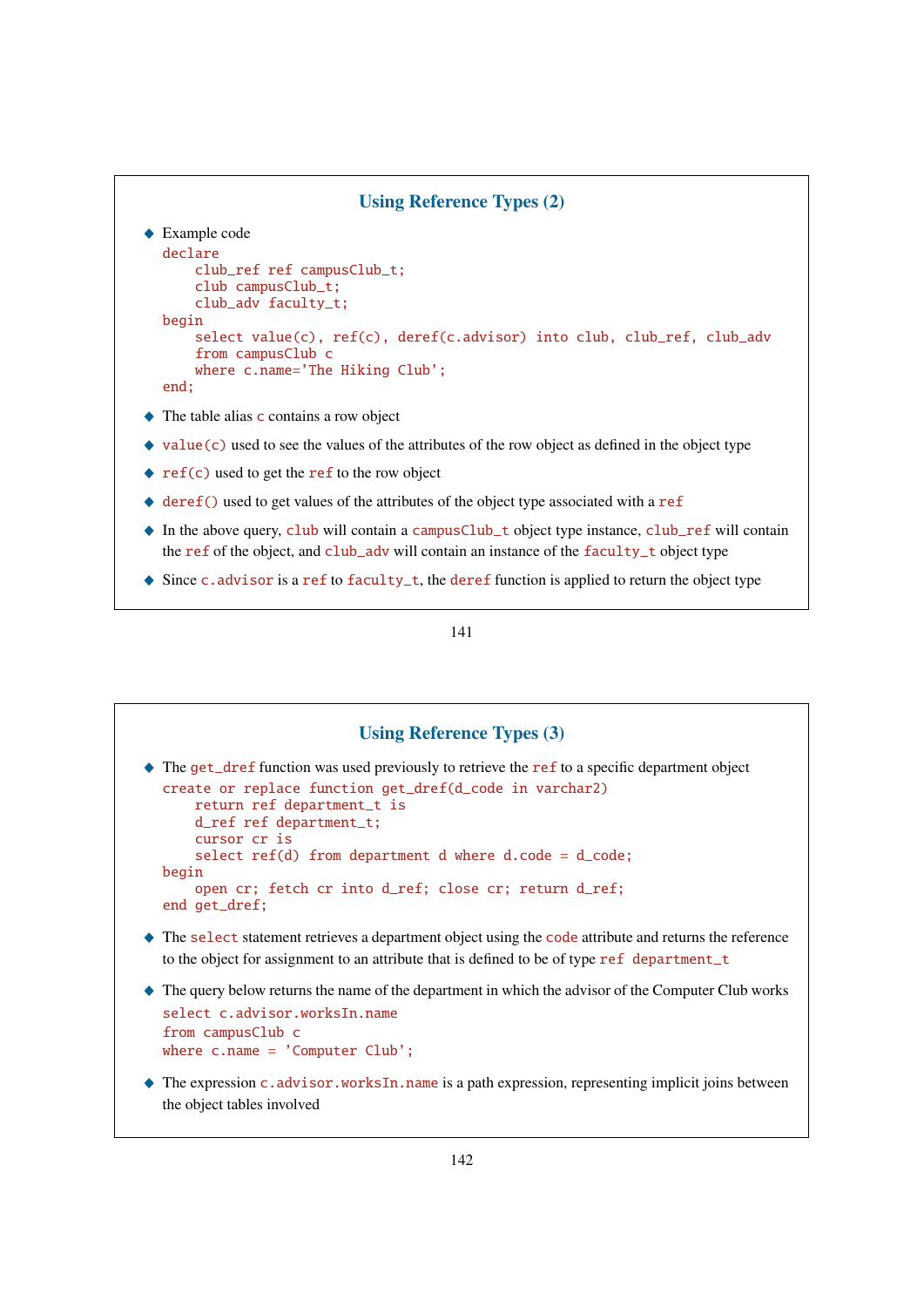## Querying Substitutable Tables (1)

- \_ A substitutable table contains a heterogeneous collection of objects from a type hierarchy
- \_ Queries over the table may need to indicate the specific types of objects to be returned
- $\triangle$  The following select statement will return information about all objects in the person table select value(p) from person\_table p;
- $\blacklozenge$  The is of clause used to retrieve details only about objects that are subtypes of the type of the table
- ◆ The query below will only return objects of type student\_t from the person table select value(p) from person\_table p where value(p) is of (student\_t);

#### 143



◆ The treat function is used to access the attributes that are specific to the student\_t object type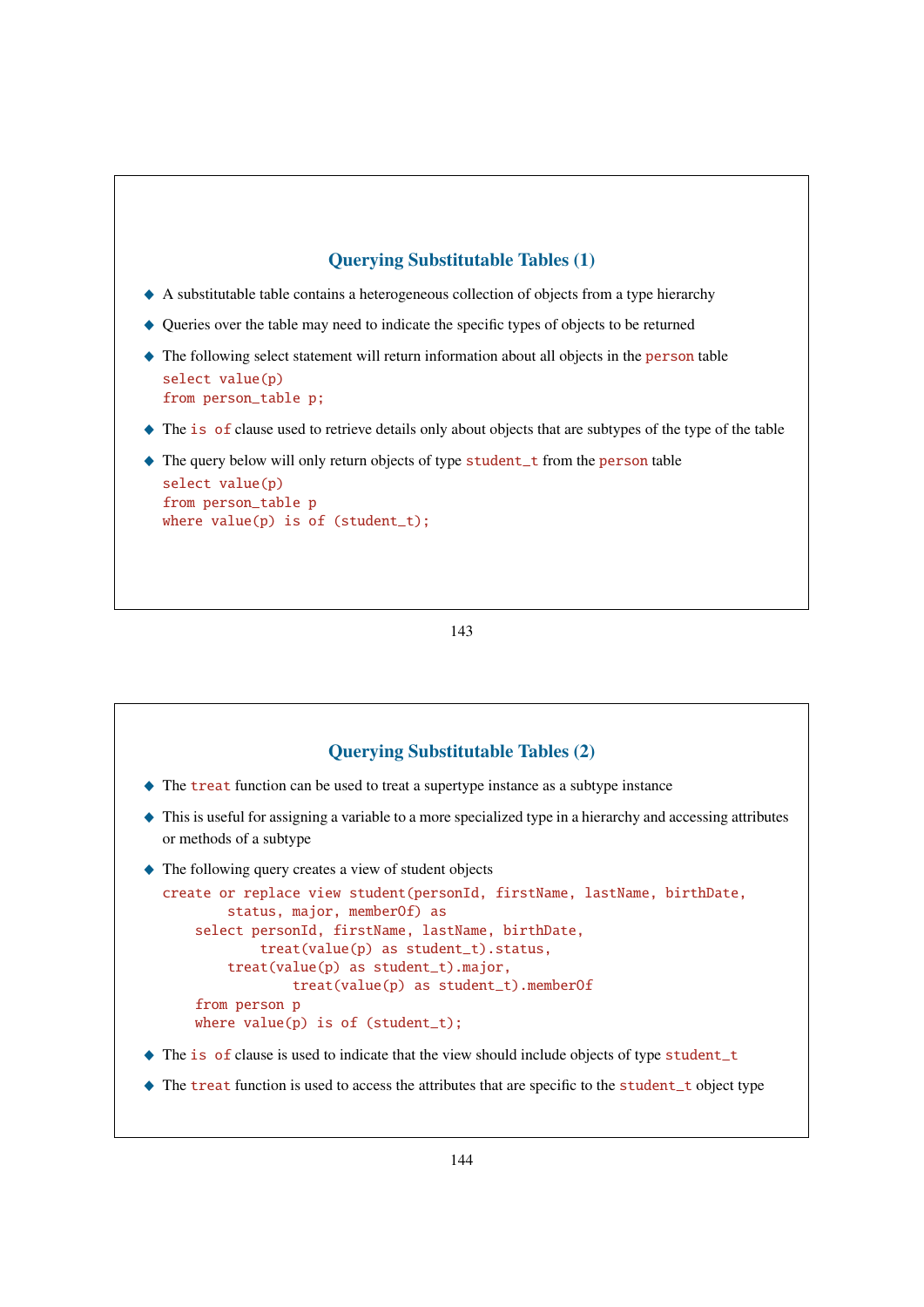# Varrays and Nested Tables as Collections (1)

- $\blacklozenge$  Variable-sized arrays (varrays) and nested tables can be used to represent the many side of 1:N and M:N relationships
- $\blacklozenge$  Whereas a varray is an **indexed collection** of data elements of the same type, a nested table is an unordered set of data elements of the same data type
- $\blacklozenge$  Maximum size must be specified when an attribute of type varray is defined, it can be changed later
- $\triangle$  To define an attribute as a varray, a varray type definition must first be created
- $\triangle$  Creating a varray type does not allocate space, simply defines a data type that can be used elsewhere
- $\triangle$  Example: varray type definition used to model the many side of the Clubs relationship
- create or replace type campusClub\_array as varray(50) of ref campusClub\_t; create or replace type student\_t under person\_t ( ... memberOf campusClub\_array, ...)
- ◆ Example: varray definitions for student\_array, used as output in the getStudents function create or replace type student\_array as varray(50) of ref student\_t; create or replace type department\_t as object ( ... member function getStudents return student\_array, ...)

145

# Varrays and Nested Tables as Collections (2)

- $\triangle$  A nested table has a single column, where the type of the column is a built-in type or an object type
- $\blacklozenge$  If the column in a nested table is an object type, the table can also be viewed as a multi-column table, with a column for each attribute of the object type
- $\triangle$  DML statements on nested tables such as select, insert, and delete are the same as with regular relational tables
- $\bullet$  In a nested table, the order of the elements is not defined
- \_ Nested tables are stored in a storage table with every element mapping to a row in the storage table
- ◆ Example: a nested table type definition for the student\_ntable nested table

```
create or replace type student ntable as table of ref student t:
create or replace type campusClub t as object ( ...
  members student_ntable, ... );
```
- ◆ The contents of the nested table are of type ref student\_t
- $\triangle$  The type definition is used to define the members attribute in campusClub\_t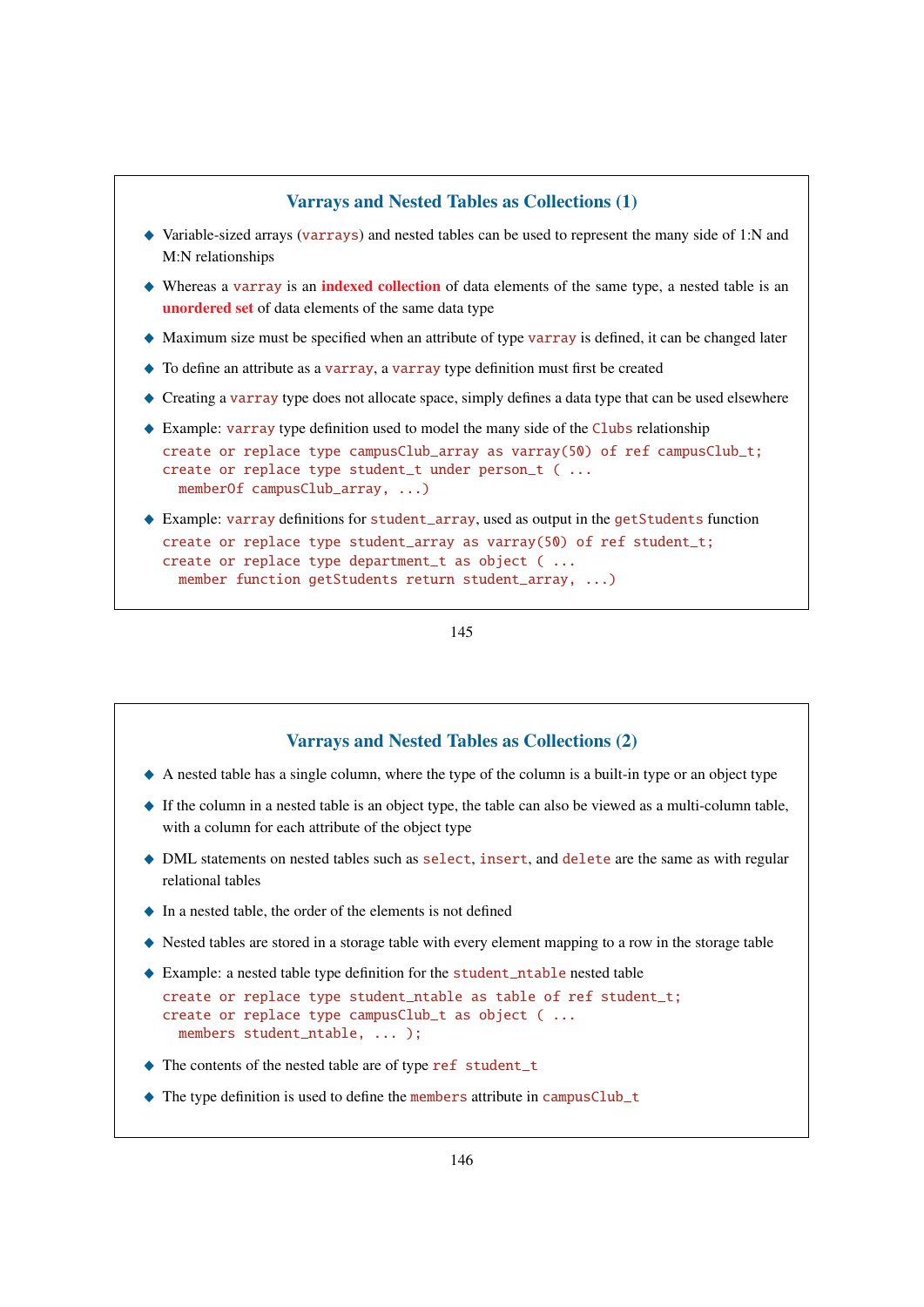# Varrays and Nested Tables as Collections (3)

◆ Example: Specifying the storage table of the club\_members nested table

```
create table campusClub of campusClub_t ( ... )
  object id system generated
  nested table members store as club_members;
alter table club_members add(scope of (column_value) is person);
create unique index club_members_idx on
  club_members(nested_table_id, column_value);
```
- $\triangle$  The programmer accesses the nested table using the name members
- $\triangle$  The name club\_members is used internally by Oracle to access and manipulate the nested table
- $\triangle$  The scope constraint indicates that the values stored in the ref column must be references to row objects in the person table
- $\blacklozenge$  Unique index restrict the uniqueness of the ref values
- ◆ nested\_table\_id: pseudocolumn that holds the row identifier of the storage table
- $\bullet$  column\_value: pseudocolumn that holds the contents of the nested table, in this case, a ref of type student\_t

147

## Comparison of Varrays and Nested Tables (1)

#### Varrays

- $\triangle$  A varray cannot be indexed
- $\triangle$  A varray declaration must specify the maximum number of objects to hold
- $\triangle$  A varray is dense in that all positions from the first to the lastmust be filled. Individual elements cannot be deleted from a varray to leave a null value in an array position
- $\triangle$  The elements of a varray are ordered
- $\triangle$  If the size of the varray is smaller than 4000 bytes, Oracle stores the varray in line; if it is greater than 4000 bytes, Oracle stores it in a Binary Large Object (BLOB)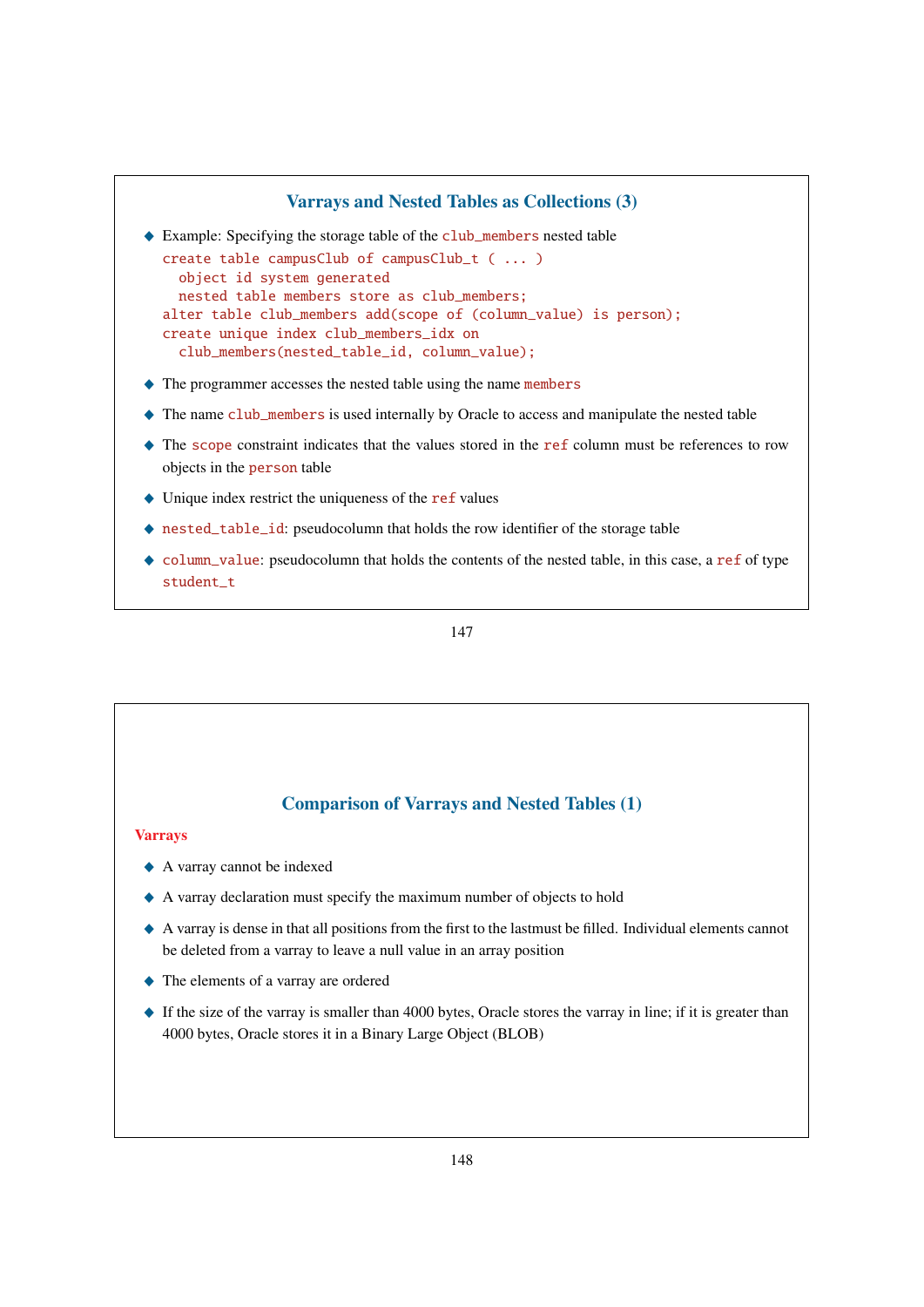## Comparison of Varrays and Nested Tables (2)

### Nested Tables

- $\triangle$  A nested table is an unordered set of data elements, all of the same data type having a single column
- $\blacklozenge$  The type of the column in the nested table is either a built-in type or an object type
- $\bullet$  If an object type is used as the type of the column, the table can be viewed as a multi-column table, with a column for each attribute of the object
- \_ Nested tables are stored in a separate storage table and can be indexed for efficient access
- Nested tables are sparse (i.e., individual elements can be deleted from a nested table)

#### In Summary

- $\triangle$  The choice depends on the nature of the values or objects stored in the collection
- $\blacklozenge$  Nested table used when the number of objects in a multivalued attribute or relationship is large
- \_ Varray used when the number of objects contained in a multivalued attribute is small and does not change
- ◆ Consult Oracle 11g documentation for further details about accessing and modifying varrays and nested tables

149

```
School Database Example: Oracle Object-Relational Schema (1)
create or replace type campusClub_t;
create or replace type campusClub_array as varray(50) of ref campusClub_t;
create or replace type string_array as varray(50) of varchar2(50);
create or replace type location_t as object
( street varchar2(30),
  building varchar2(5),
  room varchar2(5));
create or replace type person_t as object
( personld varchar2(9),
  firstName varchar2(20),
  lastName varchar2(20),
 birthDate date) not final;
create or replace type department_t;
create or replace type student_t under person_t
( status varchar2(10),
  major ref department_t, --relation major
  memberOf campusClub_array, --relation memberOf
  member function getClubs return string_array,
  pragma restrict_references (default, wnds, wnps)) final;
```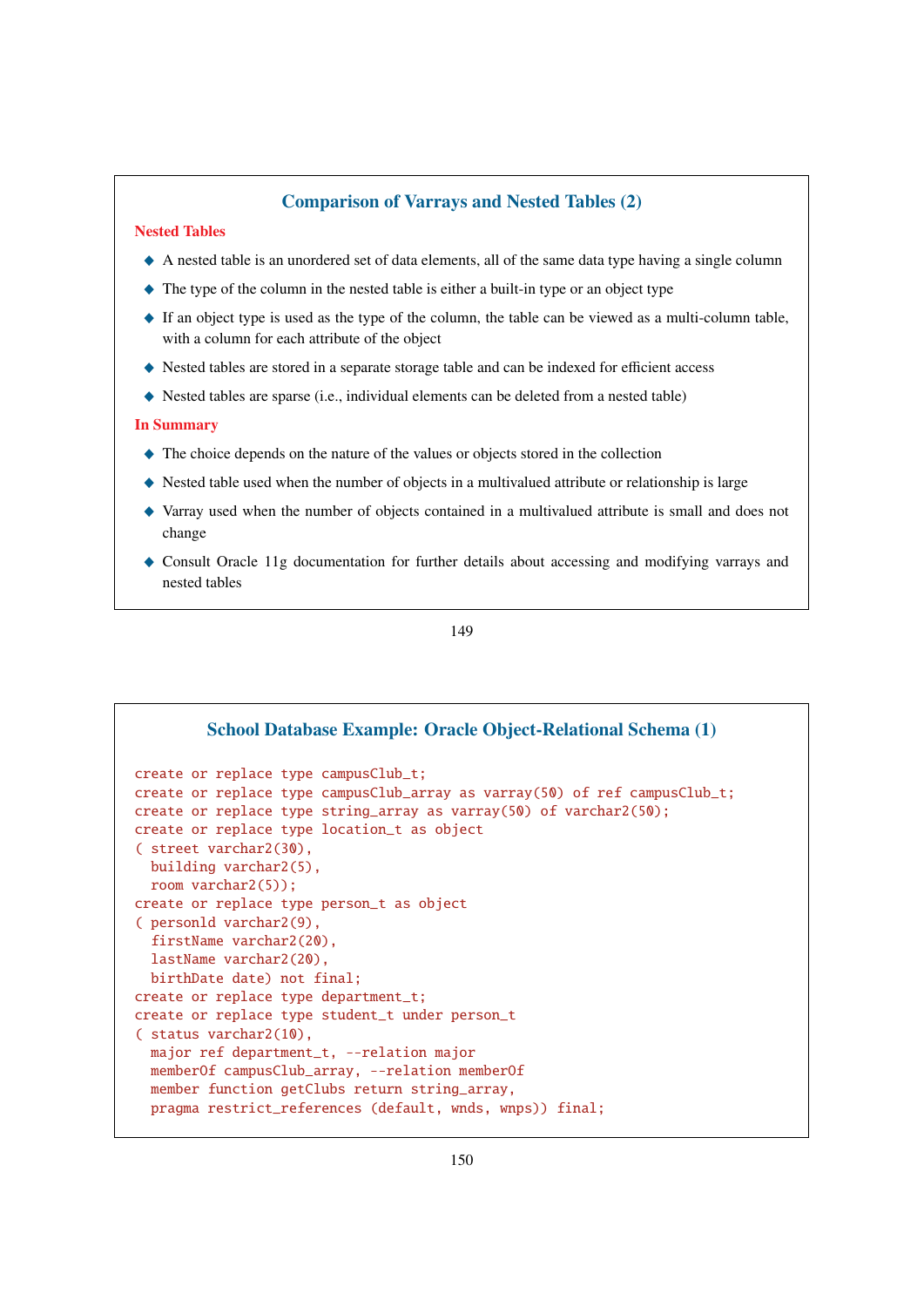

151

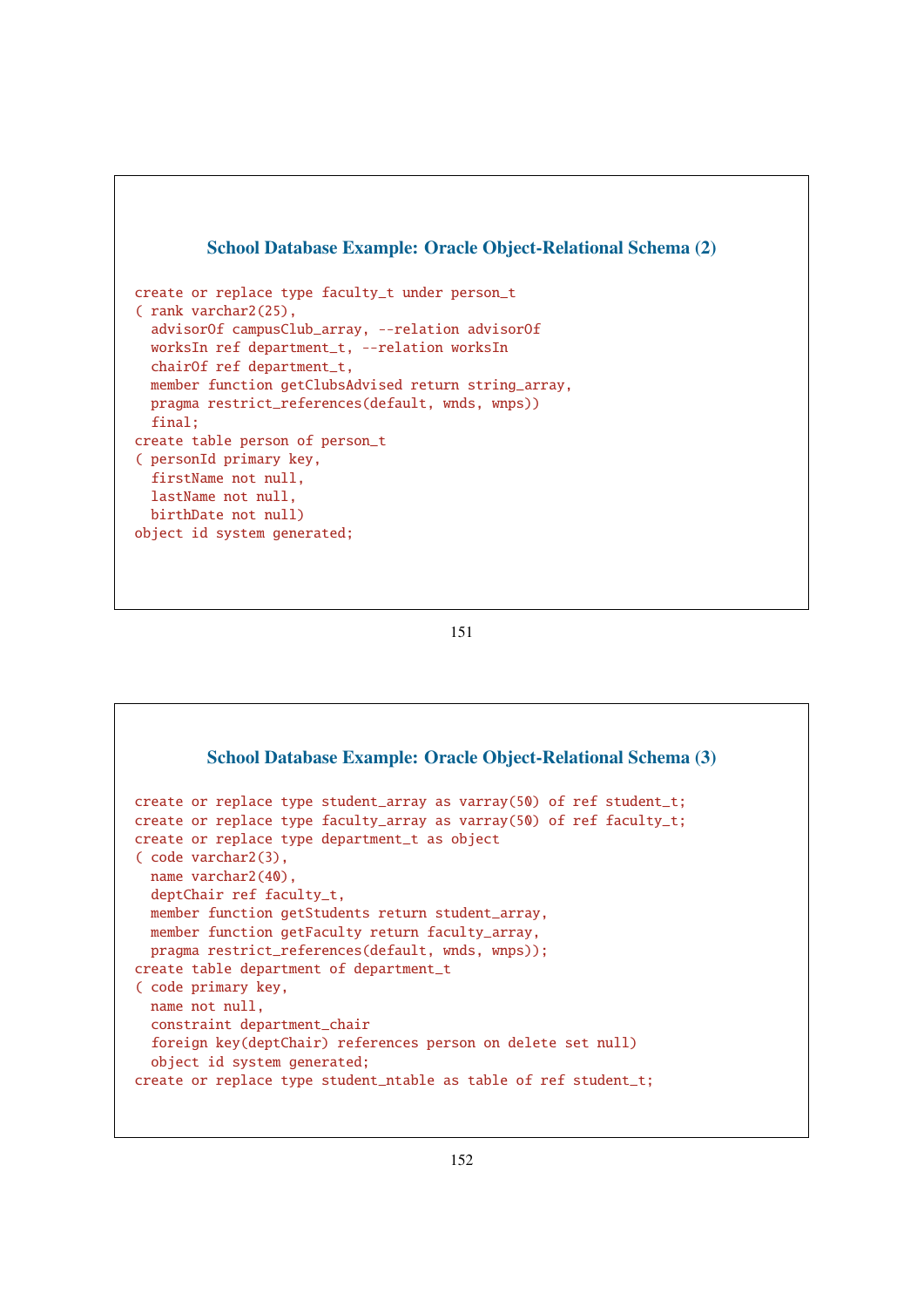